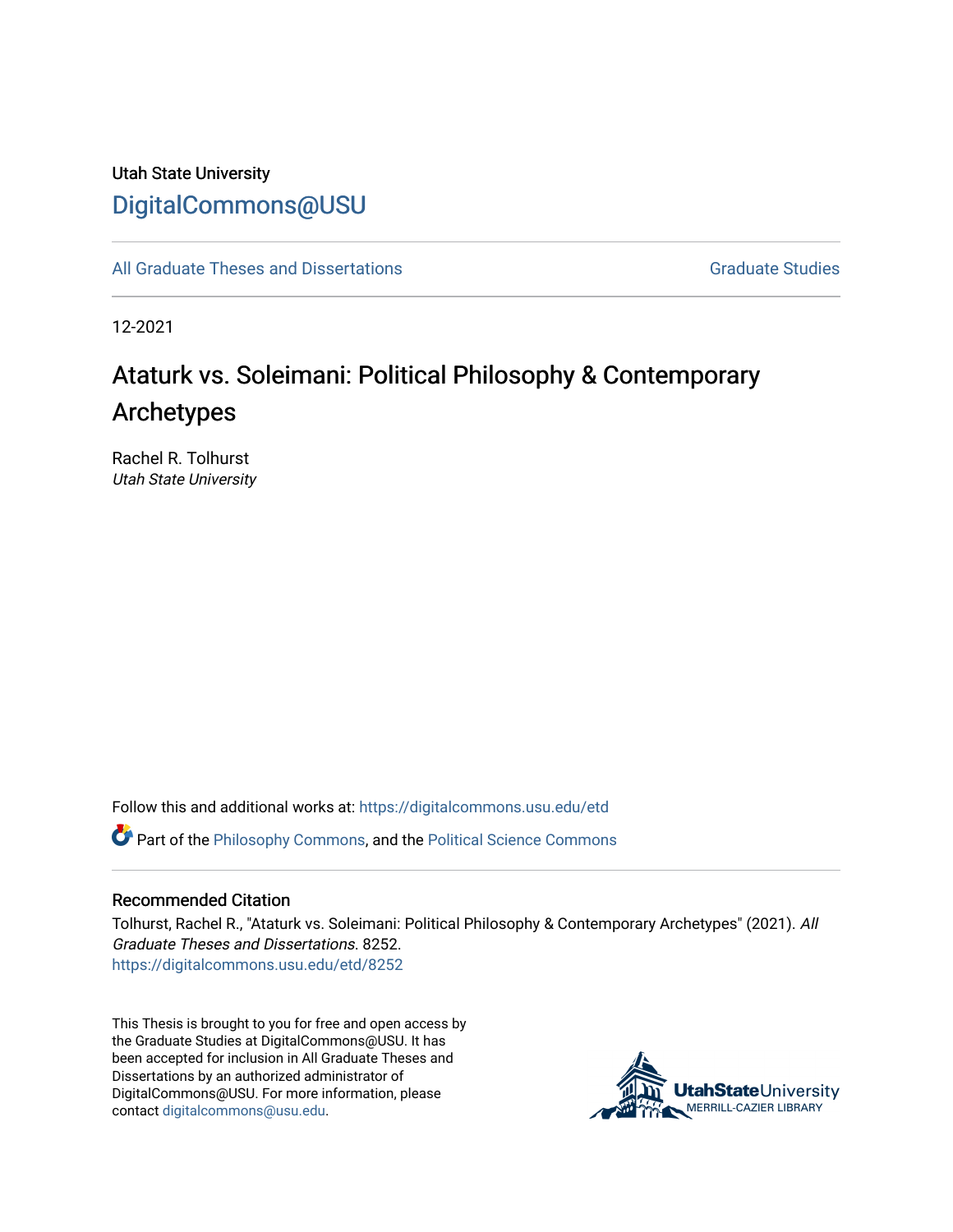## ATATURK VS. SOLEIMANI: POLITICAL PHILOSOPHY & CONTEMPORARY

#### **ARCHETYPES**

by

## Rachel R. Tolhurst

## A thesis submitted in partial fulfillment of the requirements for the degree

of

### MASTER OF ARTS

in

Political Science

\_\_\_\_\_\_\_\_\_\_\_\_\_\_\_\_\_\_\_\_\_\_ \_\_\_\_\_\_\_\_\_\_\_\_\_\_\_\_\_\_\_\_

\_\_\_\_\_\_\_\_\_\_\_\_\_\_\_\_\_\_\_\_\_\_ \_\_\_\_\_\_\_\_\_\_\_\_\_\_\_\_\_\_\_\_

Approved:

Robert Ross, Ph. D.<br>
Major Professor<br>
Committee Member Committee Member

John Pascarella, Ph. D. D. Richard Cutler, Ph.D. Committee Member Interim Vice Provost for Graduate Studies

> UTAH STATE UNIVERSITY Logan, Utah

> > 2021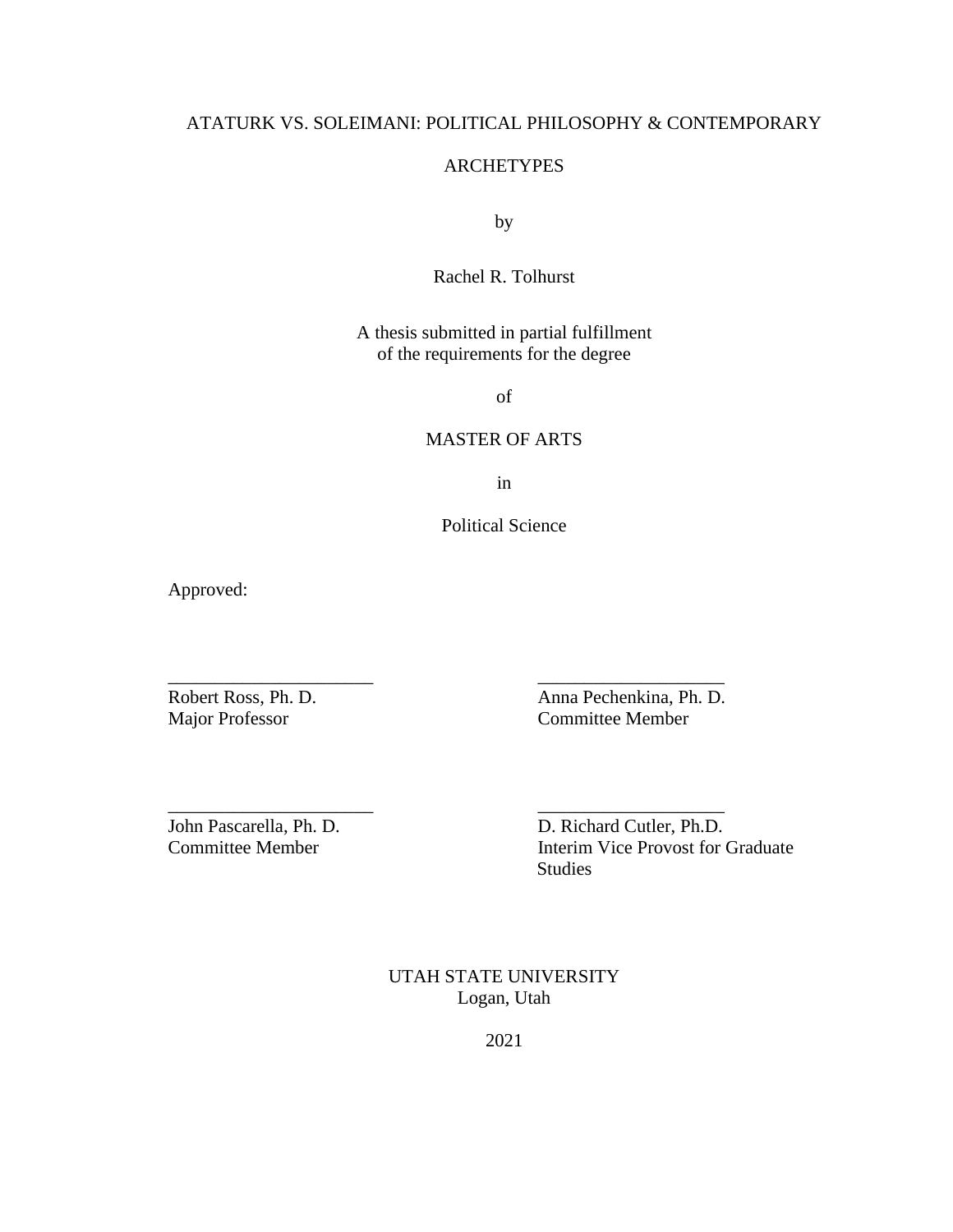Copyright © Rachel Tolhurst 2021

All Rights Reserved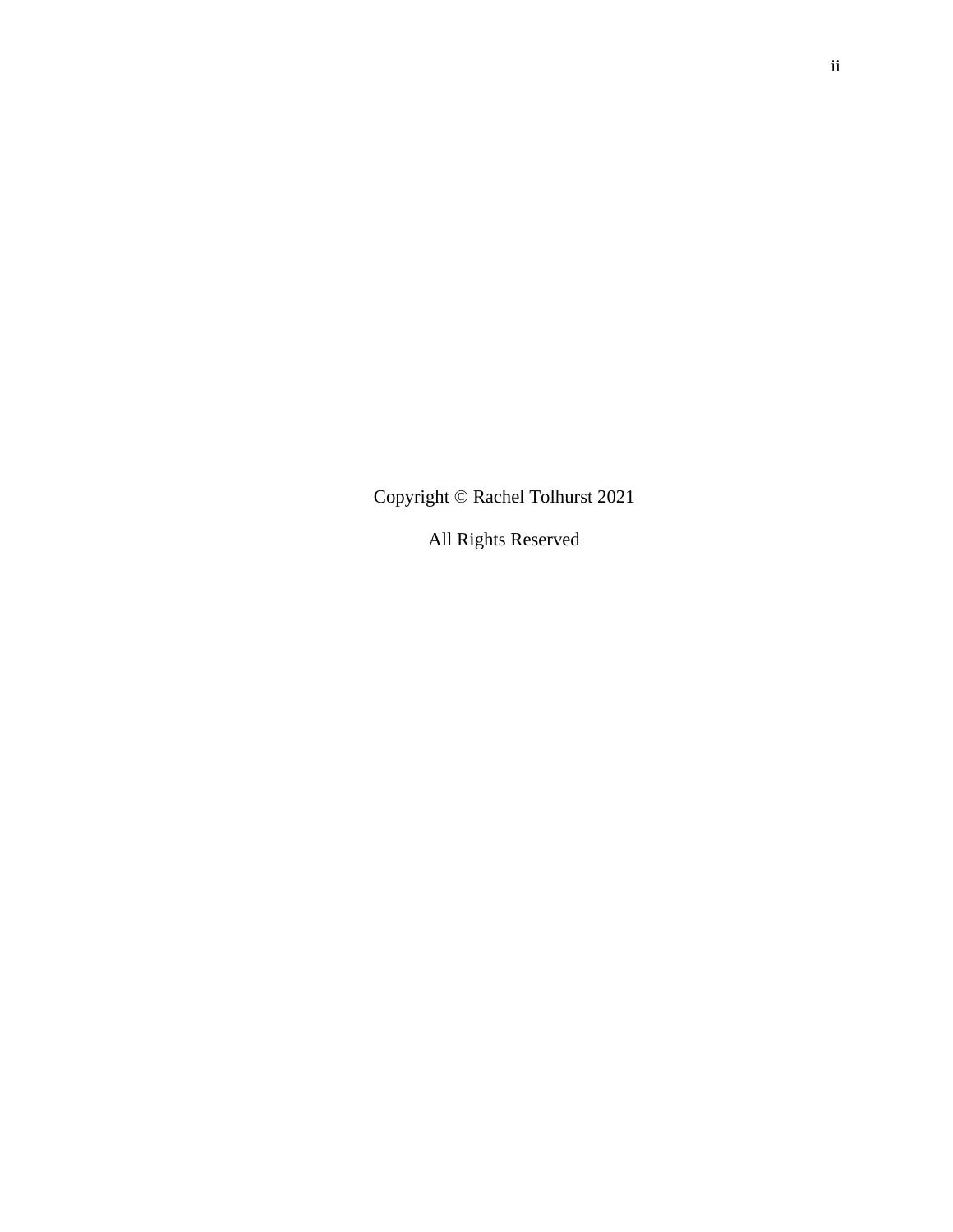#### ABSTRACT

#### Ataturk vs. Soleimani: Political Philosophy and Contemporary Archetypes

by

Rachel R. Tolhurst, Master of Arts

Utah State University, 2021

Major Professor: Dr. Robert Ross

Department: Political Science

This project is a comparative case study of the lives of the late Iranian General, Qassem Soleimani and former president of the Republic of Turkey, Mustafa Kemal Ataturk. The study is intended to reveal multiple similarities between these two historic figures through the scope of prominent political philosophy derived from the works of Plato and Machiavelli. Not only will it be identified that both men were devoted to a lifestyle of continuous study of military matters, a practice championed by Machiavelli's conceptualization of the perfect prince, but their characters served as exhibitions of Plato's "timocratic" man. However, near the end of their pre-political careers, only Ataturk was able to ascend to a position of political authority while Soleimani suffered an unprecedented assassination. The goal of this project is to demonstrate support for the argument that Machiavelli's prescriptions for constant militant vigilance promotes a sense of paranoia that hinders the pursuit of peripheral ambitions within a militant career. Thus, while Soleimani followed a primarily Machiavellian path to leadership, Ataturk, by virtue of his use of Platonic principles at the outset of his military career, became the better equipped man to enter the political world, martial as he was. By applying the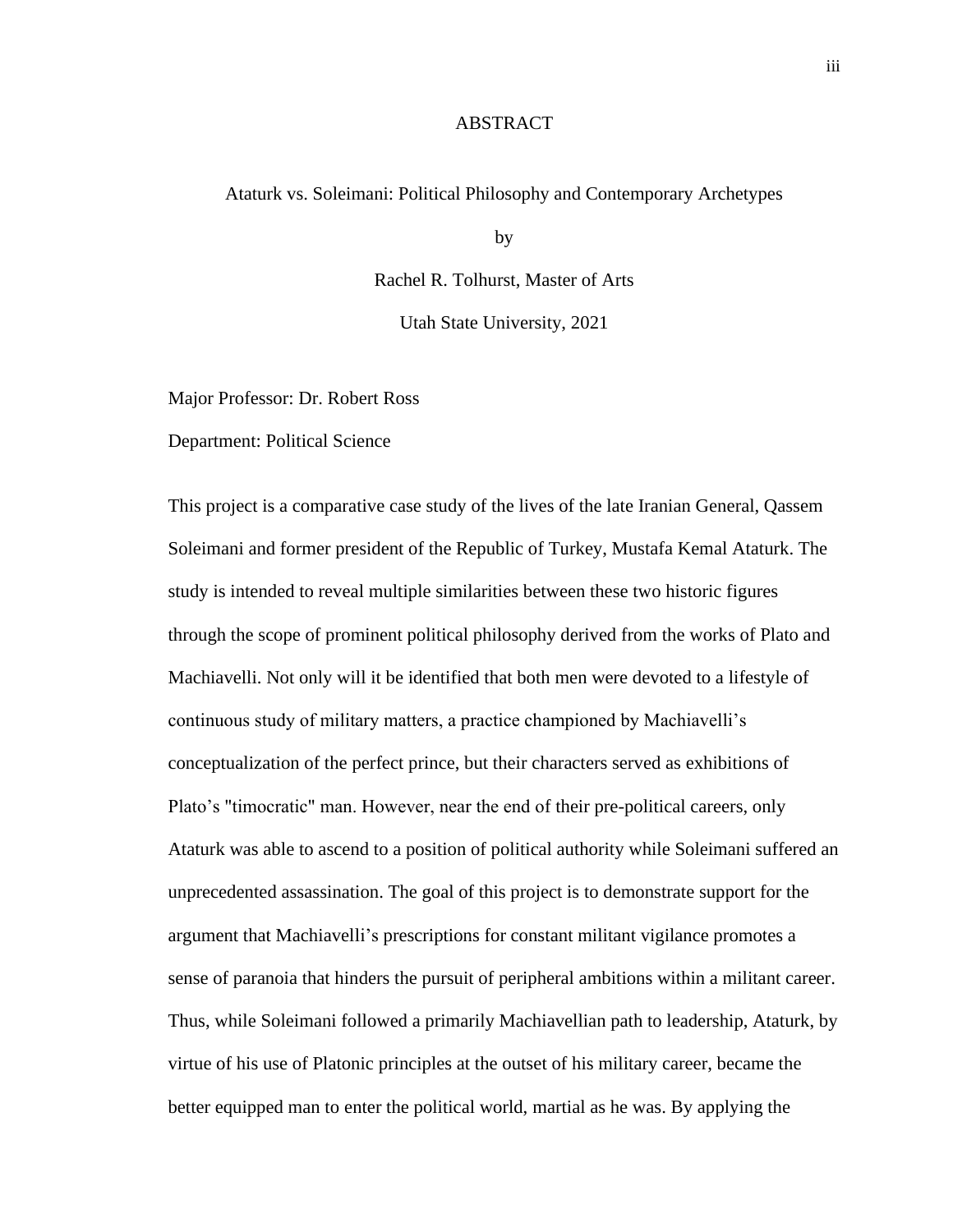paradigms established by fundamental frameworks of political philosophy to contemporary figures of power, this study will not only demonstrate the manners in which the theories of these very different philosophers can work in conjunction with one another, but it will also provide an examination of how well the principles inspiring Plato and Machiavelli's ideas withstand the challenges associated with modern security threats. This study will draw evidence from the works of Plato & Machiavelli to provide a substantial theoretical background for this analysis and will also focus upon biographical accounts of Soleimani and Ataturk to elucidate anecdotal evidence to substantiate the major claims.

(64 pages)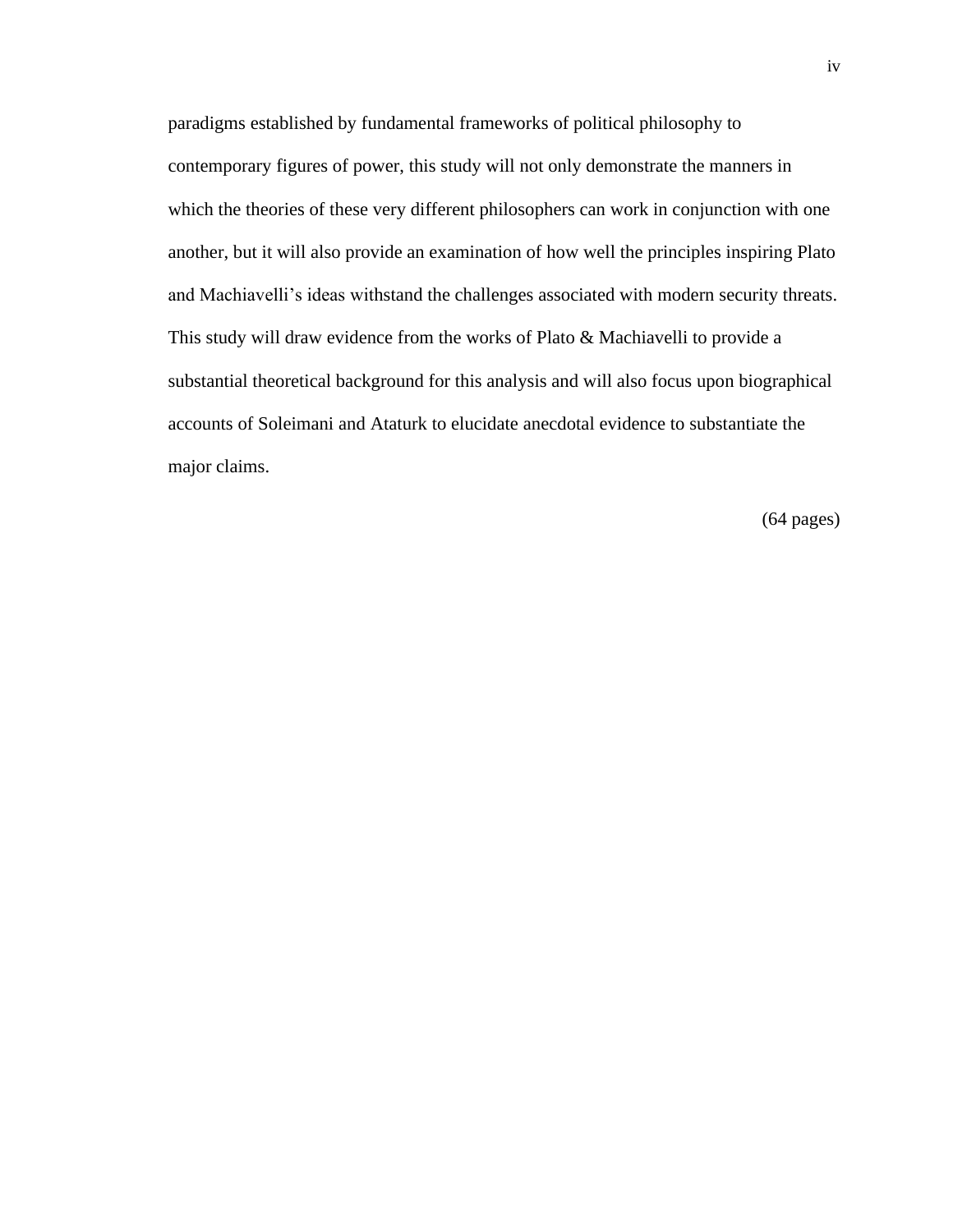#### PUBLIC ABSTRACT

## Ataturk vs. Soleimani: Political Philosophy and Contemporary Archetypes Rachel R. Tolhurst

This thesis is an examination of the lives of Qassem Soleimani and Mustafa Kemal Ataturk through the lens of the political philosophies of Plato and Niccolò Machiavelli. Qassem Soleimani and Mustafa Kemal Ataturk were noted for their militant lives and share certain qualities of character in their pre-political careers that provide a unique opportunity for a direct comparison and the formulation of a normative claim assessing their relative successes and/or failures despite their many similarities. Through the course of this research the conclusion asserts that Mustafa Kemal Ataturk was a more capable man than Soleimani to ascend to a position of political power specifically due to his prioritization of Platonic principles from an early age which guided his pre-political career. Soleimani, on the other hand, pursued a militant path more consistent with the values of a Machiavellian prince and was therefore faced with a greater degree of difficulty in attempting to transition to political life. The theories of Plato and Machiavelli each propose strategies for moving toward an ideal state of governance but apply very different methods for achieving it. While Plato values the pursuit and inclusion of reason and enlightenment for all leaders, Machiavelli assigns more importance the object of power regardless of societal consciousness. Plato's most realistic model of a leader that is not the famed philosopher king, is the timocratic man, largely militant but not a stranger to the pursuit of reason. Machiavelli's model is a militant expert with a mastery of cunning and possibly duplicitous management of personal affairs. Ataturk more closely resembles the timocratic man than Soleimani in his early dedication to the goal of broad societal education and altruistic notions of political reform. Soleimani's life was more characterized by militancy and the elements of conflict and deception that arise in Machiavelli's model of leadership. As a result, Ataturk was more prepared to face the challenges of the political sphere and Soleimani was left vulnerable and ill-equipped to tackle international disputes.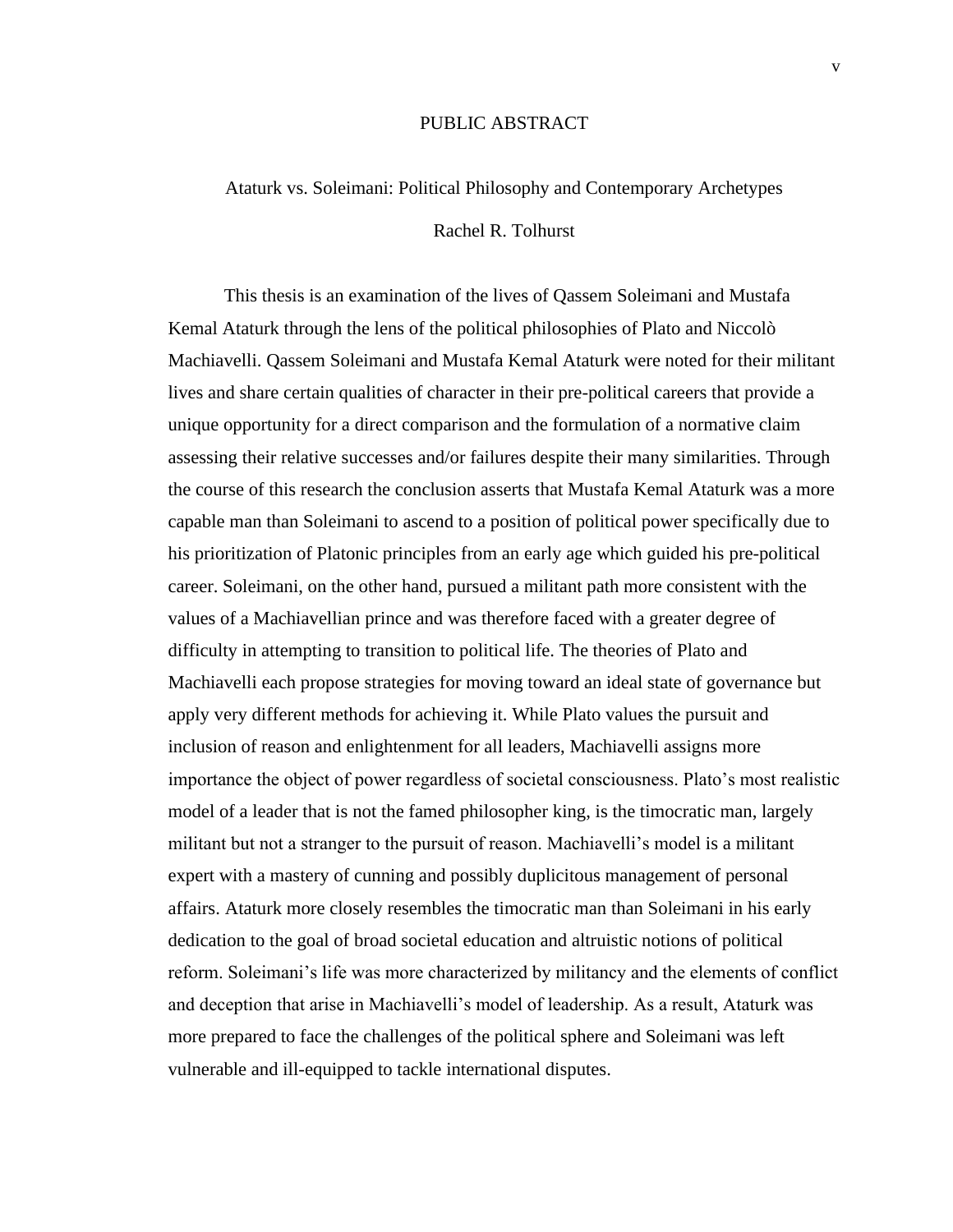#### ACKNOWLEDGMENTS

I would like to extend my gratitude to my brilliant committee members without whom this research project would not have been made possible. Dr. Robert Ross inspired the theoretical basis of this project and dedicated significant time and effort on my behalf to aid me in completing this goal. Dr. Anna Pechenkina provided critical input on my initial submissions which would ultimately shape the key elements of my thesis. Dr. John Pascarella not only provided precise analysis on the components of the political theories I utilized but also agreed to serve on my committee regardless of our never having met in person. Their tireless efforts and instruction guided my work, and their generous and patient dedication will astound and deeply touch my heart for the remainder of my days.

I give thanks to my mother who ceaselessly encouraged me as she has done in all other aspects of my life, and I credit the finalization of this long-term life goal entirely to her boundless love and support. I want to thank my friends and fellow students, Caden Thomas and Zachary Schmutz, who both made this experience so rewarding. They revealed themselves to be the truest of friends and I feel blessed and privileged to have obtained my education by their sides.

Rachel R. Tolhurst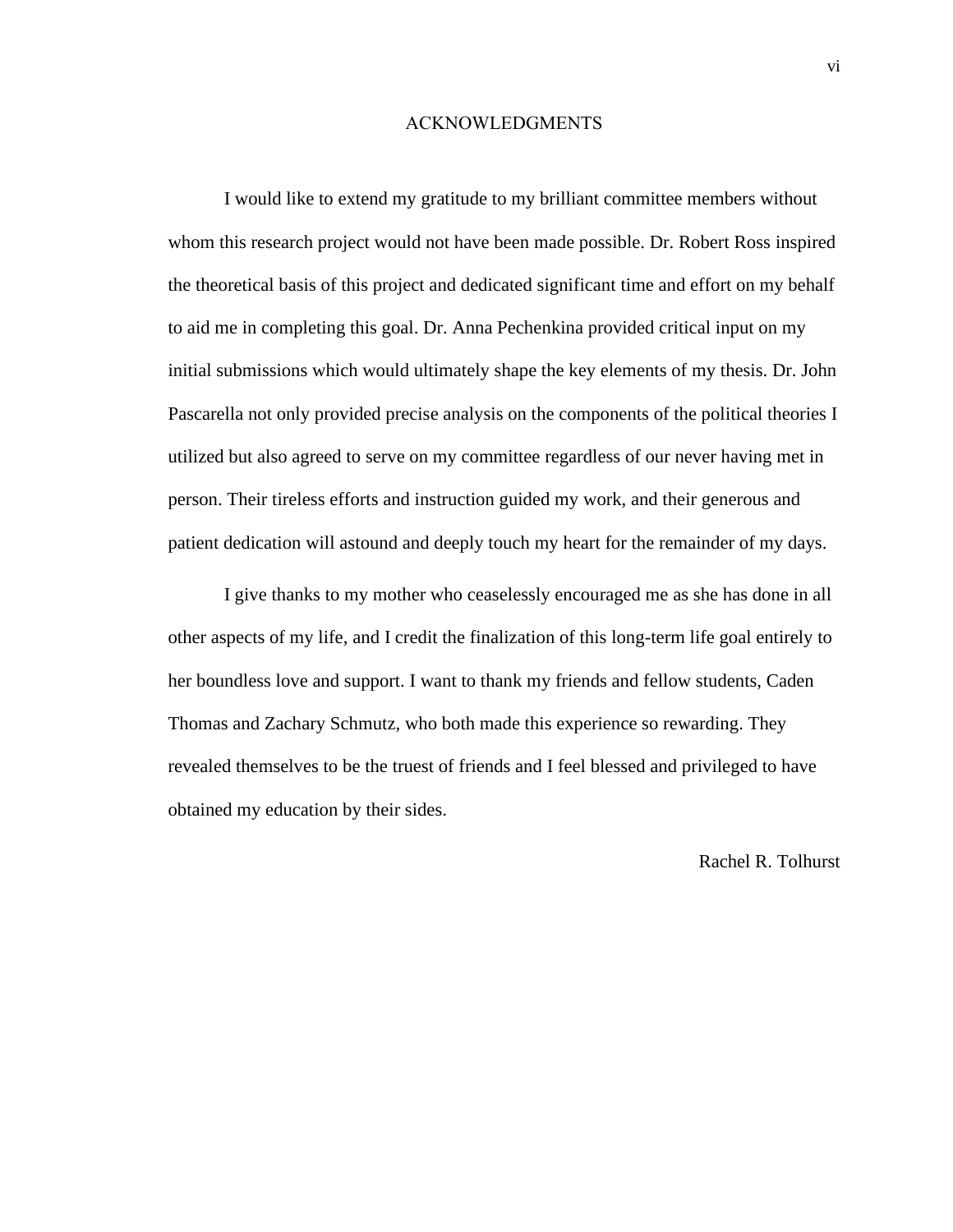## **CONTENTS**

| <b>CHAPTER</b> |
|----------------|
|                |
|                |
|                |
|                |
|                |
|                |
|                |
|                |
|                |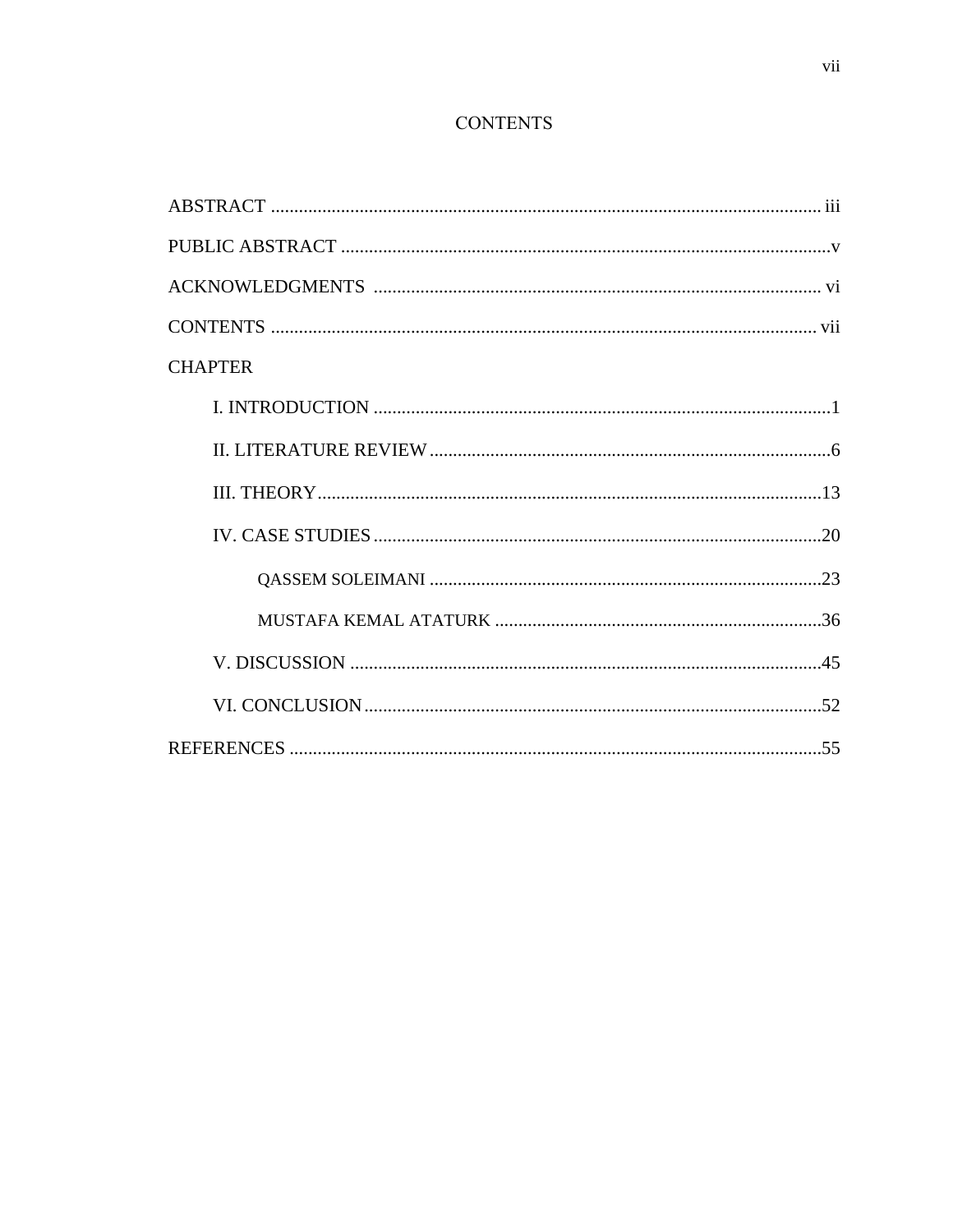#### INTRODUCTION

The assassination of General Qassem Soleimani in January of 2020 signified, for Iran, the loss of not only a major defender of Iranian dominance and sovereignty, but a man who symbolized the Shia values that underpinned the society's broader collective identity.<sup>1</sup> Following the fatal United States drone strike that claimed Qassem Soleimani's life, the world at large recoiled in shock and began to prepare themselves for the long years of conflict which would surely ensue due to this extrajudicial, targeted killing. 2 Subsequent studies and remembrances of his life, however, have each taken note of the extensive depths of Soleimani's militant lifestyle and have even gone so far as to label his methods as "Machiavellian".<sup>3</sup> Assigning distinct philosophical frameworks derived from historic political thinkers instantly contextualizes political behavior within the bounds of an established academic framework of interpretation. Such terminological depictions are accompanied by the associated traits with which they were contrived and therefore communicate a large breadth of information within the confines of a single word. Therefore, in order to avoid the promulgation of reductive understandings of prominent political theories, developing studies which clarify the inner workings of such concepts is an imperative step in identifying why this terminology is still relevant and important to this day. Modern studies of leadership are largely reflective of the standards of contemporary societies, however the regular application of historic political theory in examining leaders in the modern day demonstrates that these paradigms remain central in

<sup>1</sup> Aslan, Reza. 2009. *Beyond Fundamentalism: Confronting Religious Extremism in the Age of Globalization.* Random House Inc.

<sup>2</sup> Osnos, Adam Entous and Evan. 2020. "Last Man Standing." *New Yorker*, February 10: 40-51.

<sup>&</sup>lt;sup>3</sup> Weiss, Michael. 2019. "Iran's Qasem Soleimani is the Mastermind Preparing Proxy Armies for War with America." *The Daily Beast.*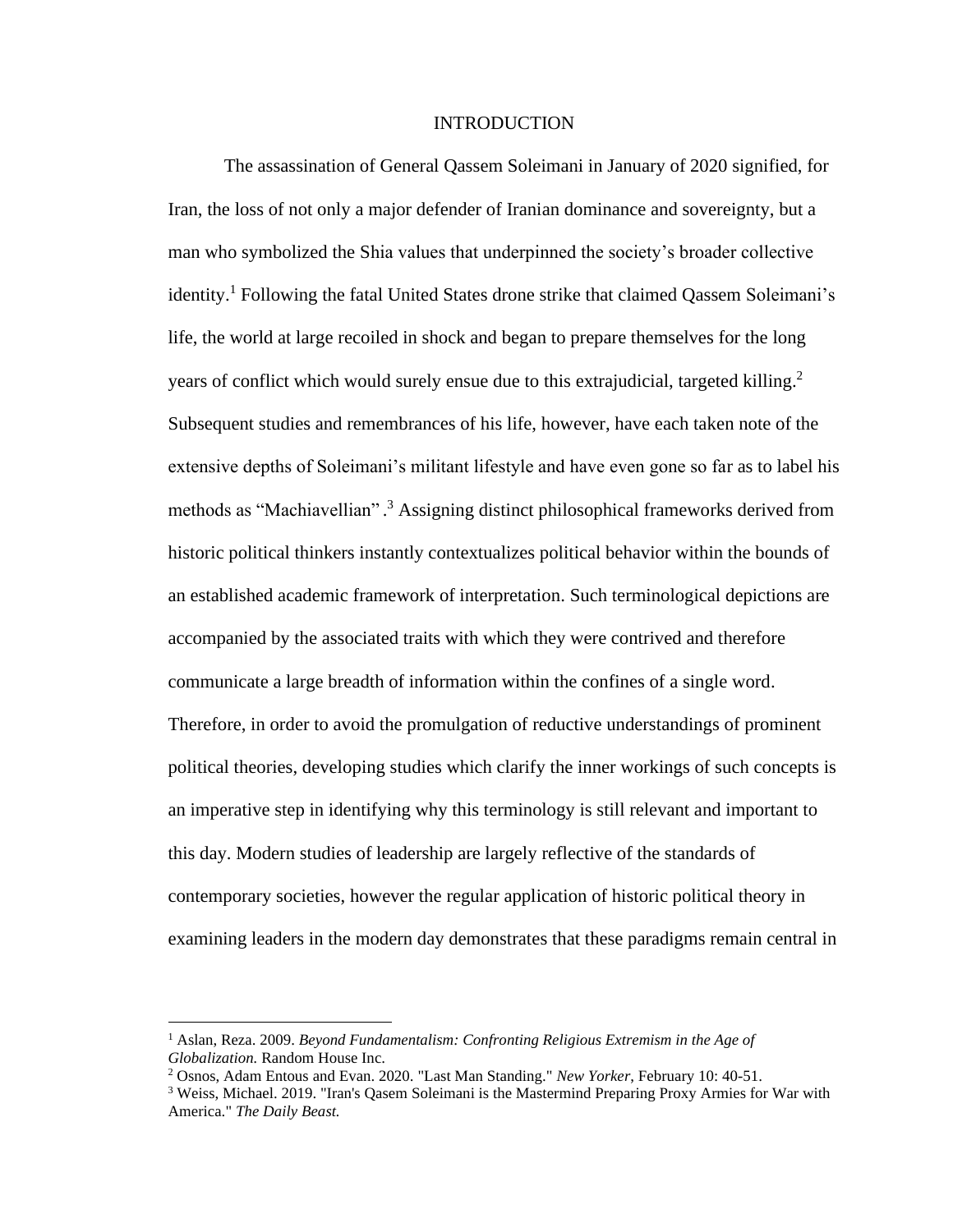conceptualizing our ideas on differing leadership styles and categorically defining the traits that are often present within these heavily theoretical frameworks.

This study directly explores the impacts of applying the leadership paradigms of Machiavelli and Plato to the pre-political behaviors of Qassem Soleimani and Mustafa Kemal Ataturk, two major militant figures in Middle Eastern history whose comparative legacies reveal stimulating insights on modern leadership. In formulating a normative claim concerning the relative efficacy of Qassem Soleimani's style of leadership as compared to Mustafa Kemal Ataturk's, this research identifies that after applying the frameworks for effective leadership from the theories of Plato and Machiavelli, Ataturk was the better equipped man to transition from a militant lifestyle to a politically based career. Being a closer example of Platonic ideals than Soleimani, Ataturk, known for consistently exhibiting state-minded ambition for the betterment of the Turkish nation, was ultimately better prepared to engage with the challenging territory of political life. Alternatively, Soleimani, a militant expert and a true testament to Machiavelli's transcendent student of warfare and opportunity, did not possess an equivalent interest in broad reformation or educational and political efforts, and subsequently found the transition into the political sphere a much more difficult path to tread. The major conclusions of this research clarify the many distinctions between Machiavelli's concept of an ideal leadership figure and Plato's, arguably, most realistic model of practical headship, the timocratic man. In retroactively comparing the leadership initiatives of two very similar subjects, this research uses Machiavelli and Plato's philosophical frameworks to assign meaning to these distinctions in a manner that produces significant analysis with regards to contemporary political behavior. It is observed through this study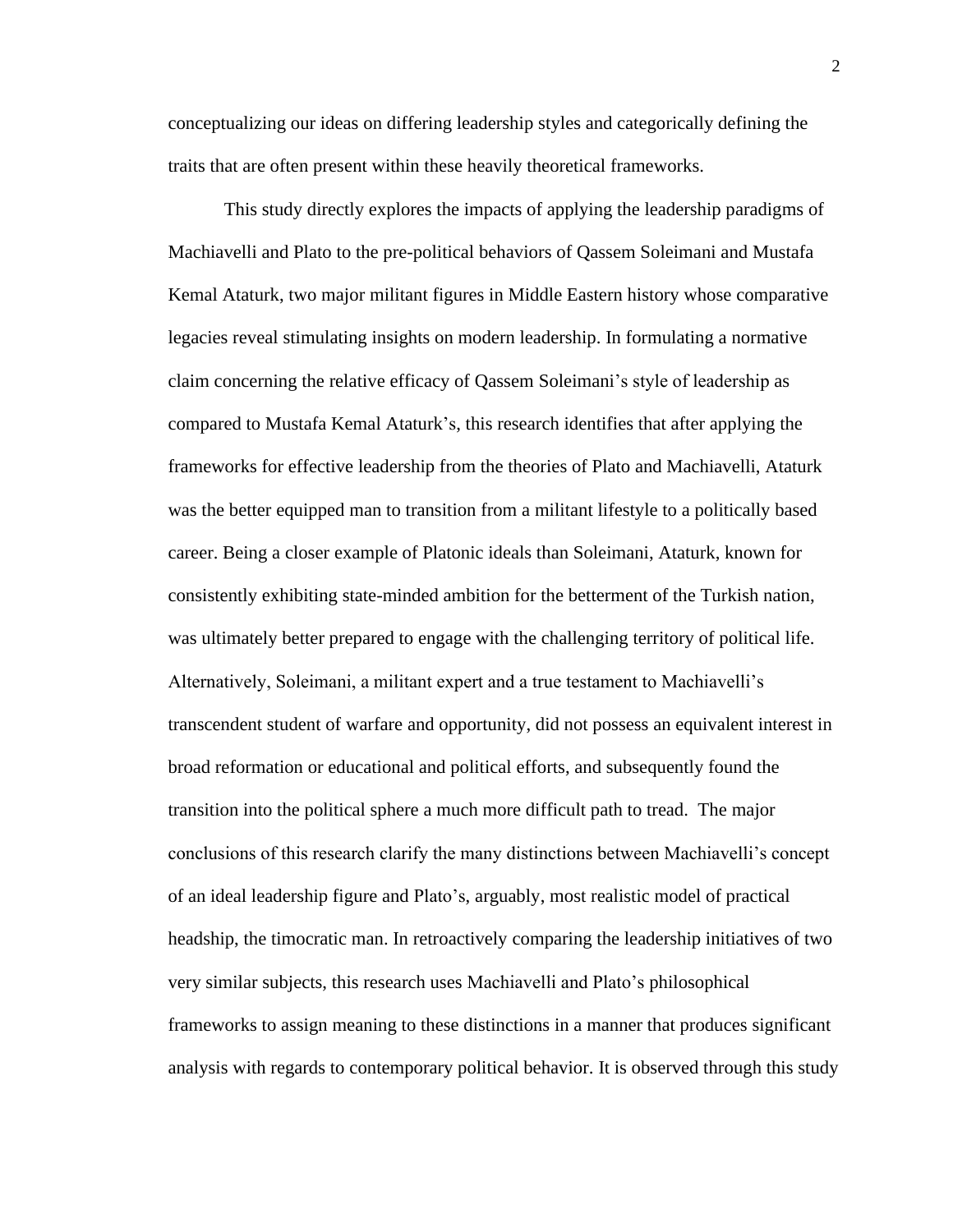that Ataturk's early interest in political change and community-wide improvement are indicative of several major Platonic principles championing state-minded selflessness and reason-based thinking which directly aided him in reaching his ultimate goal of a political career. Alternatively, Soleimani's primarily Machiavellian career path, shrouded in a constant state of warfare with little thought toward a political future, left him vulnerable and somewhat unprepared for the volatility of the political realm. Thus, Machiavellian efficiency with respect to militant vigilance, is perhaps best wielded in conjunction with Platonic principles which propel the broad cultivation of society-wide progress in the pursuit of higher reason.

#### **Question**

*What characteristics are exemplified by Mustafa Kemal Ataturk and Qassem Soleimani that are consistent with the standards of Plato's prescriptions for effective leadership as opposed to Machiavelli's?* 

The process of applying fundamental political theories to the observable behaviors of globally surveilled authority figures offers researchers the chance to test these theories for their ongoing relevance and to draw conclusions based upon the inferences that accompany the theoretical material. This project initially examines the work of Plato and Machiavelli separately to identify the relevant attributes that are present in the study subjects, Soleimani and Ataturk. The research discusses the theorists' perspectives on the utility and definitions of both ambition and leadership. It posits that Plato's version of realistic leadership re-centers personal ambition to include state minded selflessness, while Machiavelli's advocates for the internalization of ambition to such a degree that it generates an overly defensive mindset, inhibiting the leader's ability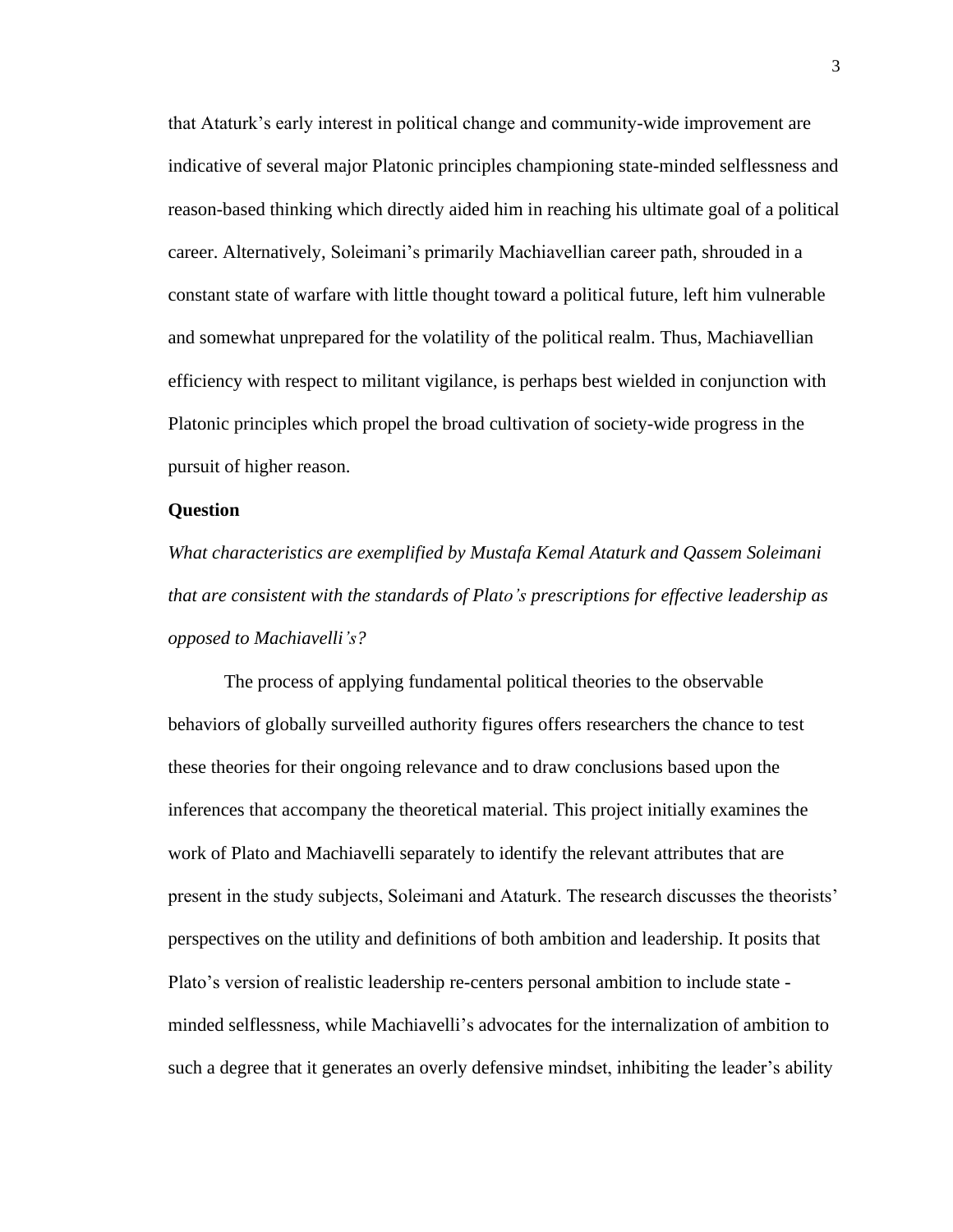to adapt to the realities of the fluctuating political world. Plato and Machiavelli's theories are then examined together, identifying that while both Soleimani and Ataturk satisfy Machiavelli's standards by way of constant military study, Ataturk more completely fulfills the category of Plato's timocratic man. Analyzing these concepts in tandem reveals several possible explanations behind the very different demises of these astonishingly similar men.

This study was conducted in full knowledge of several assumptions which could have potentially influenced the resulting conclusions. Firstly, the death of Qassem Soleimani came at the hands of a foreign adversary and was violent in nature while Mustafa Kemal Ataturk died of natural causes long after his military career had come to an end. <sup>4</sup> This research assumes that Soleimani's assassination, although admittedly originating from an unprecedented<sup>5</sup> and impulsive political decision, could signify some degree of failure in terms of Soleimani's pre-political career as compared to Ataturk. However, this research will demonstrate that the argument positing that Ataturk had long possessed a greater capability than did Soleimani to ascend to a political career, originates from an in-depth analysis of political theory and considers the assassination to be a side effect rather than the reason for Soleimani's relative relegation for the purpose of this study. Indeed, the focus of the biographical examinations is restricted to the prepolitical careers of each man to eliminate any bias based on the assassination event itself. Isolating the pre-political experiences of Soleimani and Ataturk is an effective method for drawing direct comparisons between the circumstances contributing to their character

<sup>4</sup> Mango, Andrew. 1999. *Ataturk: The Biography of the Founder of Modern Turkey.* The Overlook Press. Pg. 525.

<sup>5</sup> Ibid. Osnos, A. E. Pg. 40-51.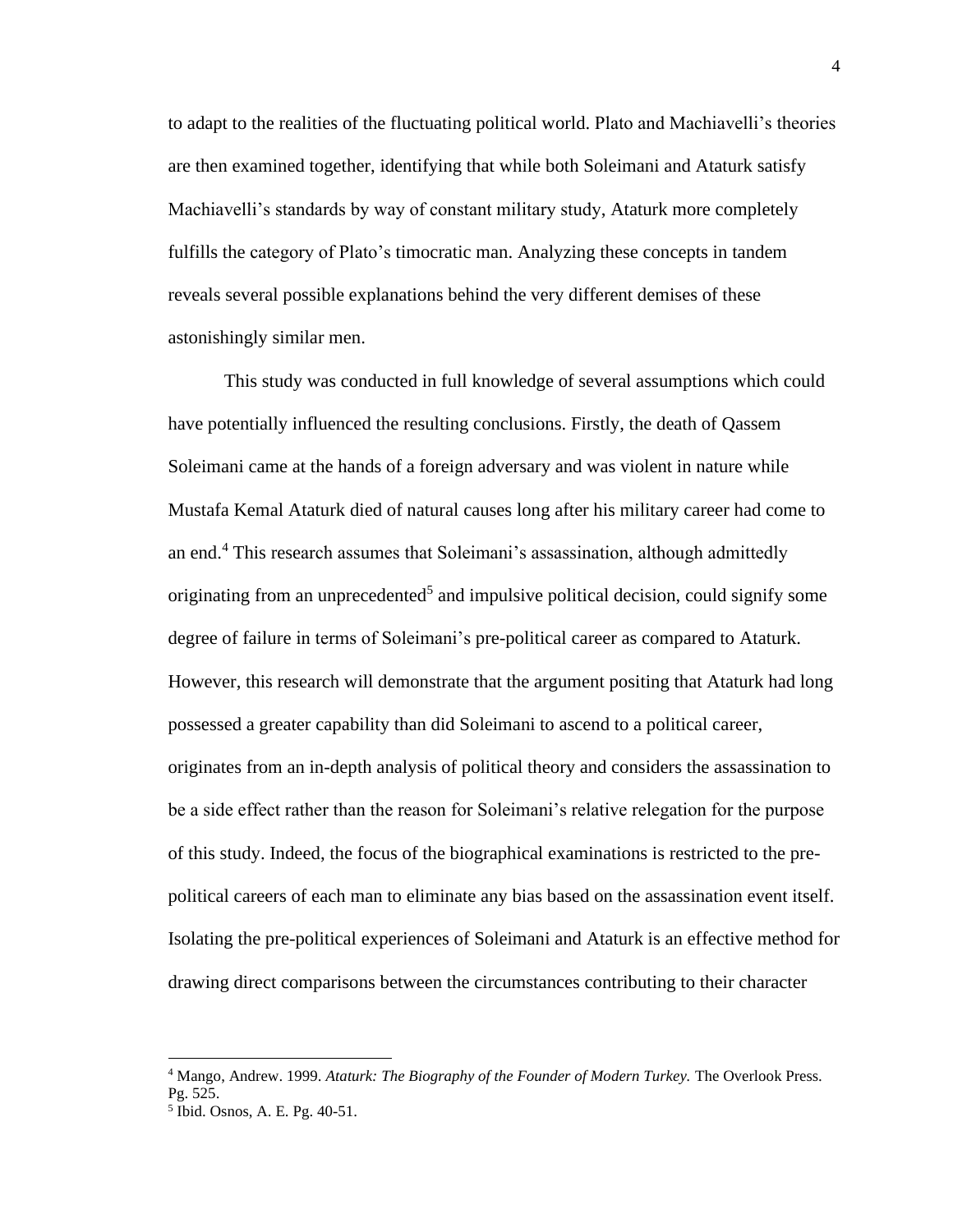development as well as the nature of their extensive military occupations that preceded substantial political engagement. Secondly, this research assumes that the burden of proof which must be fulfilled to draw conclusions based upon the political theories of Plato and Machiavelli, is a sufficient analysis of the referenced components such that the anecdotal evidence is largely consistent with the nuances of the timocratic character and prescribed continuance of military study. From this analysis this research provides normative contentions in support of the argument that while both men were largely timocratic archetypes and consistent students of war for the duration of their pre-political careers, the differing utility and theoretical definitions of personal ambition appropriately serve as sufficient grounds to determine the concluding suppositions of this research.

The following sections of this project paper will begin with a review of the existing literature surrounding the subject of modern leadership analysis and describe the ways in which this research project departs from the prevailing academic narrative. Secondly, the paper will include a discussion of theory, offering explanations deciphering specific theoretical elements that serve as comparative tools supporting the research contentions. Subsequently, the paper includes a description of the case studies in the form of a detailed biographical account of Qassem Soleimani followed by that of Mustafa Kemal Ataturk with particular emphasis on each subject's pre-political career. The next section contains a discussion of the central normative contentions, utilizing theory and examples from each case study to compose a structured argument and draw conclusions about the research. Finally, the essay concludes with a summary of the findings and a discussion of areas for potential future research.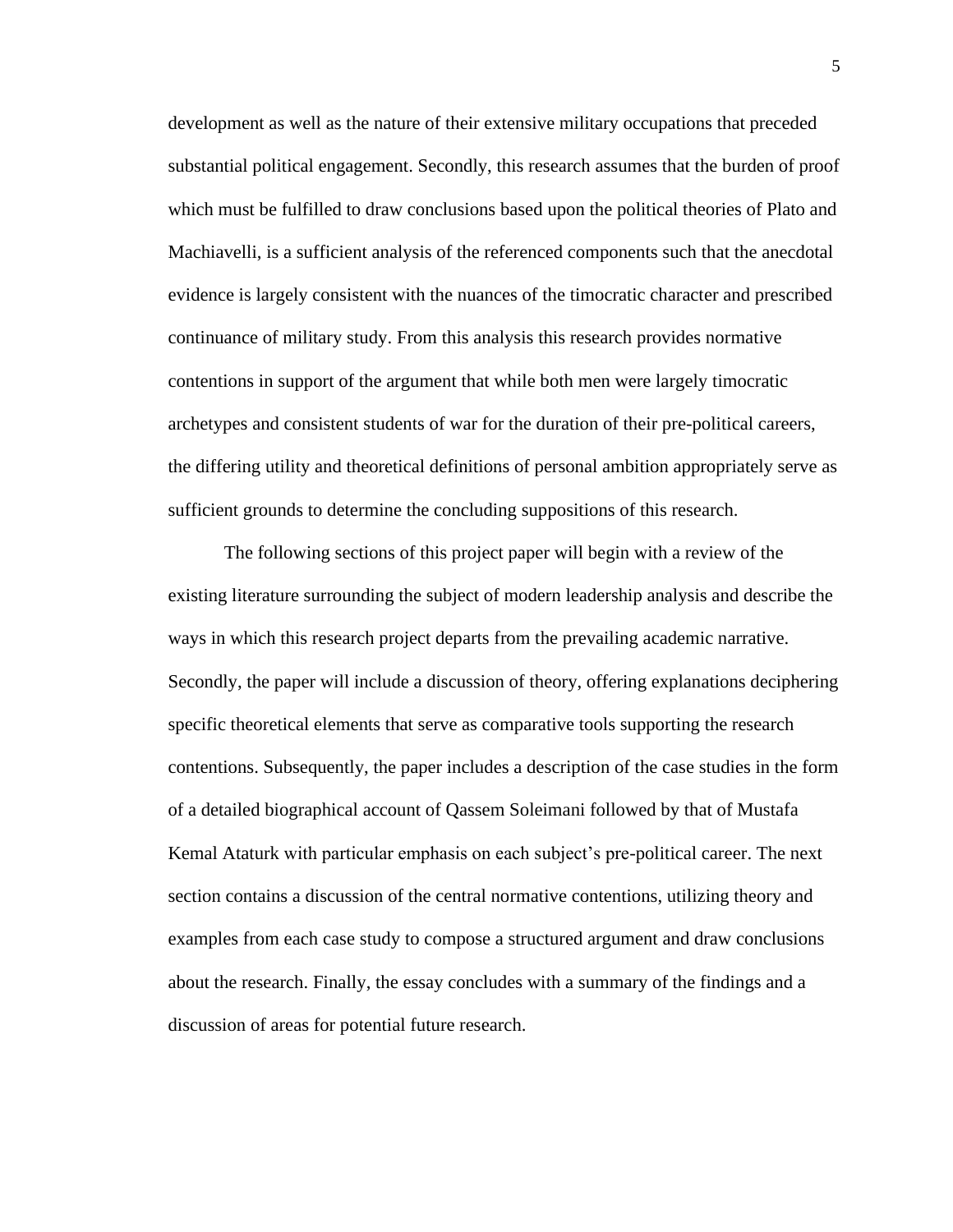#### LITERATURE REVIEW

Modern research concerning leadership deals largely with issues of interpersonal communication and conflict resolution. Any setting within the confines of a hierarchical system is bound to have its difficulties. However, contemporary research concerning leadership styles and initiatives demonstrates the ways in which leaders are not only expected to behave under specific pressures but further promotes the growth of discussions surrounding the standards of contemporary societies and why emphasis on examining leadership matters. The breadth of modern research relating to leadership not only identifies the many ways in which average individuals are able to take initiative in a leadership role but also establishes the importance of leadership as a fundamental structure for establishing order and maintaining efficiency. The following sections contain broader descriptions of such research as well as a discussion of the use of political philosophy in evaluating leadership styles.

Existing research on the issue of leadership deals largely with communication and human-oriented decision making. A study published in the *Journal of Business and Psychology* in 2010 demonstrates how differing methods of communication between leaders their subordinates produce varying results in production outcomes and lends credence to arguments demonstrating that leaders possessing decisiveness and an aptitude for supportive and precise language are more capable of eliciting a positive and efficient work atmosphere. <sup>6</sup> The study's major implications are offered as reference material for the purpose of future training exercises for leadership roles in various settings, indicating

 $6$  Reinout De Vries, Angelique Bakker-Pieper, and Wyneke Oostenveld. 2010. "Leadership  $=$ Communication? The Relations of Leaders' Communication Styles with Leadership Styles, Knowledge Sharing and Leadership Outcomes." *Journal of Business and Psychology* 367-380.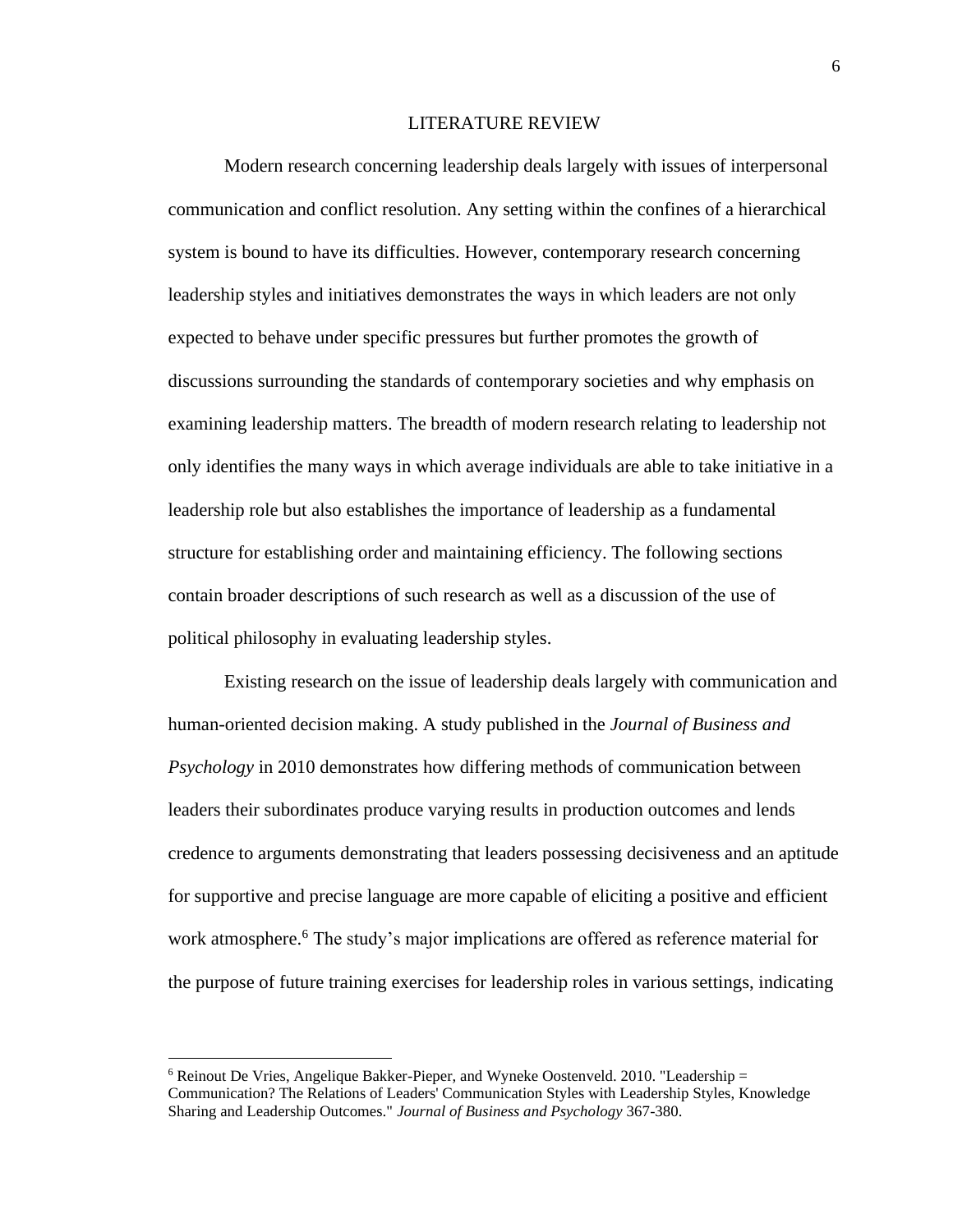that modern studies on leadership initiatives regard leadership as something to aspire to and continually improve upon rather than something that comes as a natural ability. Another major area of focus is the subject of conflict management. An examination of this dynamic conducted by Sameer Limbare in 2012 identifies that individual leader's methods of conflict management are often directly linked to their style of leadership.<sup>7</sup> This directly impacts the relationships within authority structures and can reveal traceable outcomes of specific conflict management behaviors. This study was intended to indicate the most effective ways of dissolving internal disputes in a manner that improves the major professional mechanism but also helps leadership figures to adapt their modes of resolving disagreements to increase functionality and cohesiveness. While both of these major themes in modern research of leadership allow for the application of common principles of ideal leadership styles, the inclusion of political philosophy in support of the quantitative methodologies of studies such as these would provide additional leverage for researchers hoping to convey a meaningful precedent for the significance of leadership as a subject of study. Political philosophy stemming from historic leadership structures that still affect us today lends valuable insight to the inferences that are made with respect to such hierarchies and the principles they represent.

There are also multiple perspectives regarding the utility of political philosophy in the context of evaluating modern leadership initiatives. The value of Machiavellian notions is predominantly referenced as advocating selfish deviousness in his prescriptions for effective leadership under the burdens associated with unilateral authority. <sup>8</sup> Although

<sup>7</sup> Limbare, Sameer. 2012. "Leadership Styles & Conflict Management Styles of Executives." *Indian Journal of Industrial Relations* 172-180.

<sup>8</sup> Caron, J. 2019. *The Prince 2.0: Applying Machiavellian Strategy to Contemporary Political Life.* Singapore: Springer Singapore.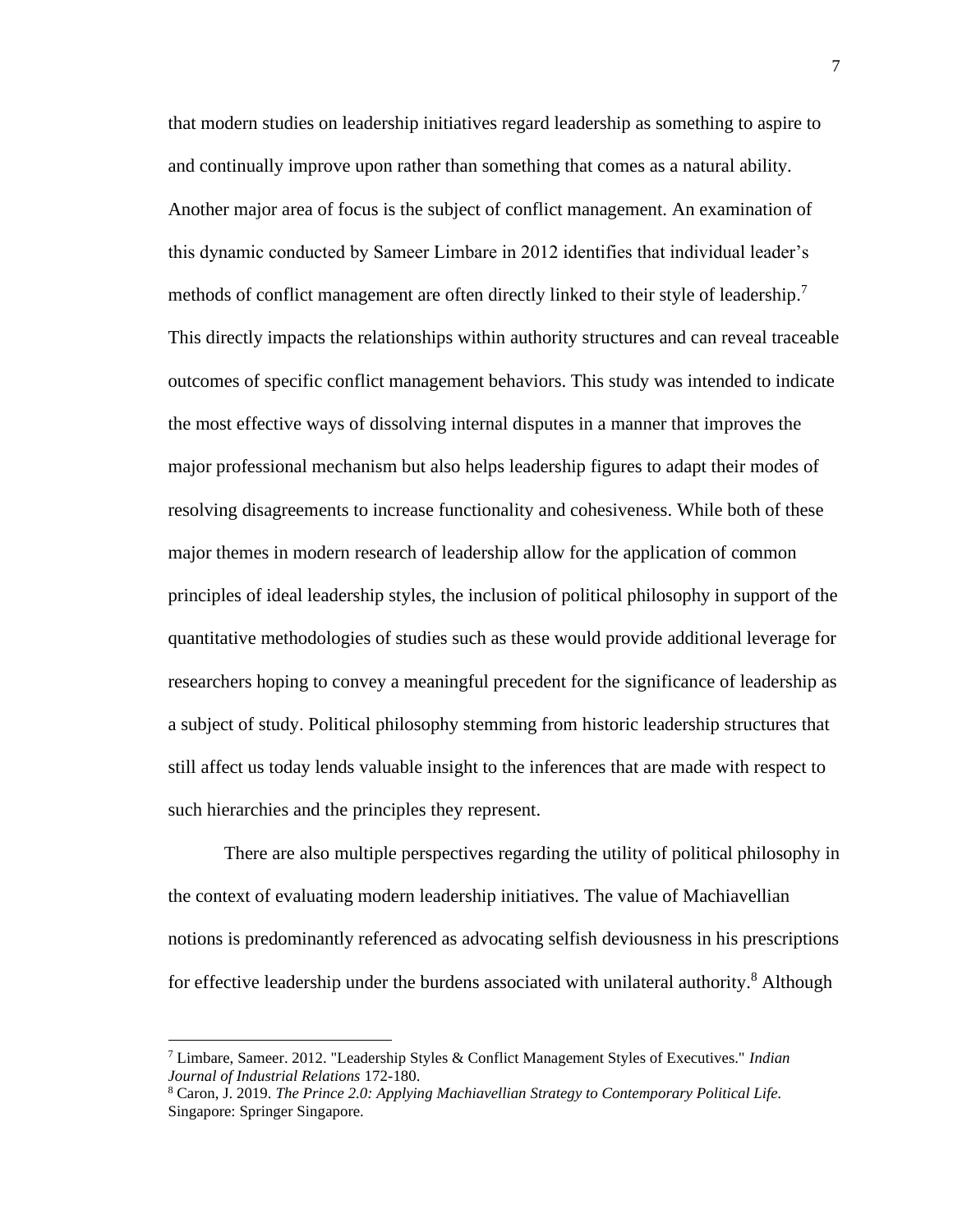Machiavelli's work is credited by some scholars for reconstructing the bases of fundamental political thought at the time, others contend that Machiavelli's goal in writing *The Prince* was to apply these concepts within the context of observable history<sup>9</sup> rather than to discredit political philosophies already in existence. Machiavelli's theories depart from the traditional structure of Roman civil science as a technique for political study and instead utilize evidenced behavior of political figures to construct new interpretations and postulate explanations based upon the primary foundations of a secure civil society. <sup>10</sup> Machiavelli's work demonstrates the value of preserving a society in which law and order can be rapidly restored and upheld, and advocates for closer examination of political action as indicative components of human behavior. Machiavelli's arguments are largely empirical observations of recorded history and calculated human choices. $11$  Concepts originating from moral tenets such as Machiavellian virtue<sup>12</sup> and ethics have been largely swathed in prima facie conversations that restrict the scope of psychosomatic reactions to political challenges in a world of ever-evolving social issues.

The broader discussion of Machiavelli's major contributions contends that Machiavelli is largely motivated by realism without regard for sentimentality in his hopes for peace in Italy. However, some scholars have taken extra care to examine his theoretical derivations and possible inspirations that deviate from popular assumptions. One such perspective comes from the writing of Isaah Berlin who argued that

<sup>9</sup> Viroli, Maurizio. 2004. *Machiavelli.* New York: Oxford University Press.

<sup>10</sup> Ibid. Viroli. Pg. 117.

<sup>11</sup> Ibid. Viroli. Pg. 123.

<sup>12</sup> Molchanoy, Mikhail A. 2016. *The Ashgate Research Companion to Political Leadership.* United Kingdom: Taylor & Francis.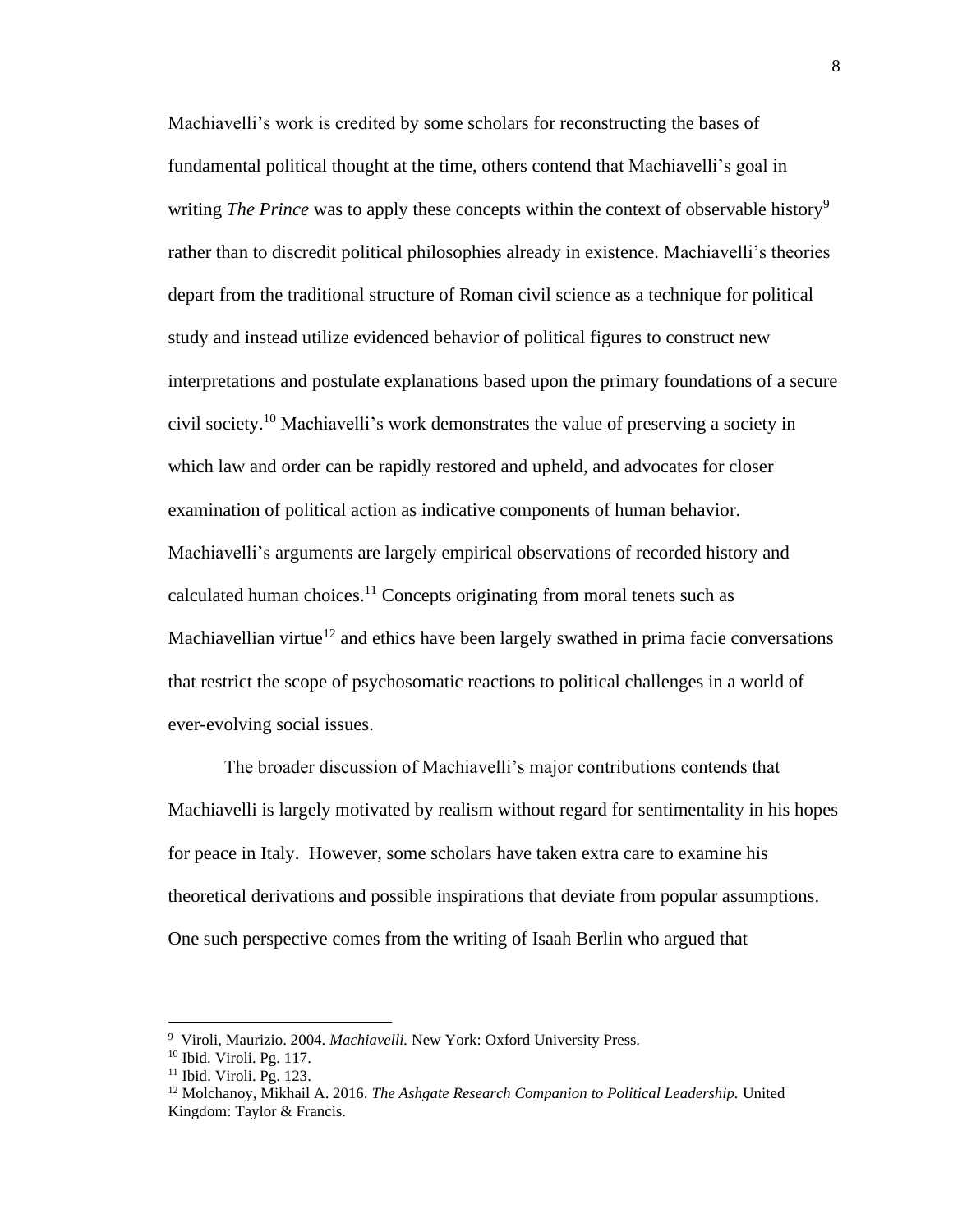Machiavelli's prince is not amoral after all, but rather an ode to the tenets of moral values in ancient Greece as opposed to modern notions of morality.<sup>13</sup> Thus, for Machiavelli's purposes, the wellbeing and glory of the state is placed in higher regard than matters of individual virtue. This indicates that Machiavelli's princes need not worry about their personal salvation so long as their efforts toward the preservation of the state are in earnest. Another famous account of Machiavelli's motivations comes from Baruch Spinoza<sup>14</sup> who asserts that Machiavelli's work was not meant as a directive manual but rather as a warning intended to reveal to the citizens the ways in which leaders have and can continue to take advantage of the society for their own personal gain. These conclusions are drawn largely from the fact that Niccolò Machiavelli wrote *The Prince* while in exile, and thus suggests that this work is intended to serve as a scathing critique of how the state truly operated. Nevertheless, this project's rendering of Machiavelli's philosophy subsidizes existing academia by demonstrating how the application of philosophical principles in the face of contemporary security concerns may allow for the evolution of these theories. Furthermore, such analysis may help to produce actionable intelligence and useful forecasts concerning the political behaviors of other nondemocratic leaders.

Platonic exploration is conceivably the most prevalent when seeking observations concerning exhibitions of wisdom and virtue amongst rulers in modern history. The key narrative encompassing Plato's contributions to these discussions is couched in his depiction of the philosopher king whose mastery of inner equilibrium and wisdom make

<sup>13</sup> Berlin, Isaah. 2013. "The Originality of Machiavelli." In *Against the Current: Essays in the History of Ideas*, 33-100. Princeton University Press.

<sup>14</sup> Steinberg, Justin. 2008. "Spinoza's Political Philosophy." In *Stanford encyclopedia of Philosophy*, edited by Edward N. Zalta. Stanford University Press.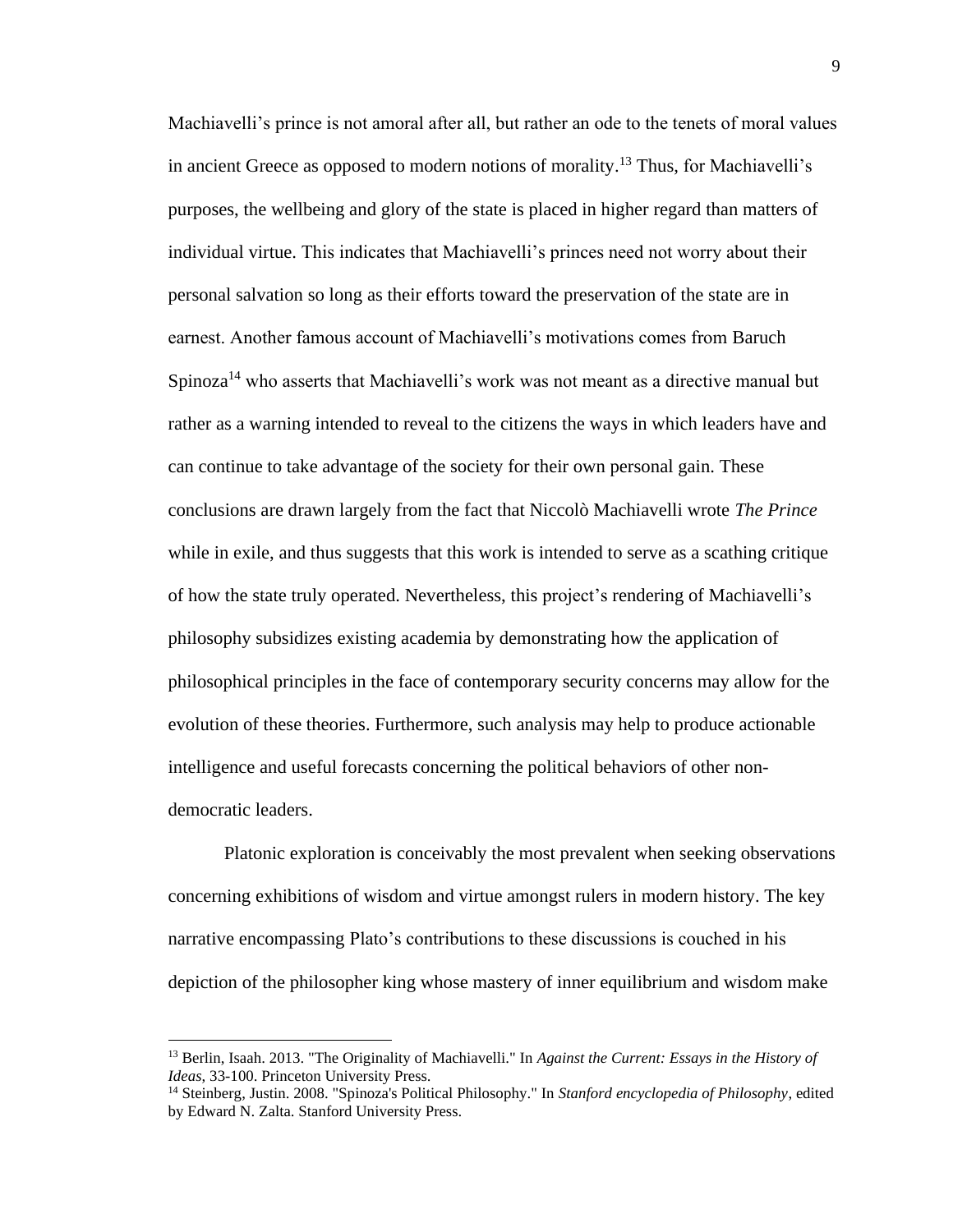him the ideal leader to bring about harmony and profound development in civil societies.<sup>15</sup> Plato's representation of the republic illuminates the indispensable functions of cohesive societal components such that justice is ultimately demarcated as a condition in which both the society and the individual governing it has attained equilibrium between instinctive, primal urges and the will to pursue reason and enlightenment<sup>16</sup> primarily for the purpose of aiding the growth of a society unless its leader is a conduit for the completely pure, untainted, and unabated knowledge of the good.<sup>17</sup> Another approach to research applying Plato's leadership paradigms to modern leadership dilemmas is by dissecting the epistemological roots of Plato's major ideas. One study published in 1998 examines the foundations of Plato's ethical arguments identifying the primacy of self-sufficiency and moral reasoning as central but not independently sufficient attributes that assist a good leader.<sup>18</sup> It concludes that a managerial viewpoint on matters of organization and justice in tandem with charisma and transparency each have something invaluable to contribute to evolving modes of leadership behavior with respect to the ethical codes that define modern societies and restrict certain activities such as reality distortion and tyranny.

Another major discussion dissecting the finer points of Plato's dialectic is the subject of the role of military figures in civil societies. The research of G. R. Lucas opens a discussion surrounding the appropriate subject and functions of the guardians and warriors in the ideal state, clarifying that "The role of the modern warrior is the neverending struggle against the abuse of power by tyrants and criminals and the protection of

<sup>15</sup> Bloom, Allan. 1968. *The Republic of Plato.* Basic Books LLC.

<sup>16</sup> Miller, David. 2017. *"Justice".* University of Stanford.

<sup>17</sup> Ibid. Bloom. Pg. 221-250.

<sup>18</sup> Takala, T. 1998. "Plato on Leadership." *Journal of Business Ethics* 785-798.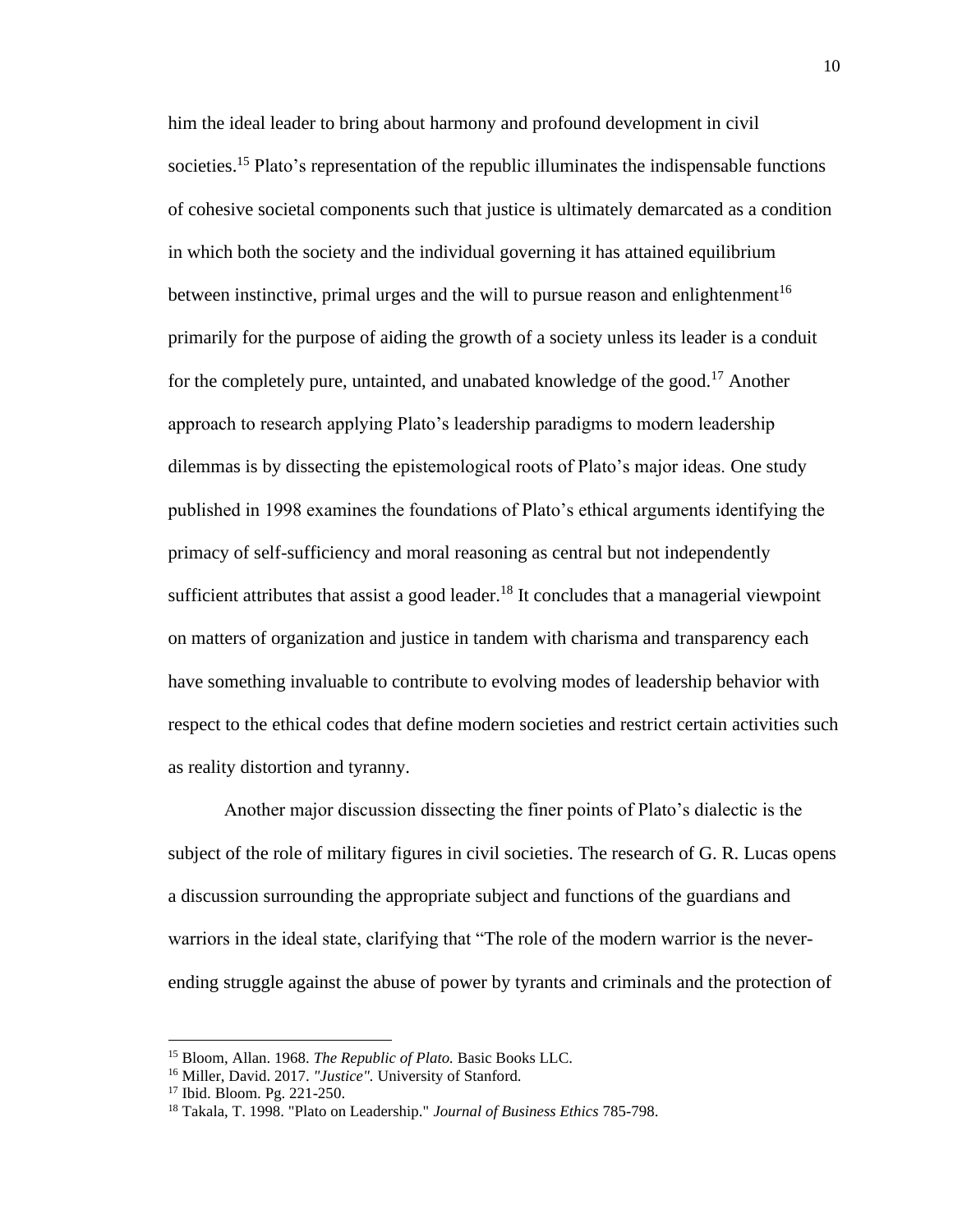the vulnerable rights and liberties of their prospective victims. Warriors, as distinct from tyrants and criminals, use force reluctantly, and only when necessary, for this sole purpose: to protect the well-being of others, and never simply to harm them".<sup>19</sup> His work pulls from a discussion of higher moral callings in the pursuit of justice and proposes that these principles are often overlooked in modern research. This research project departs from such studies and draws analytical support from Plato's predeterminations of the timocratic<sup>20</sup> man in tandem with the moral values associated with Platonic principles to provide explanations for political actions and to further assess this framework in the context of security challenges that had yet to exist at the time of this theory's conception. Furthermore, this research is similarly examined through the lens of Machiavelli's notions of militant responsibility and appropriate methods of societal engagement.

This project provides supplementary comprehension to current political research on the applications of historic philosophy by presenting several consistencies in the characteristics of non-democratic leaders that generate useful inferences and could promote the development of forecasting matrixes for political actors in like administrations. If it is observed in the case studies that the conditions described by Plato in the creation of the timocratic man are applicable to the origins of either or both Qassem Soleimani and Mustafa Kemal Ataturk, it will then be concluded that the decisions made by each subject were likely partially inspired by the principles of Plato's timocratic theory. If it is observed that in conjunction with the elements of Plato's timocratic man, either or both subjects exhibit a pattern of regular engagement with

<sup>19</sup> Lucas, G. R. n.d. *"Forgetful Warriors": Neglected Lessons on Leadership from Plato's Republic.* Annapolis: Stockdale Center for Ethical Leadership. U.S. Naval Academy. Pg. 14-18. <sup>20</sup> Ibid. Bloom. Pg. 226-227.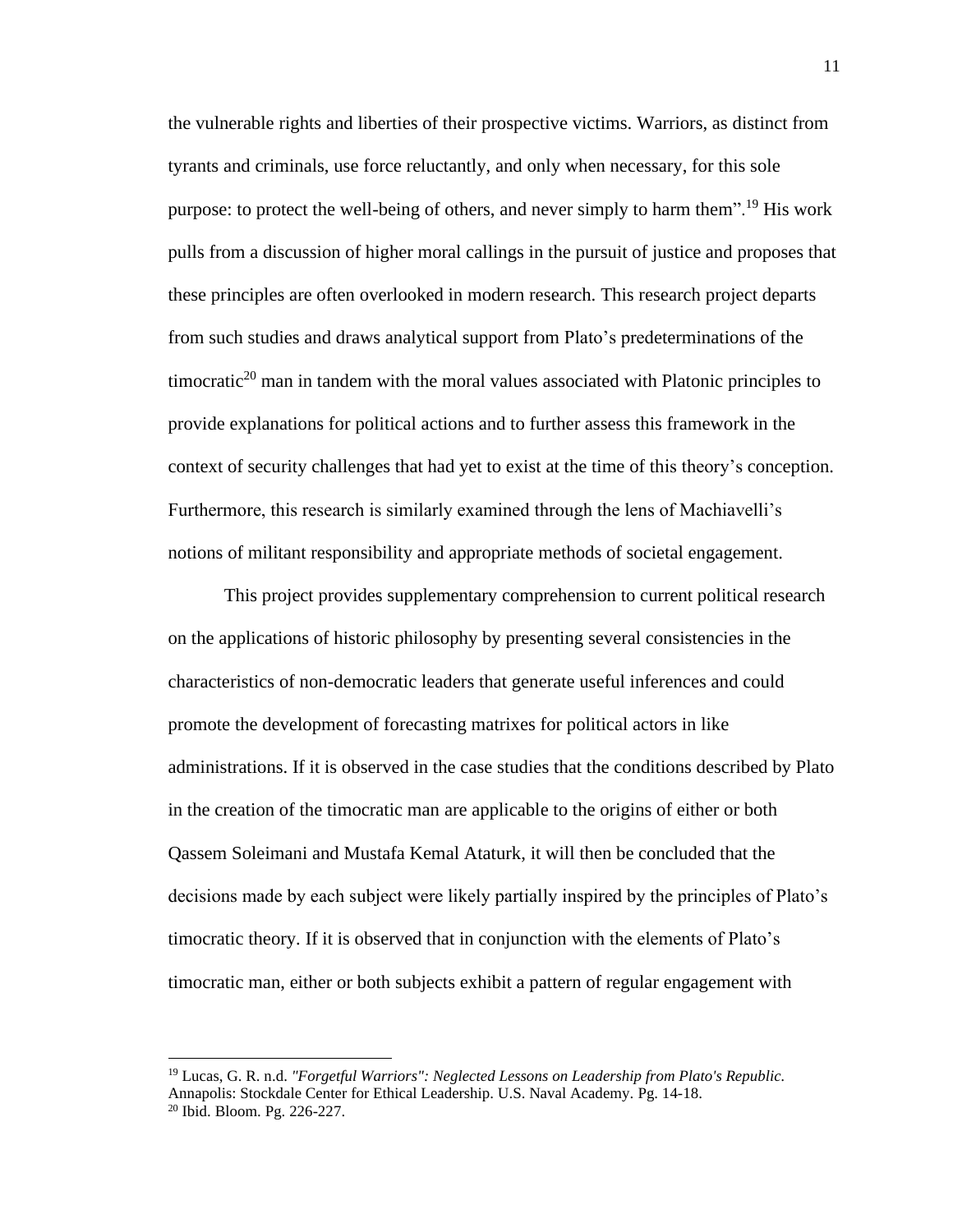Platonic concepts championing altruism, education, and state-minded reformative efforts, it will be concluded that the subject in question is largely consistent with the values of leadership most closely associated with Plato's prescriptions for leadership. Alternatively, if either or both subjects display a departure from these notions in pursuit of personal achievement and duplicitous activities, the conclusion will reflect that the behavior of the subject in question is more consistent with a Machiavellian model of leadership. If one subject is found to reflect Platonic values and the other exemplifies Machiavelli's prescriptions, it will then be concluded that this distinction is a major element in determining the overall effectiveness of the leadership styles that are described in each case study.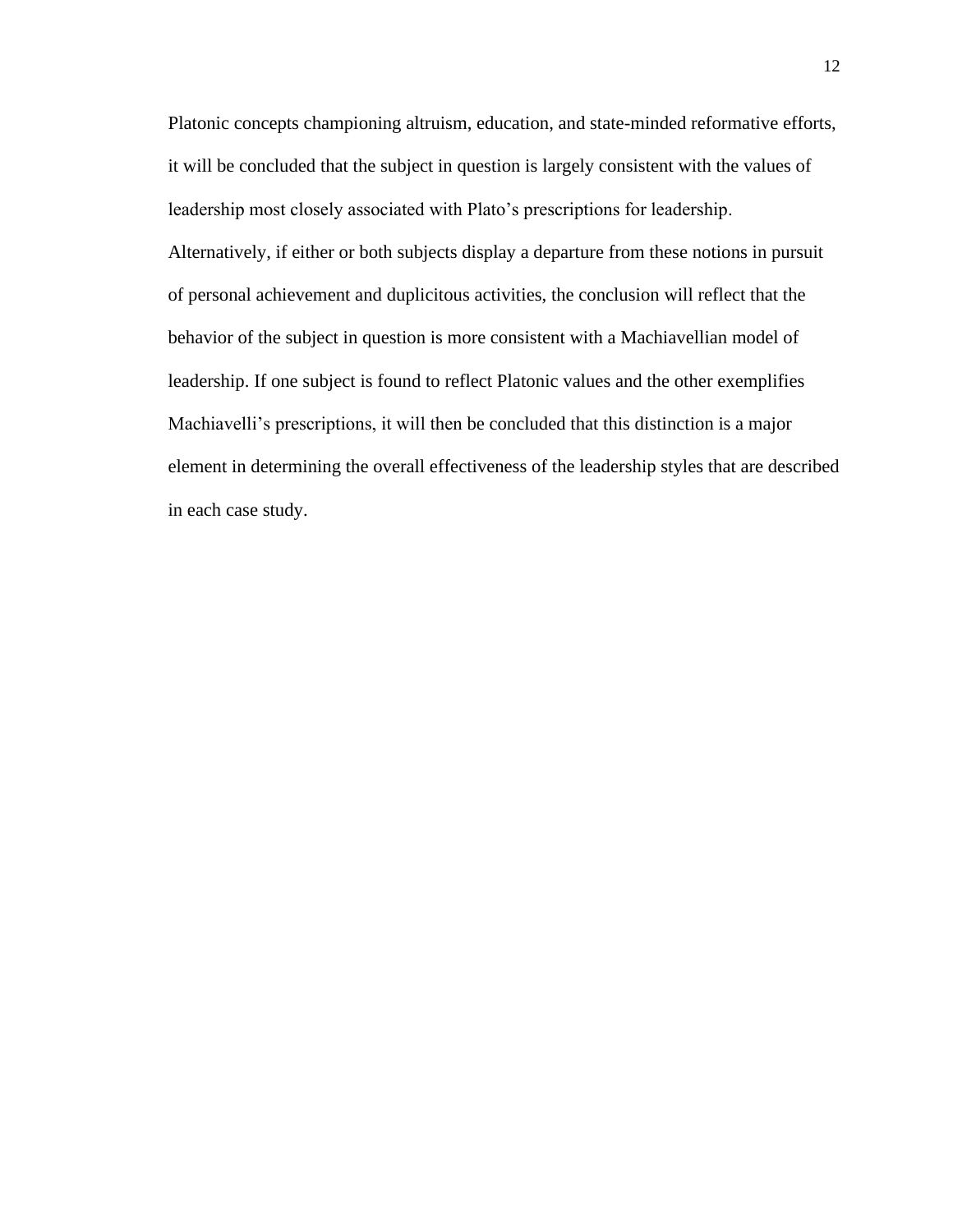#### **THEORY**

The philosophies of Plato and Machiavelli in describing the attributes of competent and effective leaders each call for differing qualities of personal character with the common goal of reaching an ideal state. Machiavelli's depiction of the perfect prince conjures imagery of a master tactician with an extraordinary sense of situational awareness and an unmatched ability to wield the best and worst aspects of human nature to manipulate his reality and secure his position of authority. Alternatively, Plato's philosopher king is a man swathed in the pure intention of the pursuit and dissemination of truth in the face of the warped realities created by lesser ambitious men, tasked with applying this knowledge to faithfully guide civilization toward an elevated level of conscious equilibrium. While there are certain complementary elements from each philosopher, it is imperative to clarify the fundamental distinctions which separate the underlying connotations of these concepts. Firstly, Plato's work includes a detailed description in descending order of the regime types and leadership styles that follow the decay of the ideal state beginning with the timocratic man, molded by the circumstances of his upbringing. Although this Platonic figure is not the ideal philosopher king, he is nevertheless still capable of accessing the components of his soul that are guided by reason and can therefore act in accordance with several Platonic principles despite being a largely militant figure by nature. Secondly, Machiavelli prescribes vigilant attention to the continual study of military strategy for leaders hoping to take and maintain control in their respective realms. This militant figure, however, departs from Plato's timocratic model by virtue of its being a broadly accessible directive toward dominant sovereignty in full acceptance of duplicitous and manipulative practices. The following includes a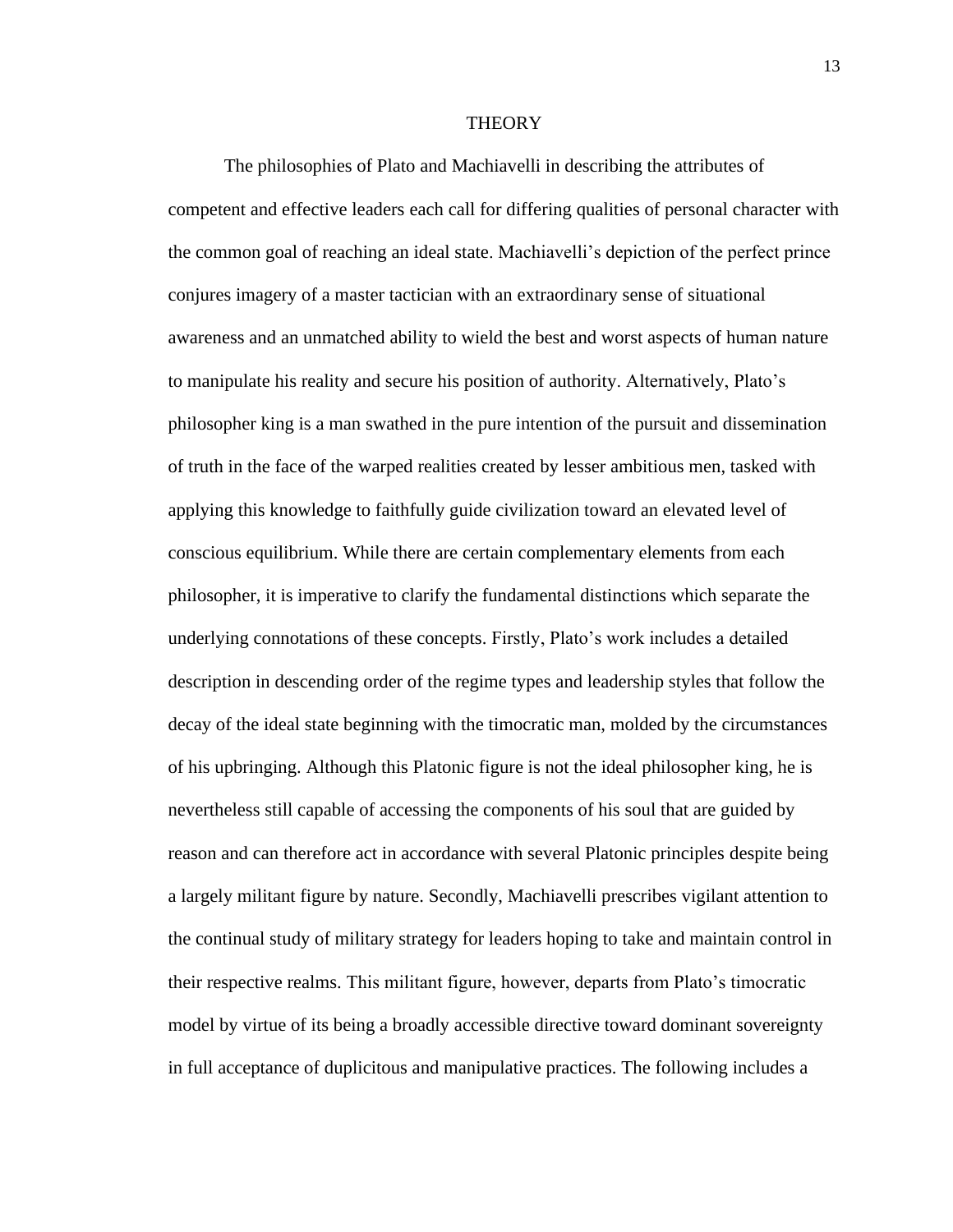synopsis of the theory components which have been applied for the purpose of this research.

#### **Plato and the Timocratic Man**

The biographical study of Qassem Soleimani and Mustafa Kemal Atatürk reveals striking similarities in the characteristics of each subject, namely their early subjection to governmental blunders, ascension to power from humble origins, and distinct proclivity for combative strategy. Plato's depiction of the timocratic man illustrates the circumstances in which astutely militant figures can develop and provides analysis concerning the accompanying personal attributes that influences their behavior. Plato's character profile of the timocratic man portrays a martial epitome whom, despite the contentiousness and natural ambition<sup>21</sup> that accompanies his temperament, is an honor and victory seeking<sup>22</sup> man, a remnant of the "Laconian regime".<sup>23</sup> Though he aims to serve a greater purpose, the timocratic man is "not single-minded towards virtue"<sup>24</sup> and is apt to indulge in his vices more so than the archetype of the philosopher king. For Plato, Timocracy, termed as the government of honor, is a degradation of the ideal state in which the inequities which are bound to arise in any growing population create internal conflicts and forge characters of a different constitution than those in Plato's ideal state under the philosopher king.<sup>25</sup> As for the society itself, many cultural aspects of the previous governmental era would remain, however, "the fear of admitting philosophers to power<sup>"26</sup> would result in a departure from the peaceful, reason-governed logos that once

<sup>21</sup> Jowett, Benjamin. 2021. *The Republic.* Monee, Illinois. Pg. 157.

<sup>22</sup> Ibid. Bloom. Pg. 223.

<sup>23</sup> Ibid. Bloom. Pg. 223.

 $24$  Ibid. Jowett. Pg. 160.

 $25$  Ibid. Jowett. Pg. 158.

<sup>26</sup> Ibid. Jowett. Pg. 159.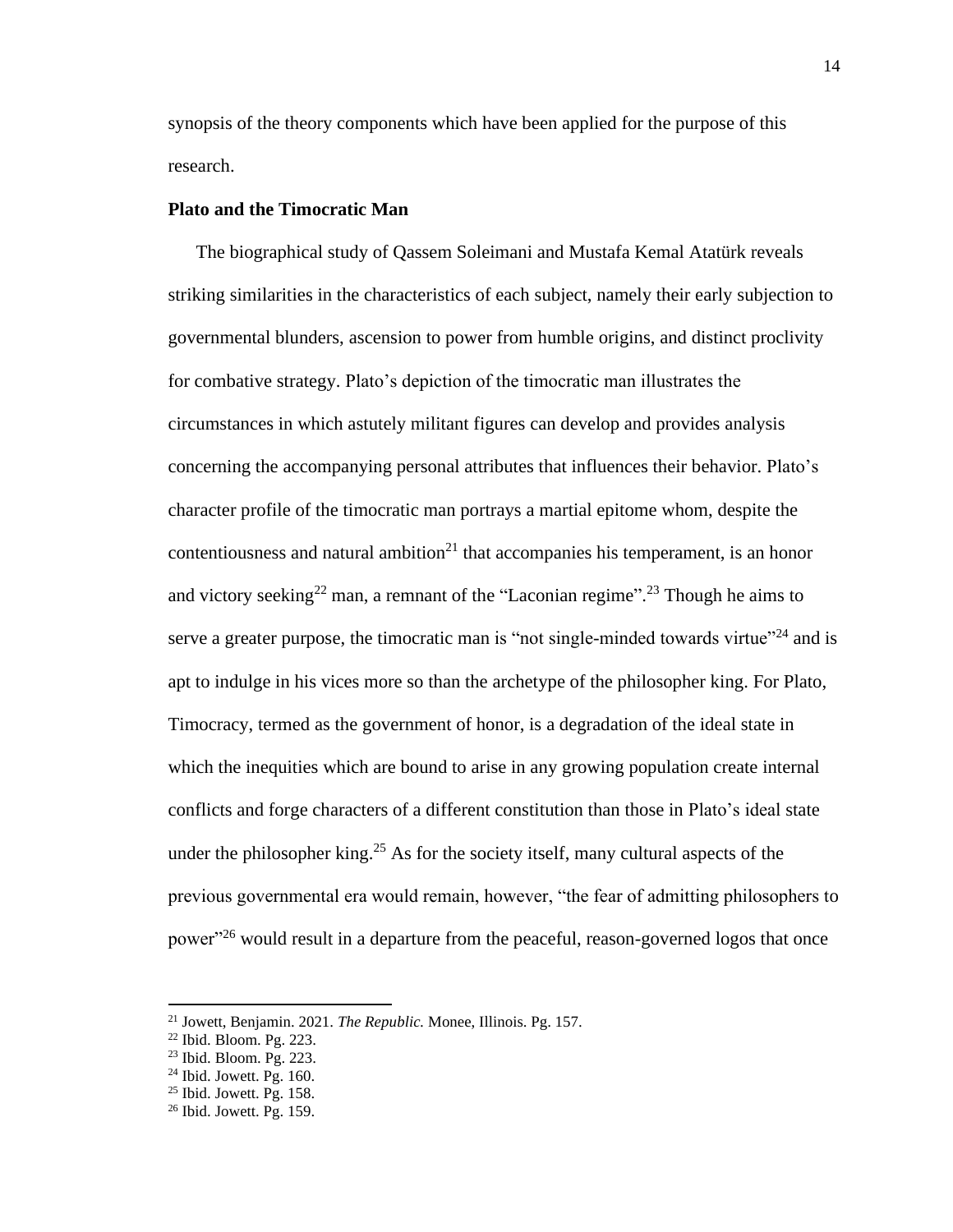prevailed and instead lead to a convergence of passion-driven and warlike tendencies.<sup>27</sup> The timocratic man that develops from such societal origins is likely to witness the hardships of his father under the strain of ineffectual governance<sup>28</sup>, and observe the frustrations of his family<sup>29</sup> and servants in witnessing his father's ostensible submission to subjugation in the face of foolhardy governmental policies and ill treatment from his fellow men.<sup>30</sup> It is only when he grows older and steps out into the broader world that his latent desire to escape the condition of being at another's mercy comes to fruition.

The timocratic man observes that the ambitious and appetitive behaviors of some produce more success and respect than the more subservient and rational principles championed by his father.<sup>31</sup> He therefore places great stock in behaviors which bring him recognition and triumph and he embraces his personal aspirations often in pursuit of militant excellence and sustained wealth.<sup>32</sup> Plato describes this timocratic figure as remarkably obedient to authority; "he is a lover of ruling and honor, not basing his claim to rule on speaking or anything of the sort, but on warlike deeds and everything connected with war".<sup>33</sup> The characters of timocratic men in Plato's view, are largely the result of having placed priority upon physical and combative accomplishments whilst neglecting exercises in philosophical reason. "They weren't educated by persuasion but by force - the result of neglect of the true Muse accompanied by arguments and philosophy while giving more distinguished honor to gymnastics than music".<sup>34</sup>

<sup>27</sup> Ibid. Bloom. Pg. 225.

 $28$  Ibid. Jowett. Pg. 160.

<sup>29</sup> Ibid. Bloom. Pg. 227.

<sup>30</sup> Ibid. Jowett. Pg. 161.

 $31$  Ibid. Jowett. Pg. 161.

<sup>32</sup> Ibid. Bloom. Pg. 225.

<sup>33</sup> Ibid. Bloom. Pg. 227.

<sup>34</sup> Ibid. Bloom. Pg. 225.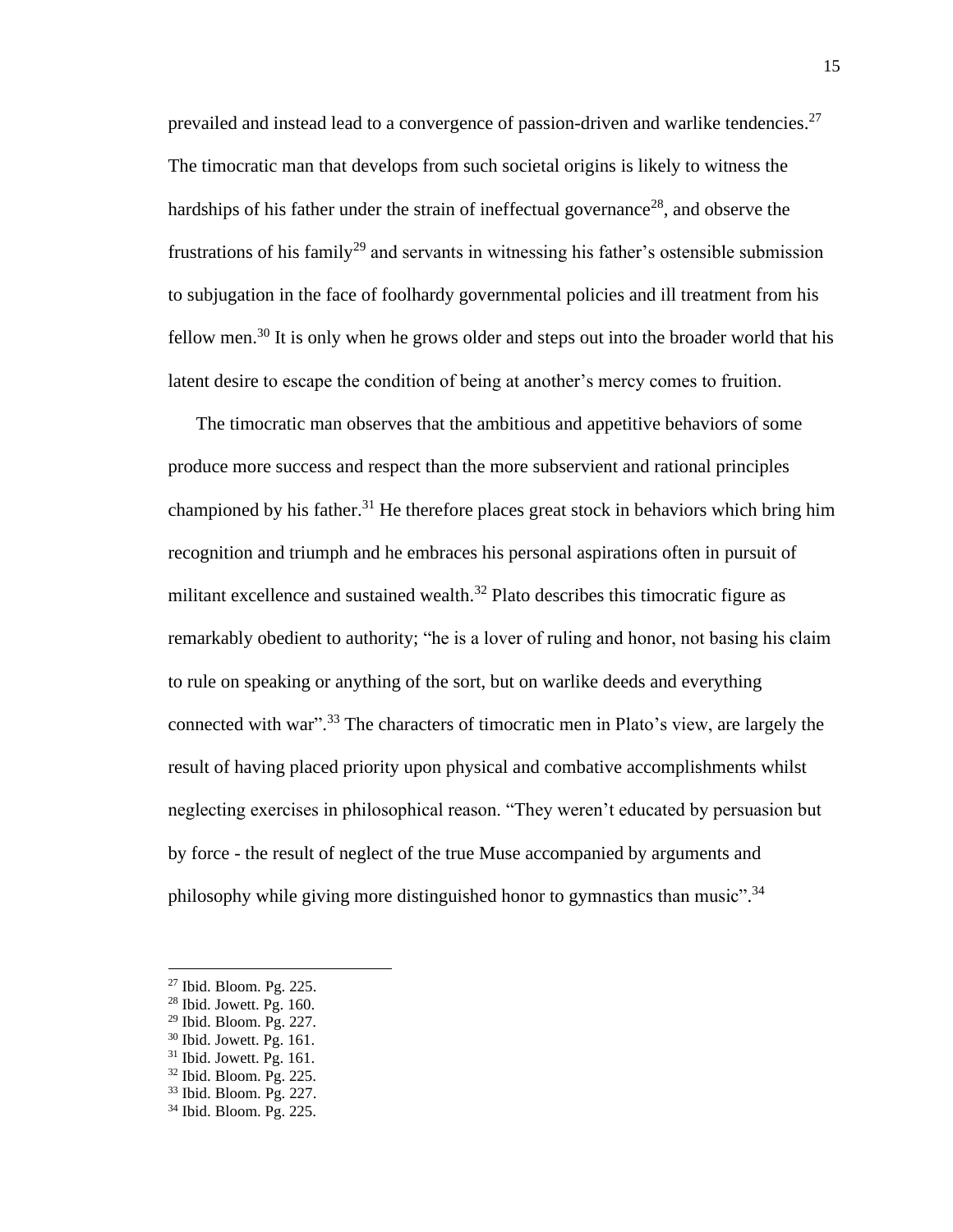Nevertheless, the timocratic man, in Plato's mind, is still able to ascend to the portion of the soul that is midway between reason and desire, proving himself to be courageous if perhaps somewhat aggressive in achieving his goals. <sup>35</sup> "He doesn't have a bad man's nature<sup>336</sup> and is not so far removed from Plato's ideal as to be selfish and greedy like those dwelling within an oligarchy.<sup>37</sup> The timocratic man is a realistic portrayal of an ambitious, physically inclined being whose aspirations surpass those of his predecessors and whose actions are guided by this desire to rise.

#### **Machiavelli and the Study of War**

In researching the lives of Mustafa Kemal Ataturk and Qassem Soleimani, there appears a shared ethical motto which guided their military careers and ensured their ascendency as prominent martial experts: consistent dedication to the study of military strategy. In the words of Norman Schwartzkopf, "the more you sweat in peace, the less you bleed in war".<sup>38</sup> Machiavelli emphasizes that an essential element of protecting and constructing a fearsome and respectable reputation as a leader is the continual study of military subjects. "A prince who is ignorant of military matters […] cannot be esteemed by his soldiers, nor have confidence in them. He ought, therefore, never to let his thoughts stray from the exercise of war; and in peace he ought to practice it more than in war, which he can do in two ways: both by action and by study".<sup>39</sup> Machiavellian efficiency is largely measured through manifestations of militant success despite possible violations of ethical boundaries. However, more than simply making constant

<sup>35</sup> Ibid. Jowett. Pg. 160.

<sup>36</sup> Ibid. Bloom. Pg. 227.

<sup>37</sup> Ibid. Bloom. Pg. 228.

<sup>38</sup> Norton, Monica. 1991. "Naval Academy Graduates Get A Schwartzkopf Send-Off "The More You Sweat in Peace, the Less You Bleed in War"." *The Baltimore Evening Sun*, May 30. <sup>39</sup> Ricci, Luigi. 1921. *The Prince.* Oxford World Classics.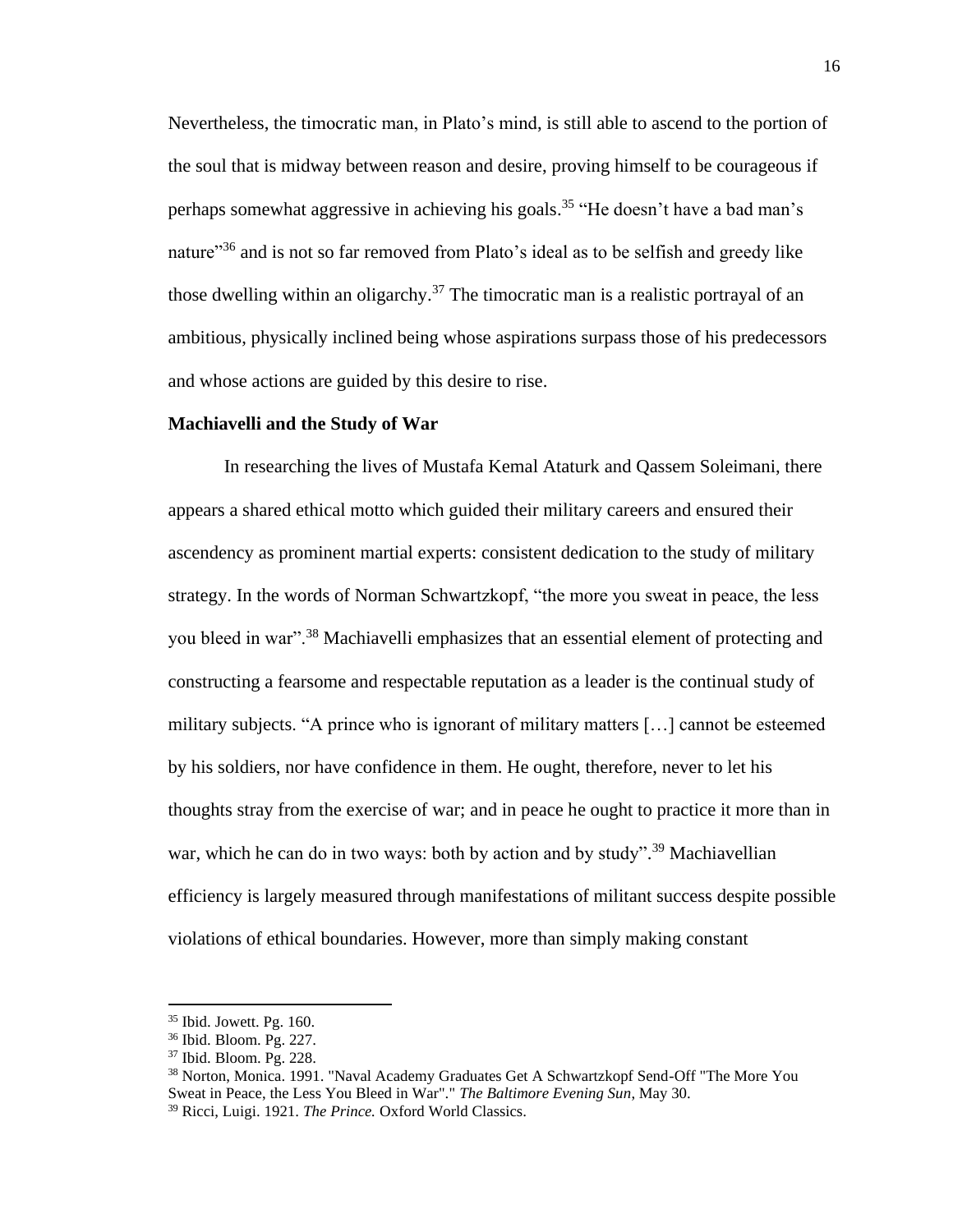demonstrations of military might, Machiavelli stressed that it is essential for leaders to make a habit of the ceaseless study of history and warfare such that the lessons thereof may assist him in forming pre-emptive battle strategies. He prescribes that even and perhaps most especially during periods of peace, leaders must be contemplative of potential threats and be actively developing tactics for defending his territory. "He must [...] learn the nature of the land. [...] This knowledge is useful in two ways. In the first place, one learns to know one's country, and can the better see how to defend it. Then by means of the knowledge and experience gained in one locality, one can easily understand any other that it may be necessary to venture on. […] From a knowledge of the country in one province, one can easily arrive at a knowledge of others".<sup>40</sup>

The centrality of martial expertise was central to Machiavelli as an article of leadership. "A prince should have no other object, nor any other thought, not take anything else as his art but that of war […], for that is the only art which is of concern to one who commands. And it is of such virtue that not only does it maintain those who have been born princes but many times it enables men of private fortune to rise to that rank".<sup>41</sup> He cites the success of Francesco Sforza in becoming a duke due to possessing adequate arms to do so and clarifies that the condition of being unarmed makes a man contemptible and unlikely to inspire loyalty. <sup>42</sup> Machiavelli also praises Philopoemen, prince of the Achaeans for ceaselessly pondering modes of war, noting that this continued cogitation prevented the occurrence of any situation which he could not overcome with his soldiers.<sup>43</sup> The constant pursuit of military knowledge must therefore be conducted

<sup>40</sup> Ibid. Ricci. Pg. 54.

<sup>41</sup> Mansfield, Harvey C. 1985. *The Prince by Niccolò Machiavelli.* The University of Chicago Press.

<sup>42</sup> Ibid. Mansfield. Pg. 58.

<sup>43</sup> Ibid. Mansfield. Pg. 60.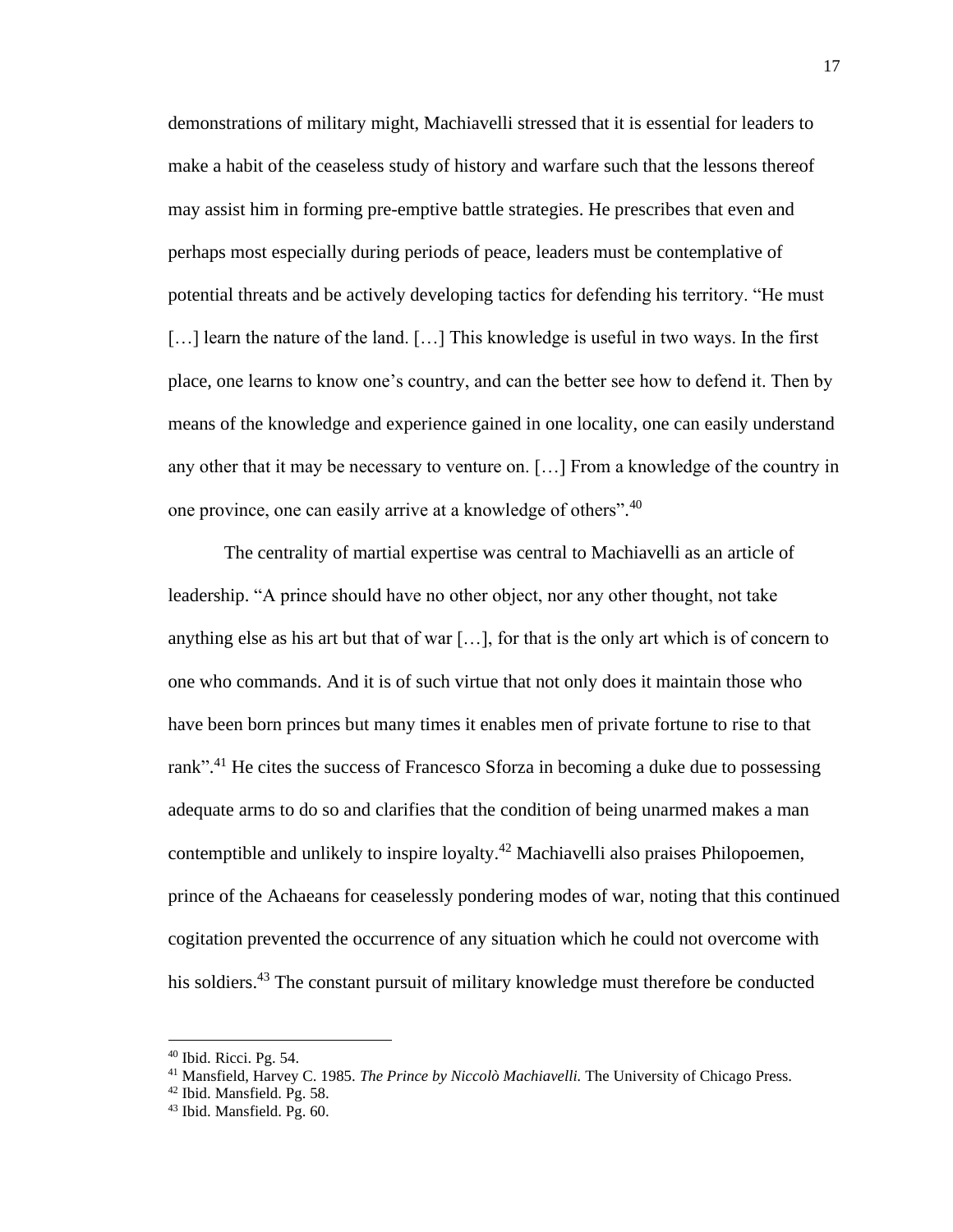through deeds and study. "Besides keeping his armies well-ordered and exercised, he should always be out hunting, and through this accustom the body to hardships, and meanwhile he should learn the nature of the sites. [In this fashion] one learns to know one's own country, and one can better understand its defense".<sup>44</sup> As for mental engagement, Machiavelli insists upon intensive reflection of historic battles and the emulation<sup>45</sup> of great men whose wartime victories brought them long-term success. Remaining in continual observance of history and actively engaging with the nuances of battle strategy is, in Machiavelli's view, a surefire method of making oneself prepared to face the challenges of changing fortunes and external dangers.

The value of having access to two distinct martial profiles from Plato and Machiavelli depicting an idealistic military figure is found in a broader discussion of the motives behind their conception. The function of keeping Plato's timocratic man separate from Machiavelli's conceptualization of a vigilant military expert is a matter of distinguishing between one's nature and the voluntary pursuit of power. The timocratic man is a figure whose roots from a struggling, subjugated family simply instills in him the desire to acquire general respect rather than an innate instinct for martial strategy. This, in Plato's view, usually results in the timocratic man's pursuit of athletic demonstrations of greatness such as military endeavors, but he is not violent by nature and his skills come only as a result of his engagement with physical modes of routine. Alternatively, Machiavelli's recommendations for the ideal prince are composed as a manual for success regardless of the nature of the man in power. His depiction of a militant expert is simply a man who consciously engages with the strategies he outlines

<sup>44</sup> Ibid. Mansfield. Pg. 59.

<sup>45</sup> Ibid. Mansfield. Pg. 60.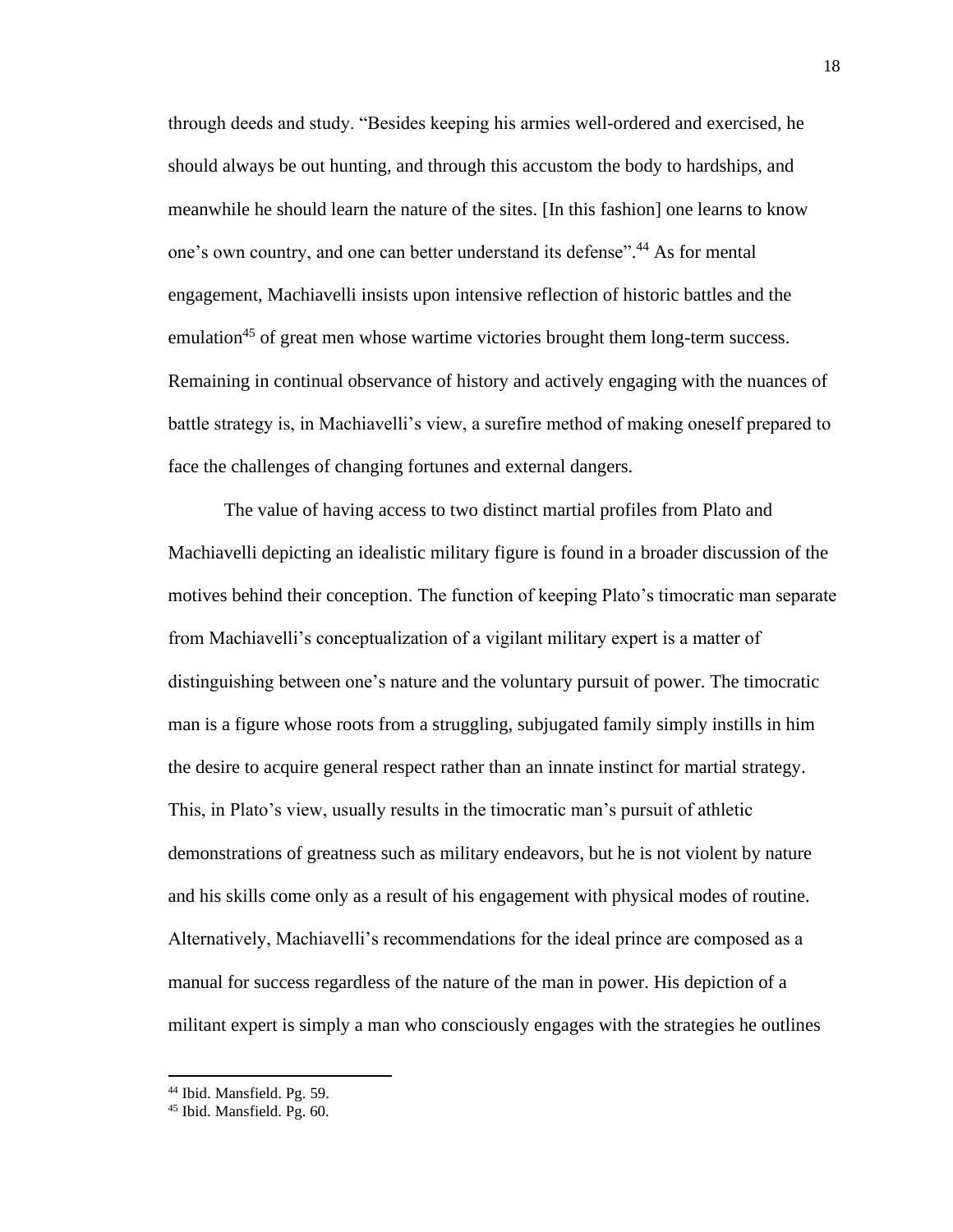as a matter of prudent choice. Indeed, one of Machiavelli's goals in writing the prince was to demonstrate that nearly any figure of authority that was willing to commit to the prescribed regimen of study and adapt his instincts would be able to succeed and defend his sovereignty. Alternatively, Plato contends that a timocratic man could only arise from a very precise set of circumstances rendering this character far more unique. This distinction between the major theoretical tools being applied is essential in accurately communicating the significance of these concepts in the context of the case study subjects.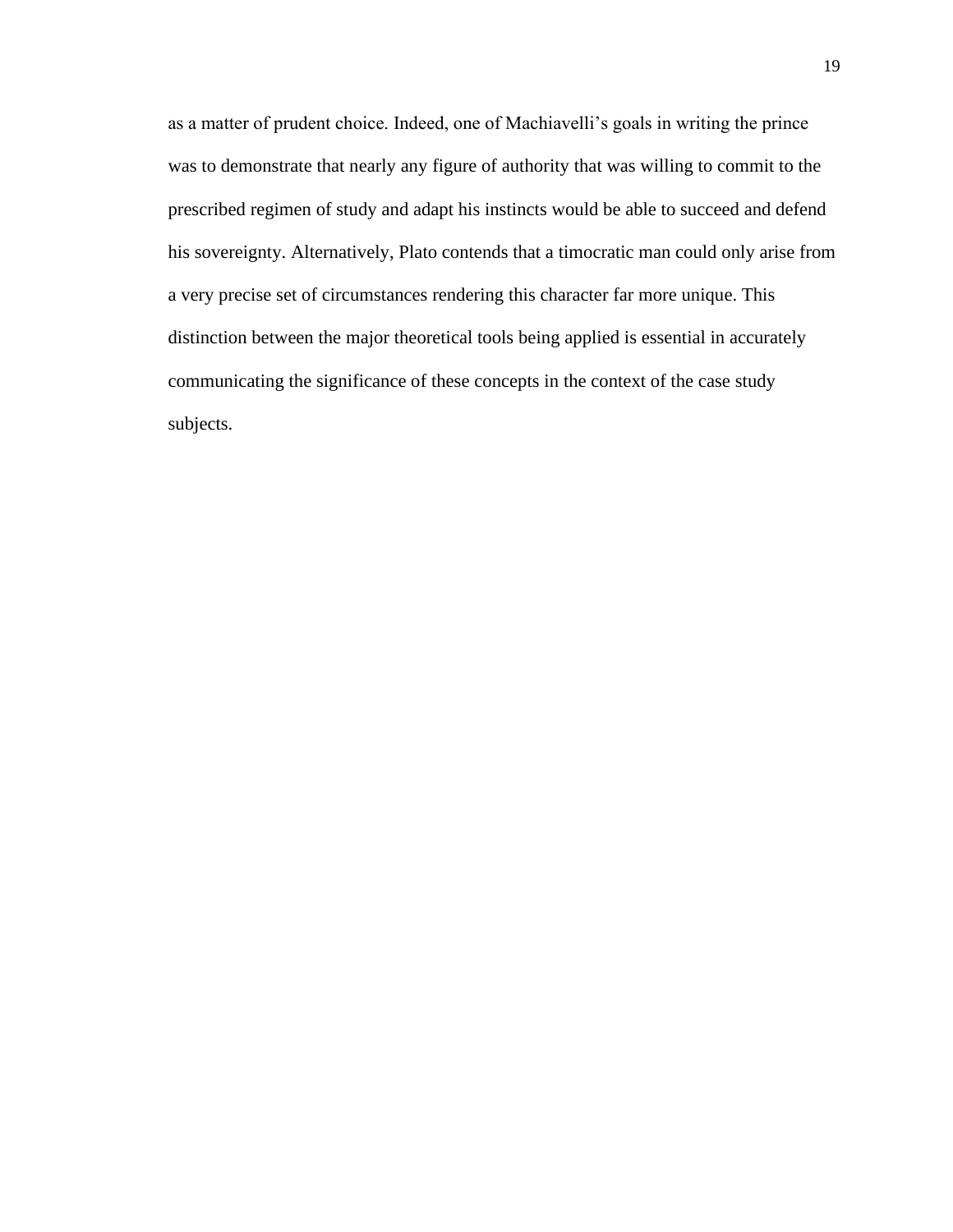#### CASE STUDIES

The cases I have chosen to evaluate are the pre-political careers of Qassem Soleimani and Mustafa Kemal Ataturk; two prominent military figures hailing from non-democratic regimes in the Middle East, born into nations on the cusp of major political and social change. The specific development of revolutionary societal movements as a direct response to ineffectual governance in the early stages of both cases presents a similar narrative to the events that were occurring during the historical eras in which Machiavelli and Plato wrote their theories concerning leadership and authority. Machiavelli's, *The Prince*, was partly inspired by his desire to see a martial hero like Lorenzo de 'Medici<sup>46</sup> rescue Italy from the hands of barbarous invaders that had long plagued its shores. Plato's *Republic* was written in a time when Athens was experiencing multiple violent and abrupt governmental shifts that often cast the entire community into chaos.<sup>47</sup> Furthermore, these biographies reflect the two major philosophical elements being utilized in substantiation of the essay's major claims, Plato's classification of the timocratic man and Machiavelli's prescribed vigilance in pursuit of militant wisdom. Both Qassem Soleimani and Mustafa Kemal Ataturk exuded these qualities, but only one was able to successfully apply them for the purpose of transitioning from a military profession to a political career.

Though the concepts of the timocratic man and Machiavelli's perfect prince are used to identify the many similarities between both study subjects, these classifications represent two very different leadership methods. While the timocratic man is still a model of militant efficiency, he remains rooted to platonic concepts such as selflessness and

<sup>46</sup> Ibid. Mansfield. Pg. 3.

<sup>47</sup> Rubin, Gil. n.d. *Historical Context for Plato's Republic.* Department of History Columbia University.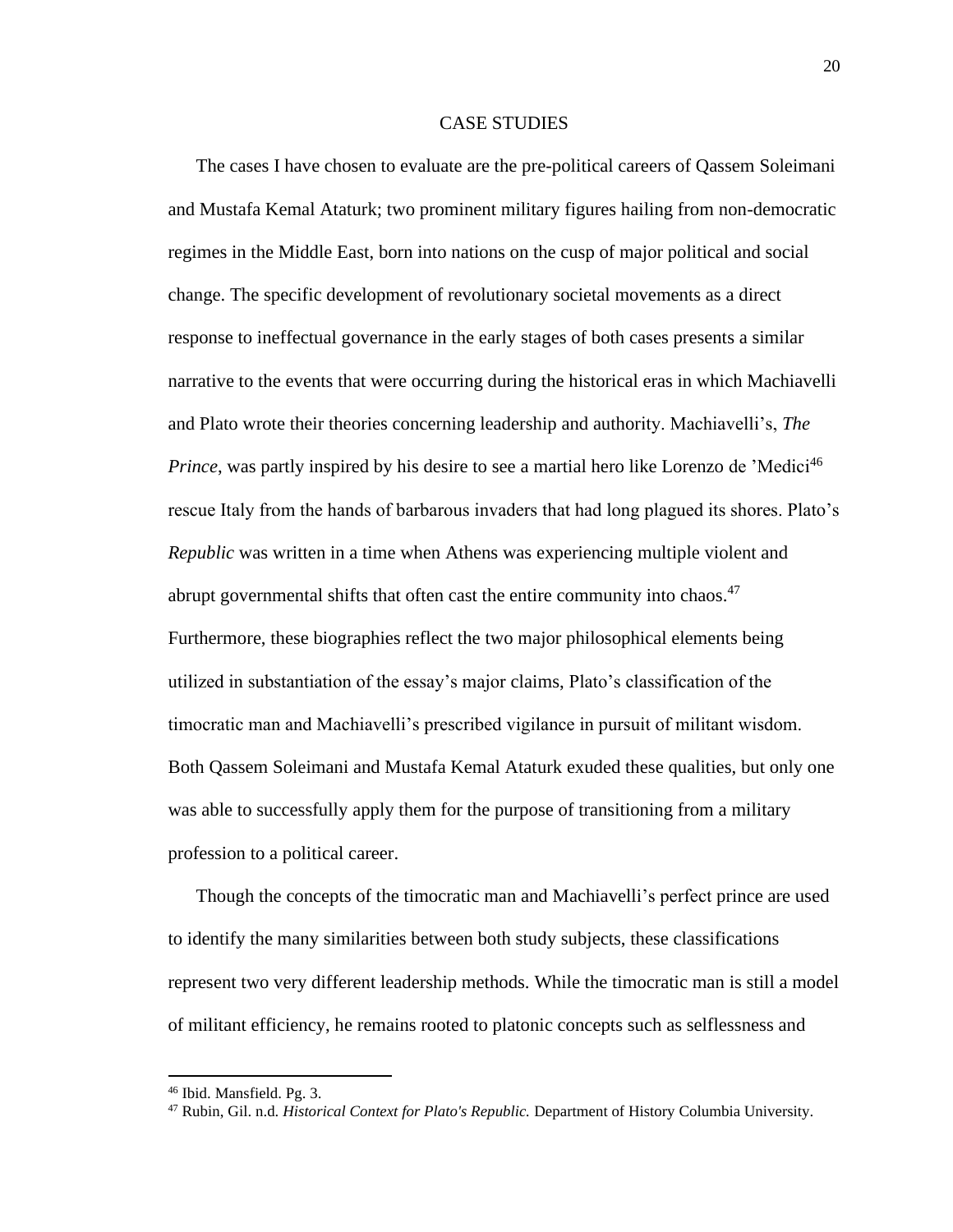transparency for the good of those he leads. Machiavellian princes, on the other hand, embrace the use of duplicity and rely upon force rather than reason-based persuasion to guide their constituencies. Through the course of this study, it can be observed that both Soleimani and Ataturk were dedicated students of war and shared similar timocratic characteristics arising from like circumstances. However, overall, Mustafa Kemal Ataturk more fully embodied the breadth of Platonic principles than Soleimani, whose path more closely mirrors that of Machiavelli's militant prince. This observation lends credence to the idea that leaders who more readily embrace concepts consistent with Platonic wisdom and ambition in their pre-political lives are better equipped to field the challenges associated with political careers. Alternatively, leaders that assign higher value to matters of warfare and conflict over matters of the mind and societal enlightenment have a higher degree of difficulty when faced with the realities of the political world. The next section is a summary profile of Iranian political development, followed by the biographical account of the Iranian General Qassem Soleimani. This will precede a summary profile of Turkish political development, and a subsequent biography of Mustafa Kemal Ataturk.

#### **Iranian Political Development**

The history of the Iranian nation is largely characterized by its ancient Persian roots; where "one of the world's oldest nations, heir to a tradition that reaches back thousands of years, to periods when great conquerors extended their rule across continents, poets and artists created works of exquisite beauty, and one of the world's most extraordinary religious traditions took root and flowered. Even in modern times, which have been marked by long periods of anarchy, repression, and suffering, Iranians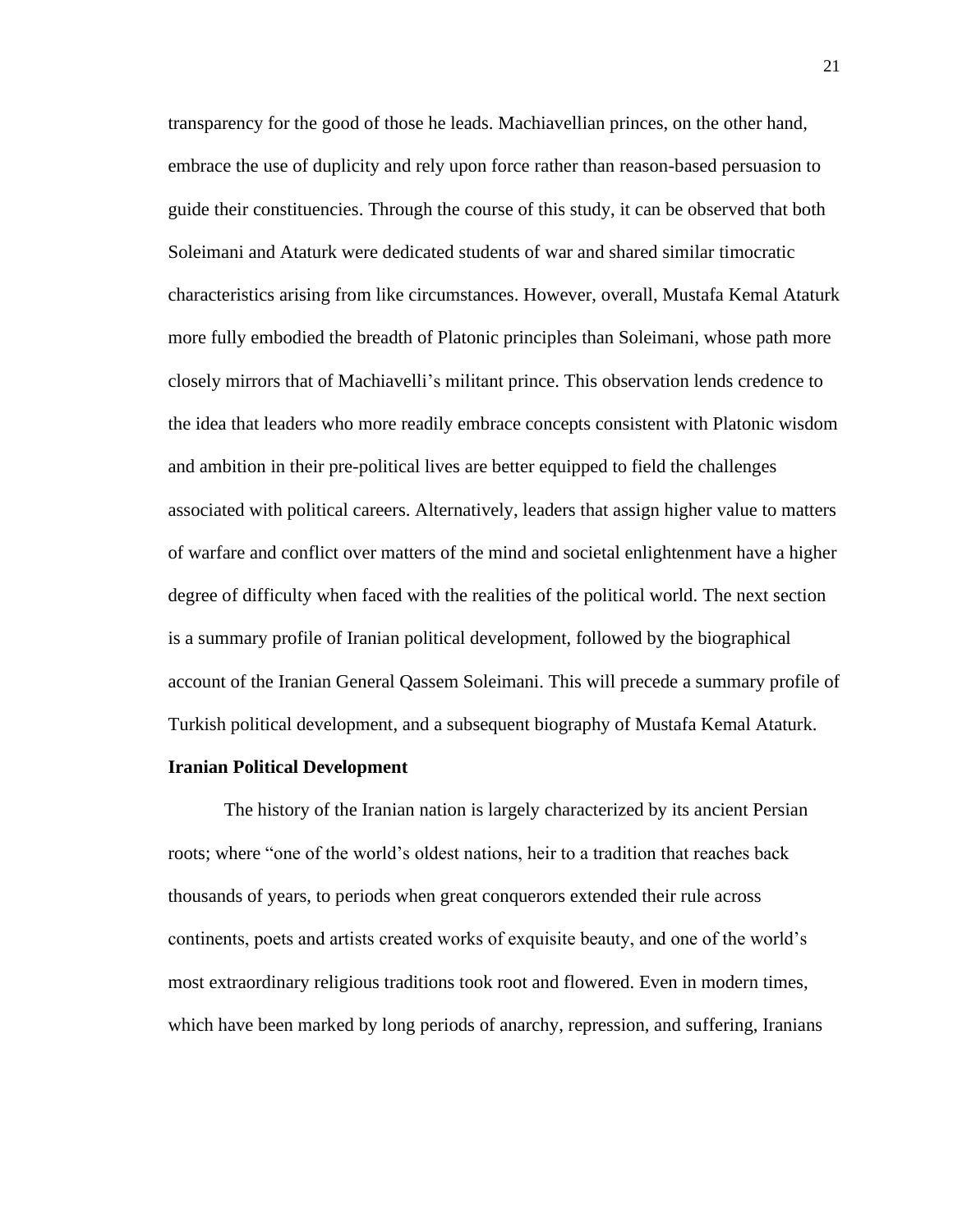are passionately inspired by their heritage".<sup>48</sup> Modern political development in Iran is largely colored by the oil stalemate between 1951 and 1953 in which Iranian oil supplies were nationalized by Prime Minister Mohammad Mosaddeq in response to rampant economic exploitation by its western partners.<sup>49</sup> However, this decision ultimately resulted in an economic and governmental crisis and the Prime Minister was forcibly ousted from power at the behest of covert American action, and the Iranian Shah was restored to power, an appointment which would precipitate the beginnings of the Iranian Revolution.<sup>50</sup> The era under Reza Shah Pahlavi is marked by oppression and widespread corruption, and the Shah's overtly western orientation left the people and the clergy with the sense that secularism and western influences were distorting the sanctity of Iran's Islamic identity.<sup>51</sup> This discontentment was further exacerbated by an economic system which favored the middle classes but prevented further economic development and by the Shah's harsh authoritarian retaliation against public criticism and dissention.<sup>52</sup> This angst culminated in the 1979 Revolution in which the Shah fled Iran in defeat and the rule of Iran was transferred to the hands of Ayatollah Khomeini whose primary goal was to transform the Iranian nation to into a society governed by the central pillar of Shiite Islam.<sup>53</sup> The Iranian nation, though religiously reformed, has since faced no shortage of

<sup>50</sup> Matin-Asgari, Afshin. 2012. "The Pahlavi Era Iranian Modernity in Global Context." In *The Oxford Handbook of Iranian History*, edited by Touraj Daryaee. Oxford University. doi:10.1093/oxfordhb/9780199732159.013.0016.

<sup>48</sup> Kinzer, Stephen. 2008. *All the Shah's Men.* New Jersey: John Woley & Sons Inc.

<sup>49</sup> Ochsenwald, Sydney Nettleton Fisher & William. 1990. *The Middle East: A History.* 4th. McGraw-Hill Inc. Pg. 513-530.

<sup>51</sup> Devos, Bianca. 2014. *Culture and Cultural Politics Under Reza Shah: The Pahlavi State, New Bourgeoisie and the Creation of Modern Society in Iran.* Edited by Christoph Werner. New York: Taylor & Francis Group.

<sup>52</sup> Jahanbegloo, Ramin. 2013. *Iran: A Century of Undemocratic Violence.* London: Plagrave Pivot. doi:https://doi.org/10.1057/9781137330178\_2.

<sup>53</sup> J. S. Ismael, T. Y. Ismael. 2014. "Social Change in Islamic Society: The Political Thought of Ayatollah Khomeini." *Social Problems* (Society for the Study of Social Problems) 27 (5): 601-619.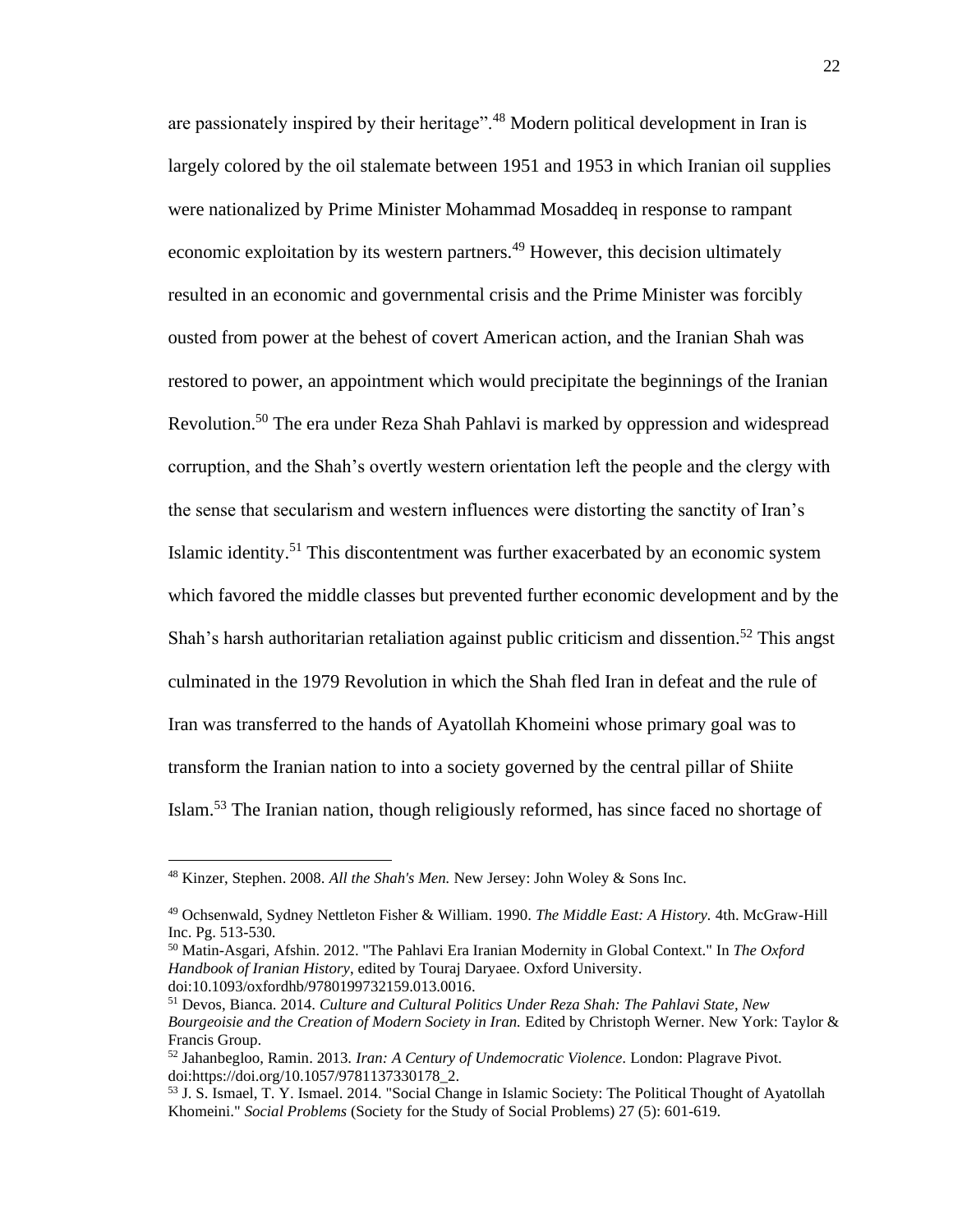international conflicts; it was first challenged by the long Iran-Iraq War in the 1980's and has faced ceaseless conflicts since in the surrounding regions and internationally as its engagement in proxy warfare and pursuit of nuclear weapons<sup>54</sup> inspire global terror.

#### **Qassem Soleimani**

Qassem Soleimani's life is largely characterized by his singular adeptness for wielding his remarkable martial skills in exacting the will of the Iranian state with brutal efficiency. His lifestyle was reminiscent of his urban roots from which he developed an unparalleled knowledge of tribalistic conflict resolution and communication skills. Soleimani was widely revered for his complete and unrestrained devotion to his role as a wartime tactician and protector of Iran's regional goals. For the Iranian people and the Ayatollahs under which he so faithfully served, he represented the very purpose of the 1979 revolution. "Soleimani might not have been part of the urban social and intellectual elites, but he was exactly who the revolution had championed: the ordinary downtrodden". <sup>55</sup> He is remembered for possessing a fierce commitment to his position and is characterized as a man devoid of fear, often desiring to be directly engaged in the heart of combat amongst his fellow soldiers, truly a lion among men.<sup>56</sup> These extraordinary characteristics are at least somewhat derived from the conditions in which Qassem Soleimani was raised in combination with his early fascination for the intricacies of physical combat that carried over into his military career. Indeed, military study would ultimately become the singular mode by which Soleimani lived his life, a true manifestation of Machiavelli's ideal expert in matters of combat.

<sup>54</sup> Jett, Dennis C. 2018. *The Iran Nuclear Deal: Bombs, Bureaucrats, and Billionaires.* Pennsylvania: Palgrave Macmillan.

<sup>55</sup> Ibid. Azizi. Pg. 66.

<sup>56</sup> Ibid. Azizi. Pg. 142.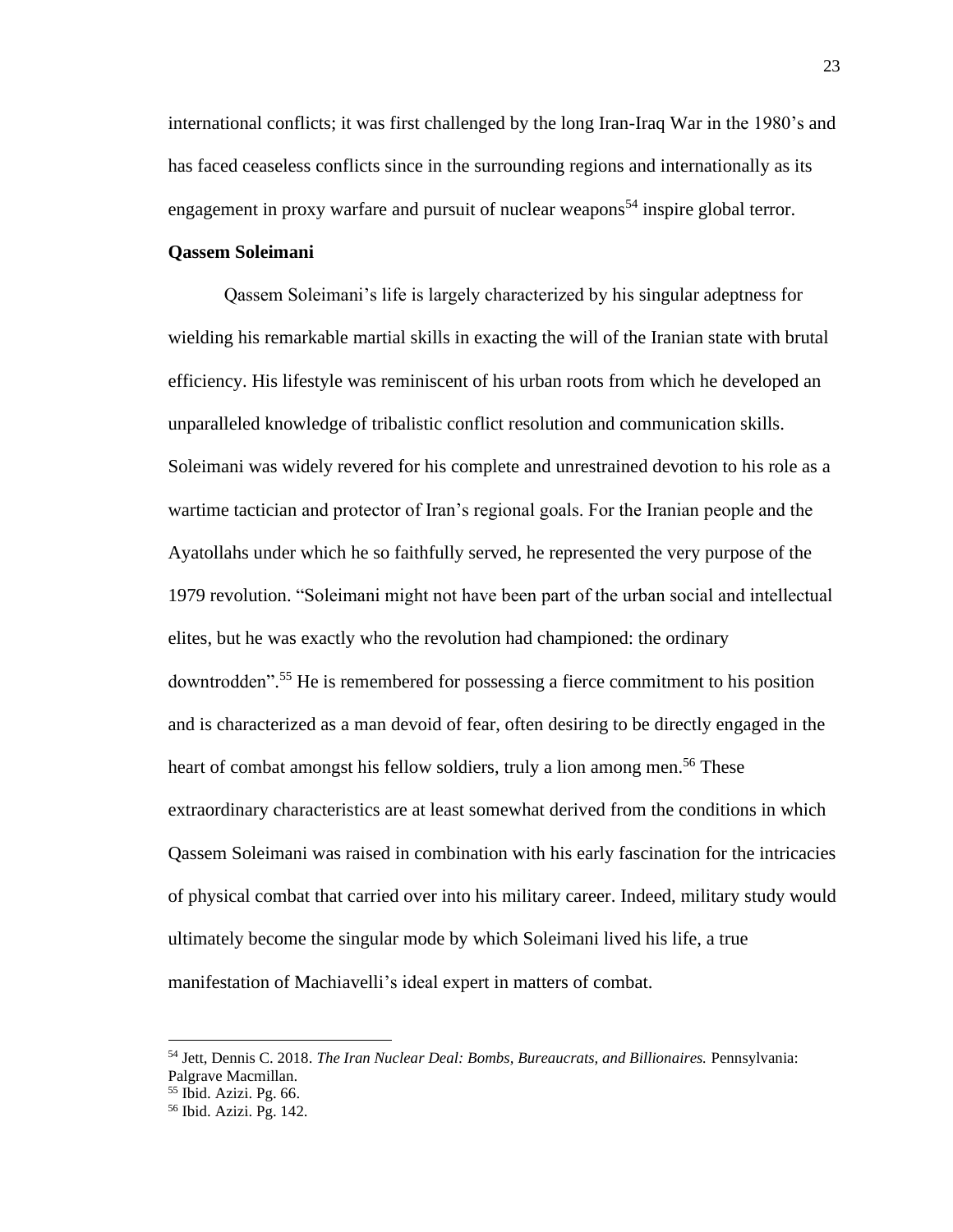Likened to the timocratic man, so carefully described by Plato, Soleimani's ambition is largely a product of his desire to rise above the circumstances of his own family, to surpass the accomplishments of his father such that he need not toil at the hands of those with the power to make his life difficult. "Qassem grew up with a father who had to live with debt and could not provide for his family the way he wanted".<sup>57</sup> Hailing from a miniscule rural community in Qanat Molk, and on the outskirts of any influential Iranian circles, Soleimani was a member of the downtrodden who had suffered the consequences of multiple detrimental land reform attempts by the incompetent Shah during the White Revolution<sup>58</sup> that took place in his youth.<sup>59</sup> The Soleimani family was not only deprived of the lands so intently promised to them by Reza Shah, but the overwhelming debt they descended into due to this unfulfilled promise left them shrouded in a veil of shame.<sup>60</sup> Despite their financial difficulties, Qassem worked construction-based jobs around the region in the summer months and he was able to complete his high school degree which would grant him access to a wide range of employment opportunities. By 1975, Qassem found an occupation which would take him far from his home and on to the next transformative phase of his young life in the city of Kerman. 61

As Soleimani experienced the vibrant cultural expanse that urban life had to offer, he stumbled upon the practice of martial arts which not only fascinated and enthralled him but would play a crucial role in distinguishing him as a superb physical combatant in

<sup>57</sup> Ibid. Azizi. Pg. 16.

<sup>58</sup> Shahbaz, Kurush. "Iran's White Revolution." <i>World Affairs</i>, vol. 126, no. 1, 1963, pp. 17–21.  $\langle i\rangle$ JSTOR $\langle i\rangle$ , www.jstor.org/stable/20670270. Accessed 12 Aug. 2021.

<sup>59</sup> Ibid. Azizi. Pg. 14.

 $60$  Ibid. Azizi. Pg. 15.

<sup>61</sup> Ibid. Azizi. Pg. 16.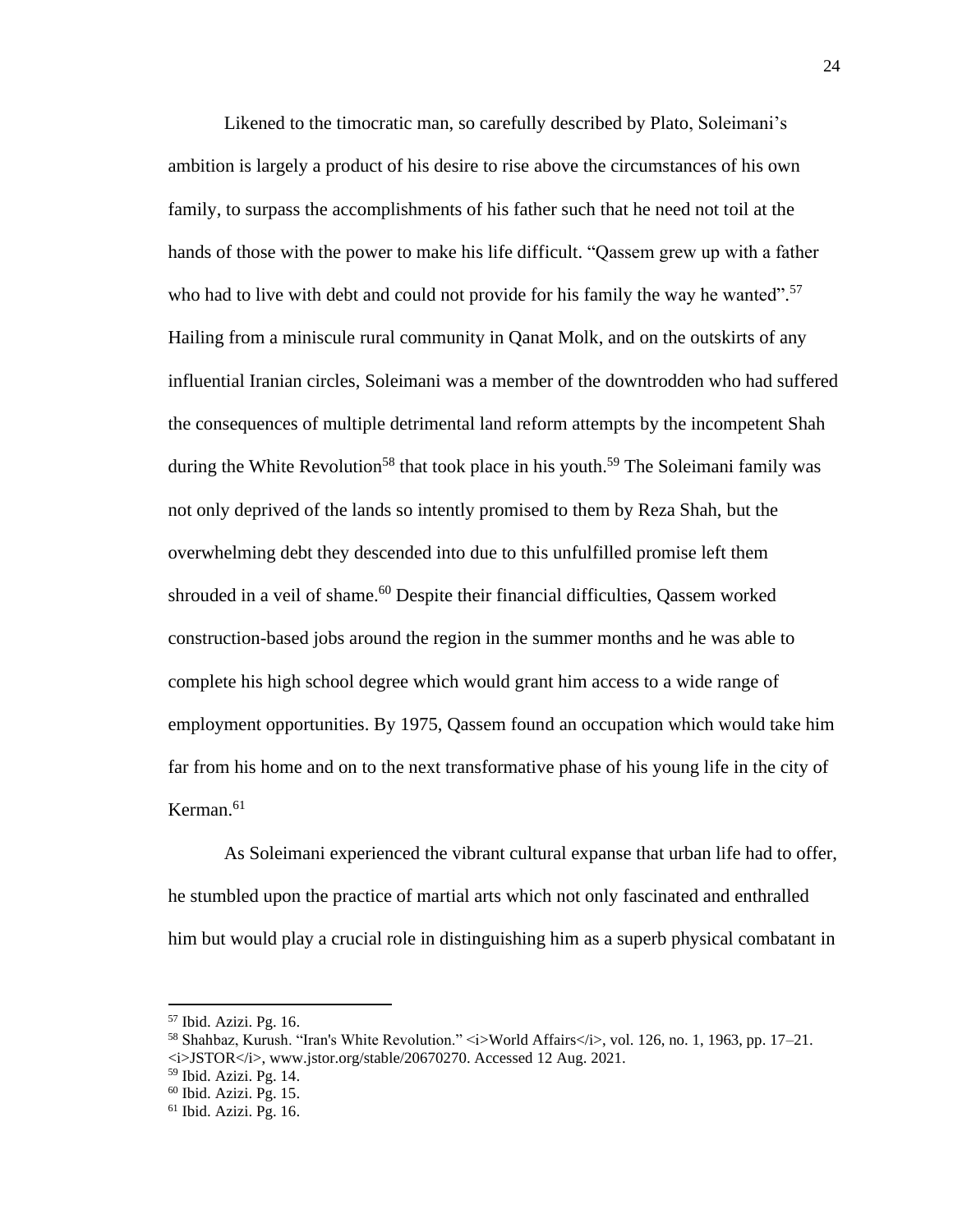his early military career. "Kermani karate had found a most enthusiastic student and Qassem had found a pursuit that gave his life meaning, perhaps more than any other thing he had ever done".<sup>62</sup> Having worked for much of his life on construction sites that required demanding manual labor, Soleimani spent a great deal of time at local gyms and was the physical superior of many Kermani locals which only encouraged his interest in leading a highly athletic life.<sup>63</sup> Not only did this allow him to pursue his keen interest in Iranian karate but he also bonded with boxers and other athletes that would eventually become his close military companions such as Ali Akbar Pooriani<sup>64</sup>, his future deputy. Timocratic in his obsession with physical demonstrations of power in exchange for recognition and respect, this marked the beginning of Soleimani's continual study of militant strategy, as is required of Machiavelli's perfect princes, and would ultimately signify a major departure from Platonic ideals and a convergence with the latter.

However, the mid 1970's in Iran would present an altogether new area of interest for Soleimani as a wave of revolutionary clerics began to gain popularity amongst the populace. As he wrestled with his role in this unfamiliar urban society, Soleimani began attending mosque services, "Qassem wasn't particularly religious but where else would an ambitious young man who didn't quite match with the Jack London-reading crowd fit".<sup>65</sup> He was particularly struck by Seyyed Reza Kamyab's criticism of the Shah's white revolution in 1977.<sup>66</sup> "The rising economic difficulties of the country and an apparently wobbling shah had given the revolutionary movement a new lease on life. […] Qassem

<sup>62</sup> Ibid. Azizi. Pg. 23.

<sup>63</sup> Ibid. Azizi. Pg. 23.

<sup>64</sup> Ibid. Azizi. Pg. 23.

<sup>65</sup> Ibid. Azizi. Pg. 25.

<sup>66</sup> Ibid. Azizi. Pg. 26.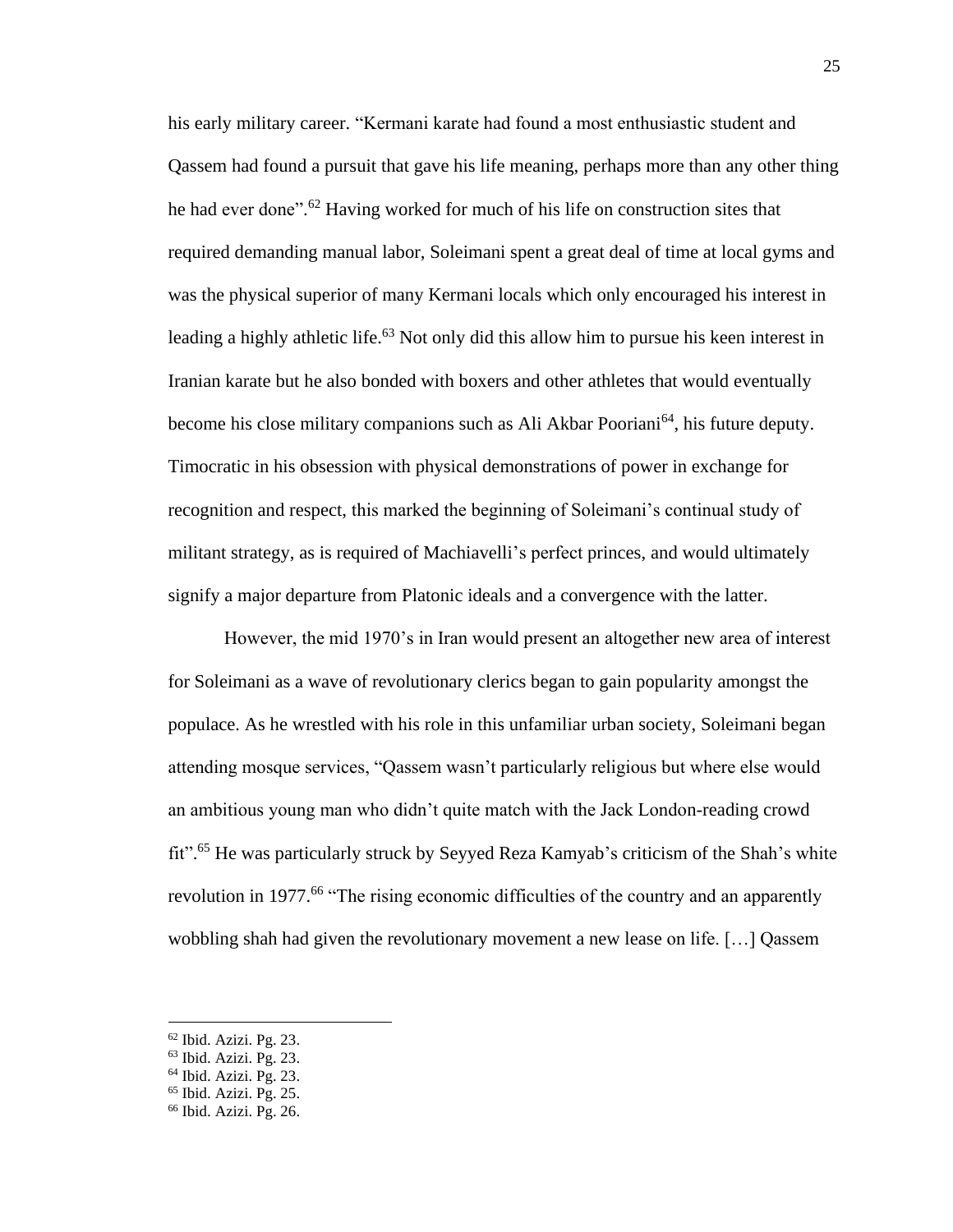Soleimani would later say: 'My revolutionary struggles began when I heard a speech by Martyr Kamyab"<sup>3</sup>.<sup>67</sup> By the end of 1978, tensions between the Shah and his people were at the point of no return after brutal crackdowns on clerical figures unleashed an irreversible torrent of outrage and radical efforts. "Now was the time to make history, to be part of something bigger than the tribe or the village, bigger than the world of karate even. Qassem had not helped make the revolution, but the revolution was sure to help make him".<sup>68</sup> Invigorated by the thrall of the changes to come and bolstered by a confidence in his own physical prowess, Soleimani's dedication to military matters became all but a permanent fixture which would define the course of his life.

Eager to aid to revolution, Soleimani seized his opportunity upon the emergence of the Iran-Iraq war. Following its genesis in 1979, the Islamic Revolutionary Guard Corps (IRGC) became the "most consequential militia in the history of the Middle East"<sup>69</sup> and immediately began recruiting volunteer Muslims. Although Soleimani was initially rejected for the corps itself, he joined a local reserve corps connected to the IRGC but was soon granted his wish when the revolution fell under threat of a foreign enemy: Saddam Hussein's Iraq.<sup>70</sup> The full Iraqi offensive began in September of 1980. "By attacking and occupying Iranian territory, Saddam Hussein had triggered forces beyond his imagination. The Iran-Iraq War became not the undoing of the Islamic Republic but a cauldron of fire in which the nascent republic consolidated itself and bolstered its rule. […] The fierce patriotism of Iranians had been awakened against a

<sup>67</sup> Ibid. Azizi. Pg. 26.

<sup>68</sup> Ibid. Azizi. Pg. 27.

<sup>69</sup> Ibid. Azizi. Pg. 46.

<sup>70</sup> Ibid. Azizi. Pg. 47.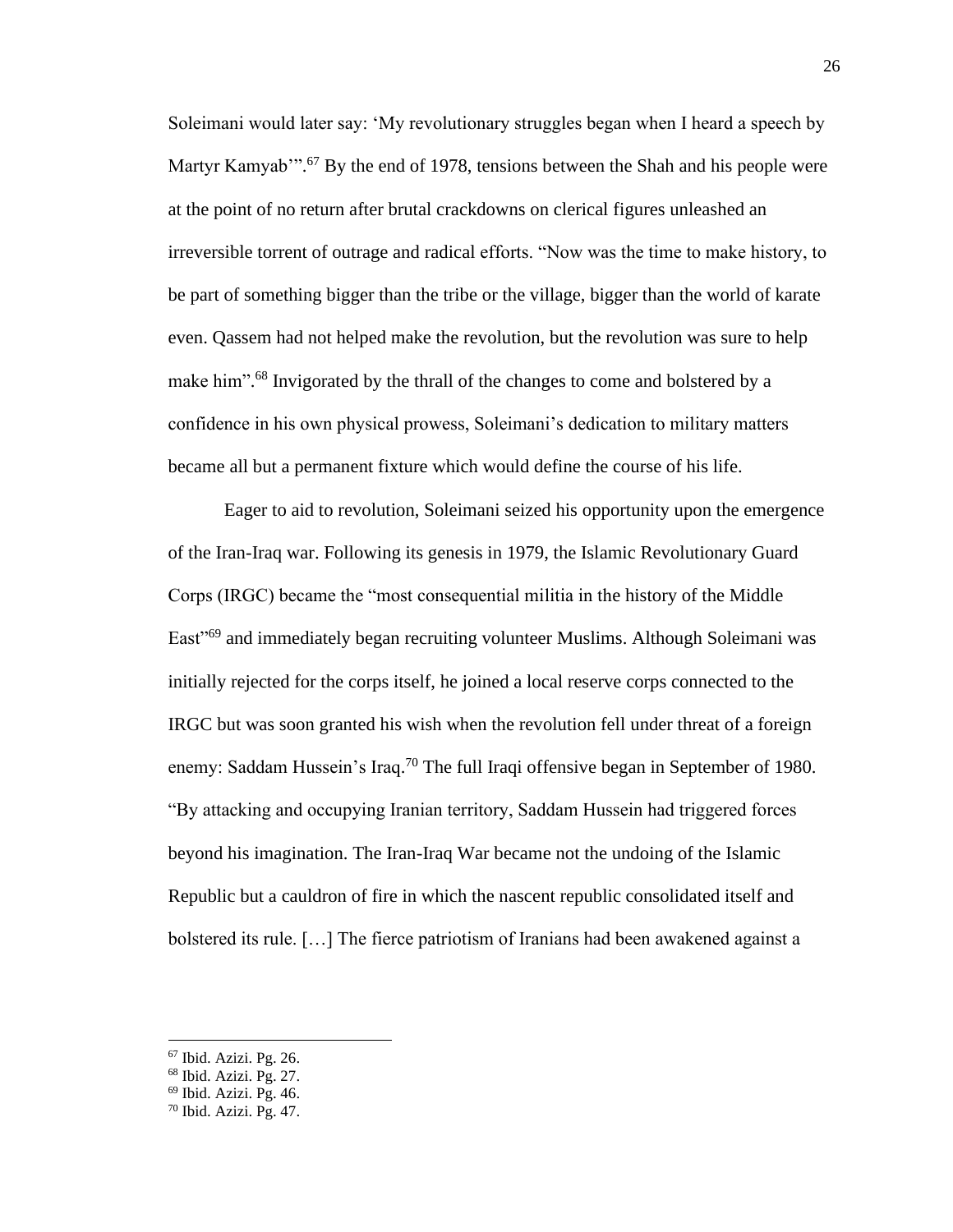foreign invader".<sup>71</sup> In 1981 Soleimani was one of three hundred Kermani soldiers sent to fight. His physical prowess, thanks to his martial arts background, was quickly detected by senior figures and less than one month after Saddam Hussein's forces attacked Iran in 1980, Soleimani was sent to coach physical education at the Quds Training Barracks<sup>72</sup>; the term "Quds" here signifying Jerusalem and the existential goal of reclaiming this holy ground from the Israelis. The training of physical ability as well as ideological attitudes was a key component in the shaping of the  $IRGC<sup>73</sup>$  and would in due course play a major role in determining Soleimani's fearsome reputation in the eyes of Israeli leadership and ensuring the respect and loyalty of his men. "He was physically strong and had this sense of determination that made him noticeable. […] He learnt how to say the right things about Islam and the revolution, but his focus was on the military matters".<sup>74</sup>

Soleimani's physical prowess, commitment to the Quds force, and determination to push back Iran's enemies helped him surge forward in his career at a young age and highlighted his ability to mobilize large groups of soldiers in the spirit of brotherhood and unity for the purpose of serving a higher cause. "The young commander spoke of love and God in his first real speech. The words of God asking for love and death were central to Soleimani's  $[addresses]$ ".<sup>75</sup> His ability to appeal to religious tenets in conjunction with heroic military attitudes was perhaps unparalleled and remained a key aspect of his rhetoric through the entire course of his life. Soleimani, being a member of the fray from his birth understood that one did not have to be an intellectual in Iran to speak the

 $71$  Ibid. Azizi. Pg. 63.

 $72$  Ibid. Azizi. Pg. 72.

<sup>73</sup> Ibid. Azizi. Pg. 72.

 $74$  Ibid. Azizi. Pg. 73.

<sup>75</sup> Ibid. Azizi. Pg. 82-83.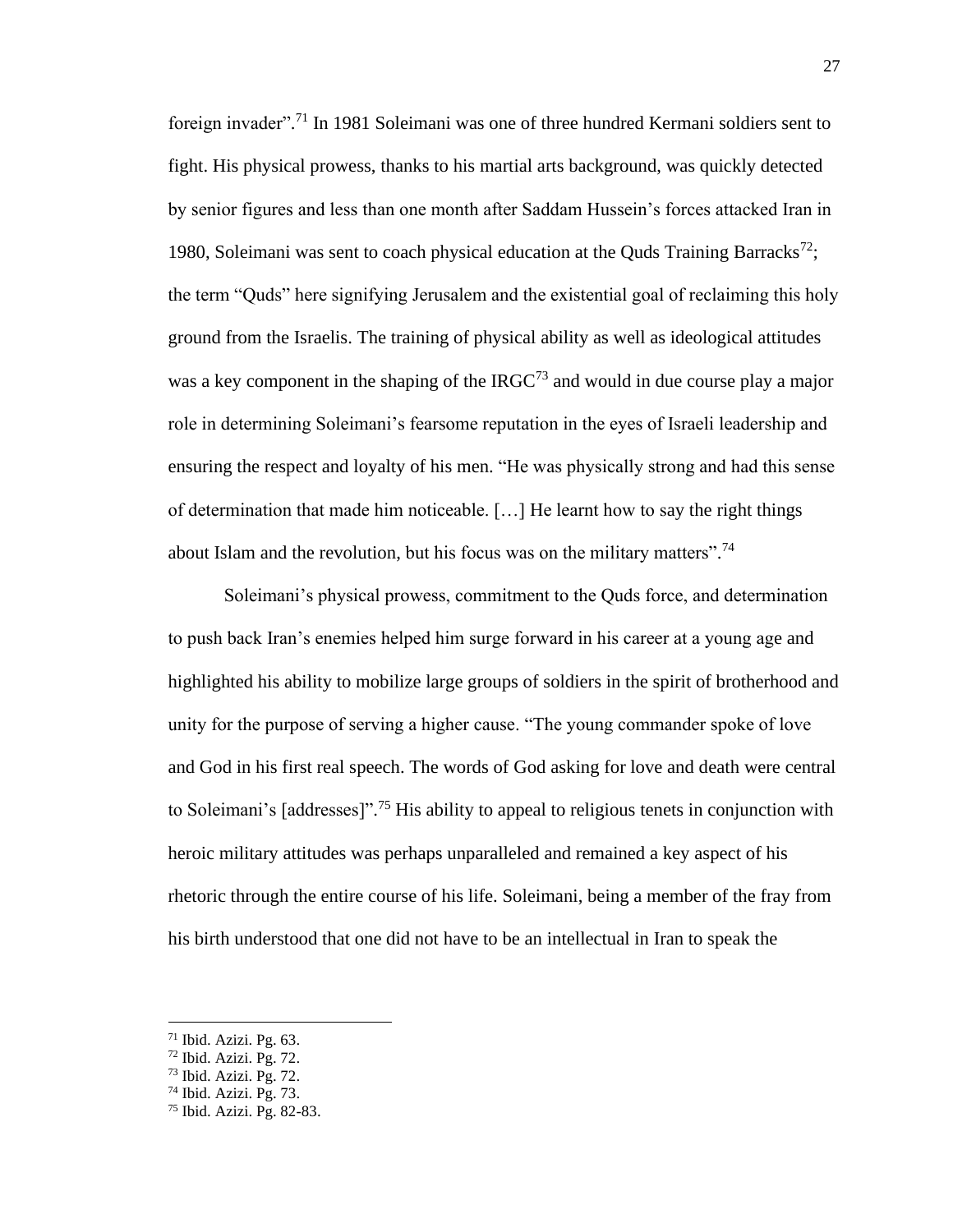universal language of Islamism that could be understood by all Iranians in an instant. This is the lightning rod which was utilized to rally warriors and encourage the sacrifice of life and limb from Iranian soldiers that made Soleimani such a decisively effective leader. His charisma and quiet sense of purpose gripped all those in his audience and his efforts in this regard inspired strength and national pride throughout the entire nation for the holy sacrifices that had been made for the sake of national security. "Thus, Soleimani gave hope to the soldiers while also initiating them into the world of martyrdom".<sup>76</sup> The idea that wartime goals were not simply for earthly gains but for elevating the reach of Islam into the world is not a new notion in the middle east, but Soleimani's use of the concept of cosmic war<sup>77</sup> was strikingly effective and bolstered his reputation in Iran as a defender of the nation as well as the faith. However, Soleimani's application of religious tenets in motivating and directing his forces is reflective of a major Machiavellian stratagem in which leadership figures were advised to take advantage of religion<sup>78</sup> to manipulate one's followers and serve one's own purposes. Though the invocation of religious terminology hearkens back to historic cultural practices in Middle Eastern warfare, Soleimani's willingness to regularly wield this power to deadly effect indicates and alignment with Machiavelli's standards in complete opposition to Platonic principles.

After proving himself as a leader in the IRGC with the men in his charge being the most disciplined and responsive to military commands, Soleimani was given command over two battalions by the age of twenty five, jumpstarting his career and catapulting him into the spotlight where he spoke words of encouragement and faith to

<sup>76</sup> Ibid. Azizi. Pg. 83.

<sup>77</sup> Aslan, Reza. 2009. *Beyond Fundamentalism: Confronting Religious Extremism in the Age of Globalization.* Random House Inc.

<sup>78</sup> Ibid. Mansfield. Pg. 68-71.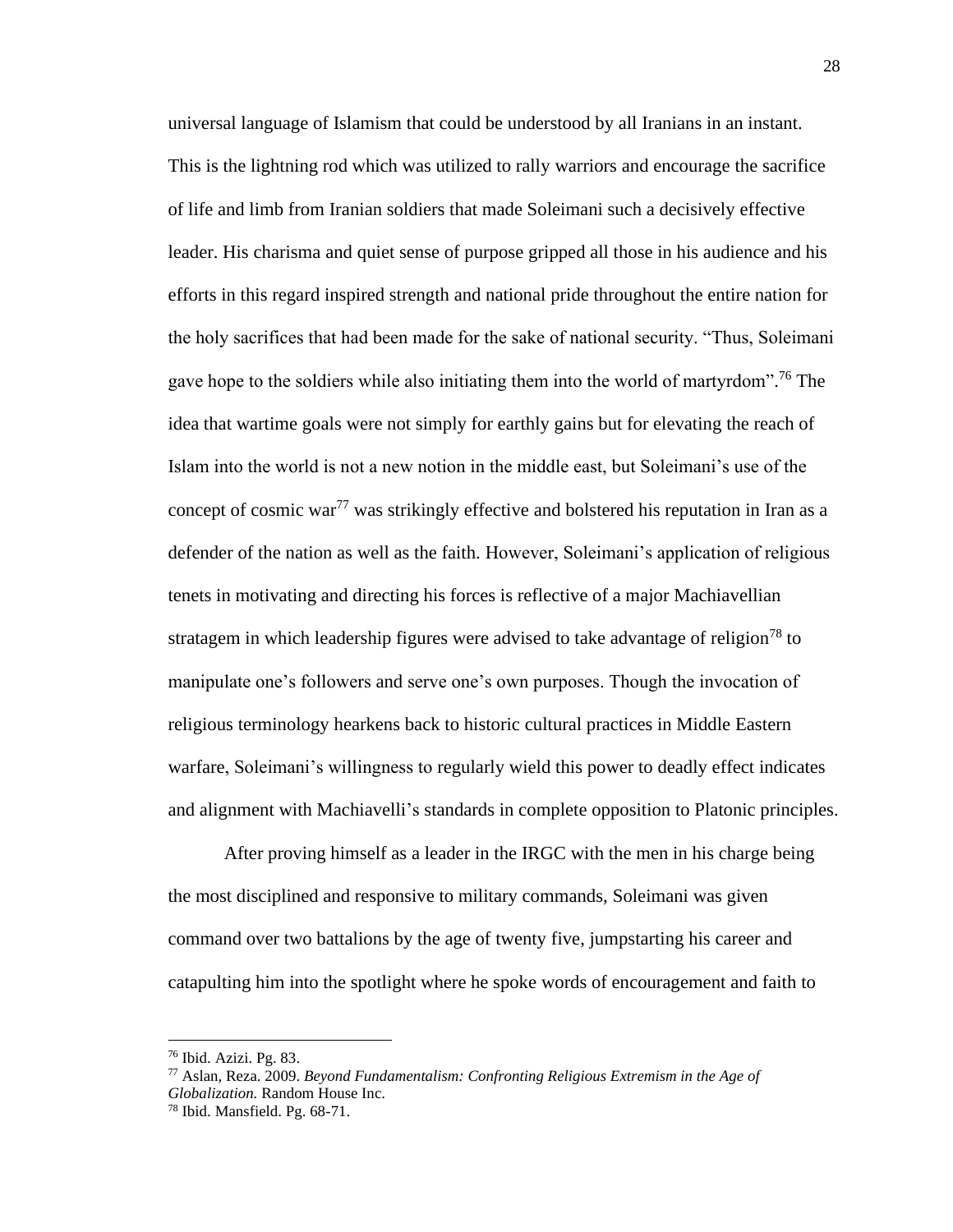thousands of soldiers at a time. In 1982 he accomplished successive battlefield victories at crucial locations beginning in the besieged city of Shush, aiding in turning the tide in Iran's favor and prompting his commanding officers to grant Soleimani authority over his own independent IRGC brigade which was composed of thousands of soldiers.<sup>79</sup> Hassan Bagheri, a gifted war tactician himself and Soleimani's overseer, tasked Soleimani with the liberation of a contested area in the Ilam province of Iran in what would be called Operation Manifest Destiny<sup>80</sup> which Soleimani would later come to call the "best" operation of his life".<sup>81</sup> With his battalion whittled down to roughly a hundred men, Soleimani devised an ingenious ploy to trick the Iraqi forces and gain the advantage. They assembled a massive collection of vehicles with no fighters in them and set them on a path toward the Iraqis in the border village of Abu Gharib prompting the Iraqi forces to flee from their strongholds and cede the position. Soleimani remembered the incident with pride recounting that "despite the lack of weapons, we, the militants of Islam, had been able to take 3,000 Iraqis prisoner".<sup>82</sup> His legacy grew with each conquest and so did the impact of each triumph; "the Iraqis seemed to have little defense when faced with human waves of armies with revolutionary zeal, not least because these armies were fighting in the occupied territories of their own country". <sup>83</sup> Soleimani maintained a fearsome reputation throughout the duration of the Iran-Iraq War, a truly masterful tactician with a keen sense of military matters as a credit to his vigilant attention to the study of strategy and its applications in battle.

<sup>79</sup> Ibid. Azizi. Pg. 87.

<sup>80</sup> Ibid. Azizi. Pg. 88.

 $81$  Ibid. Azizi. Pg. 89.

<sup>82</sup> Ibid. Azizi. Pg. 89.

<sup>83</sup> Ibid. Azizi. Pg. 89.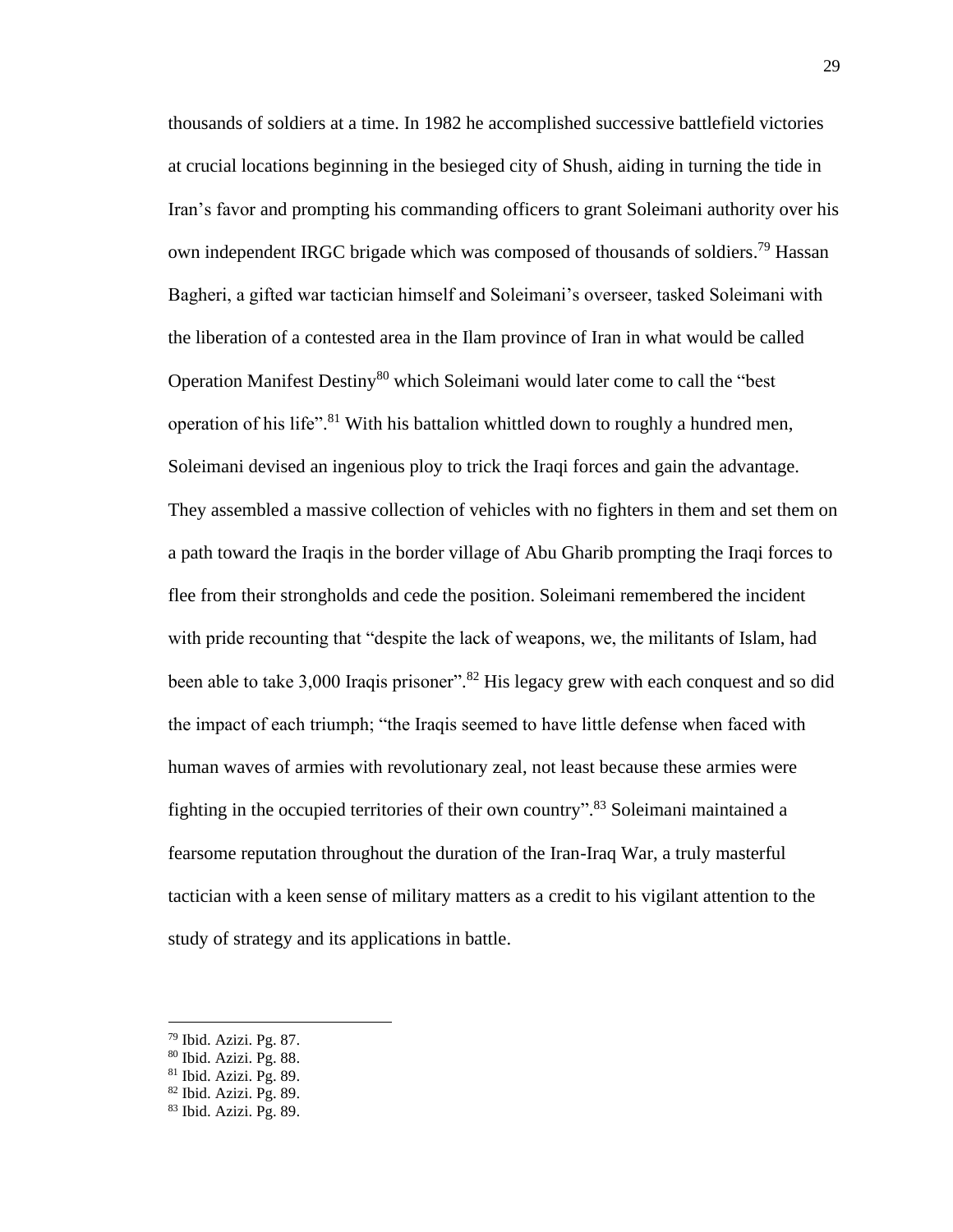Soleimani's devotedness to the cause of Ayatollah Khomeini was particularly apparent through the late  $1980's^{84}$  when Iran was truly alone in battling its many enemies. Upon having received no support from the UN or the US despite them each having knowledge of Iraqi forces using chemical weapons on Iranian civilians and after suffering the loss of Iran Air flight 655, the Ayatollah accepted a ceasefire in 1988 and described this concession as having drank "a chalice of poison". <sup>85</sup> In the days after Khomeini's death, Iranian society had undergone yet another transformation in which the role of the IRGC came into question. Soleimani returned to his home province of Kerman where he reconnected with his roots in tribal culture with members of the IRGC to police the areas that had been polluted with drug lords, bandits, and outlaws.<sup>86</sup> It was through this endeavor of regional pacification that Soleimani carved himself an enduring role in repairing post-war Iran. Not only did he protect the nation from internal and external threats, but he applied several of Machiavelli's defensive concepts in using his prior knowledge of tribal societies and local geography<sup>87</sup> to negotiate regional peace with tribal communities as well as improve these areas with the promotion of agriculture<sup>88</sup>, an effort that did not go unnoticed by President Rafsanjani, with whom Soleimani would come to forge a lasting bond. In 1992 Soleimani solidified his religious codification by taking the holy pilgrimage to Mecca and Medina and in 1998, Hajj Qassem Soleimani was named the commander of Ayatollah Khamenei's Quds Force and would "turn the nondescript force into the most ambitious expeditionary army in the history of the Middle East".<sup>89</sup>

<sup>84</sup> Madj, Hooman. 2008. *The Ayatollah Begs to Differ.* New York: Anchor Books.

<sup>85</sup> Ibid. Azizi. Pg. 116.

<sup>86</sup> Ibid. Azizi. Pg. 124.

<sup>87</sup> Ibid. Mansfield. Pg. 59.

<sup>88</sup> Ibid. Azizi. Pg. 128.

<sup>89</sup> Ibid. Azizi. Pg. 134.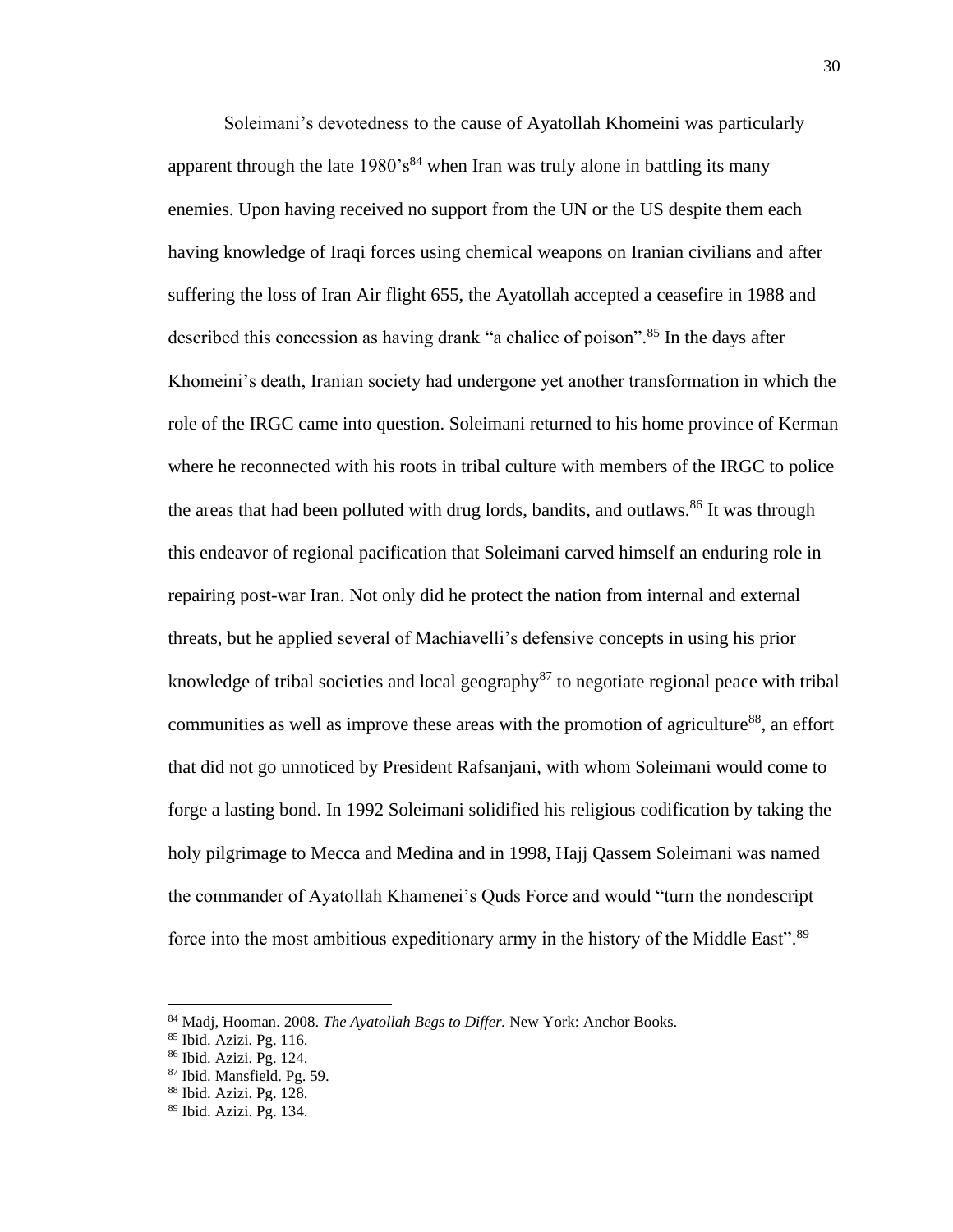Soleimani's influence spread through the years<sup>90</sup> to Iraq, Syria, Lebanon, Gaza, and Afghanistan, uniting an integrated transnational army under largely sectarian Shia sensibilities and common purpose.<sup>91</sup> He forged lasting connections with regional leaders through his knowledge of historic cultural ties and avoided rash decisions based on Quranic whims and instead became known for his calm use of strategic patience.<sup>92</sup> By the time Soleimani had entered what would become the final decade of his life, he had established a legacy of protecting national interests whilst simultaneously advancing Iranian pursuits across the Middle East despite considerable and nearly constant opposition on multiple fronts. Having become the hub of anti-Zionist sentiments by  $2011<sup>93</sup>$ , the Iranian footprint came to be recognized globally for its brutal efficacy and its leaders for their capability to preserve the narrative of protection for Islamists everywhere from oppressive dictatorships. By 2013 global debate over the threatening status of Iran's nuclear program and its bitter feud with Israeli leadership took center stage in global political discussion.<sup>94</sup> Soleimani's role over the following 7 years would encapsulate the pinnacle of his power and craft for him a widely recognized reputation of greatness and talent, an essential element of Machiavelli's recommendations for princes to be held in high esteem.<sup>95</sup>

The rise of ISIS in Syria created a unique opportunity for the Islamist regime to expand its power and influence win the region. Soleimani's Quds force dedicated itself to

<sup>90</sup> Zimmt, Raz. 2015. *Portrait of Qassem Soleimani, Commander of the Iranian Islamic Revolutionary Guard Corps' Qods Force, Instigator of Iranian Subversion and Terrorism in the Middle east and Around the Globe.* Meir Amit Intelligence and Terrorism Information Center.

<sup>91</sup> Ibid. Azizi. Pg. 167-188.

<sup>92</sup> Ibid. Azizi. Pg. 189.

<sup>93</sup> Ibid. Azizi. Pg. 212.

<sup>&</sup>lt;sup>94</sup> Ibid. Azizi. Pg. 221.

<sup>95</sup> Ibid. Mansfield. Pg. 89.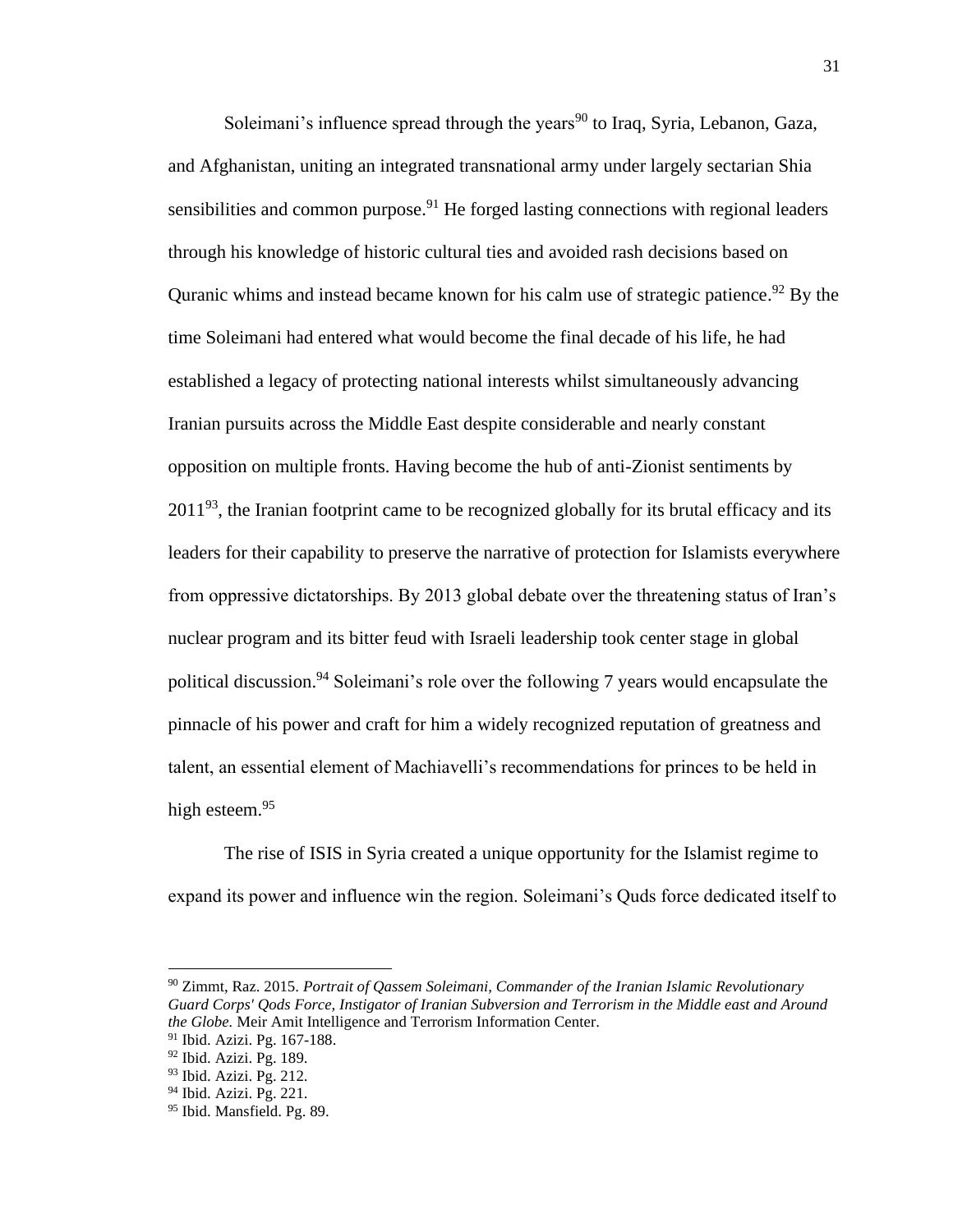combatting advances from the Islamic State and Iran established several unlikely coalitions not just with the United States and Iraqi militias, but also with Kurdish forces who had an open alliance with Iran's sworn nemesis; Israel.<sup>96</sup> "Soleimani's rushing to the scene brought him praise at home and abroad. […] Many young people in Iran who would have never gone anywhere near an IRGC figure now loved to share the heroic images of his presence in the battleground".<sup>97</sup> However, this seemingly robust joint venture was not to last as Iranian leaders rallied the Shia from Iran, Pakistan, Afghanistan, and Iraq to defend one of the world's most hated dictators: Bashar Al-Assad.<sup>98</sup> The Syrian conflict in conjunction with growing concern surrounding Iran's nuclear ambitions and ballistic missile capabilities ushered in the end of cooperation between Iran and the United States. Despite the ratification of the JCPOA in 2015, Iranian friction with American forces and regional<sup>99</sup> enemies in the Middle East only grew and by 2017, the Trump Administration and Soleimani himself traded political blows via social media and through proxy conflicts within the territory.<sup>100</sup> The Israeli threat<sup>101</sup>, in tandem with President Trump's maximum pressure campaign was unleashed in 2019 and the Quds Force, under Soleimani's command, continued its pursuit of regional expansion and exerted defiant, aggressive responses to these assaults, namely the asymmetrical warfare used to attack oil installations in Saudi Arabia. 102

<sup>96</sup> Ibid. Azizi. Pg. 234.

<sup>&</sup>lt;sup>97</sup> Ibid. Azizi. Pg. 234.

<sup>98</sup> Ibid. Azizi. Pg. 239.

<sup>99</sup> Soufan, Ali. 2018. "Qassem Soleimani and Iran's Unique Regional Strategy." *CTC Sentinel* 1-10. <sup>100</sup> Ibid. Azizi. Pg. 249.

<sup>101</sup> Roshan, Parisa., Nader, Alireza., Kaye, Dalia Dassa. Israel and Iran: A Dangerous Rivalry. United States: RAND Corporation, 2011.

<sup>102</sup> Ibid. Azizi. Pg. 249.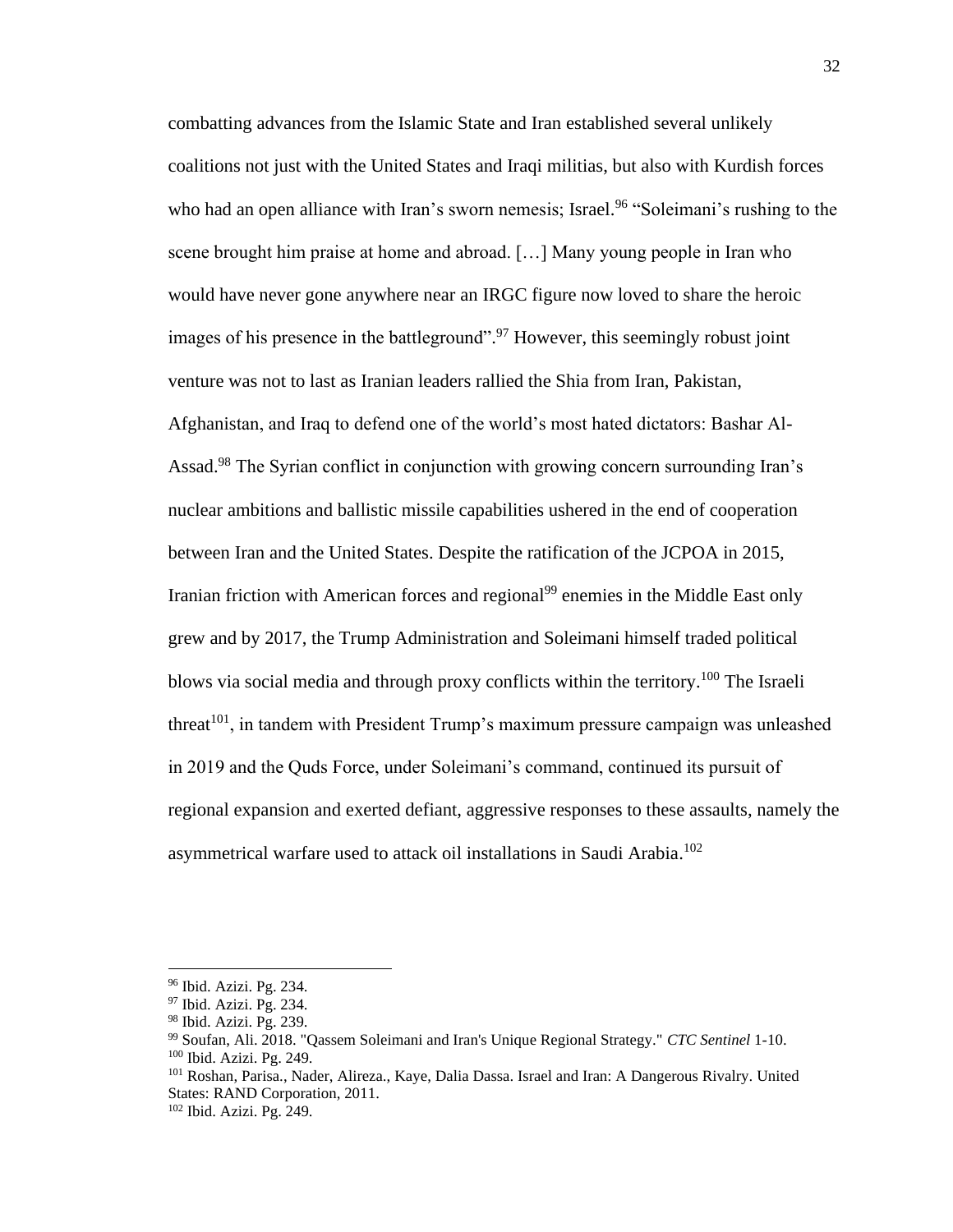Although the feud between Donald Trump and Qassem Soleimani escalated throughout 2019 and was undoubtedly the inspiration behind the decision for the general's assassination, it was clear that Soleimani did not believe his work in Iran would come to such an abrupt end. In his final months, the famed general took a more active role in engaging in social media and addressing ongoing cultural issues such as defending women who chose not to don a hijab and lending personal assistance in Khuzestan after local authorities had failed to effectively respond to a flood in the area.<sup>103</sup> He even considered for the first time positioning himself for a future in government, going so far as to have his men investigate the possibility of his candidacy for president in 2021.<sup>104</sup> However, events spiraled out of control in December of 2019 as the US and Iran traded strikes against one another<sup>105</sup> in a variety of forms. Soleimani's refusal to cease his aggressive stratagems against the United States was repaid by January 3, 2020, with the fateful drone strike that ended his life. Millions took to the streets across the Middle East, some in misery and others in celebration, but one thing was certain; Soleimani's assassination came in an unprecedented fashion and this event would scar the Iranian nation for years to come.

At the beginning of his life, Soleimani's choices were somewhat consistent with the characteristics of the timocratic man. Born under lesser circumstances and desiring to surpass the accomplishments of his father, Soleimani sought out physical demonstrations of greatness early on and gleaned respect from activities such as karate and wrestling

<sup>103</sup> Ibid. Azizi. Pg. 249.

<sup>104</sup> Ibid. Azizi. Pg. 250.

<sup>105</sup> Makhura B. Rapanyane., Shai, Kgothatso B. 2020. "The Dynamics of Seven Days of "War of Words" and its implications on USA- Iran Relations." *Gender & Behavior* (University of Limpopo: Department of Cultural and Political Studies) 18 (2).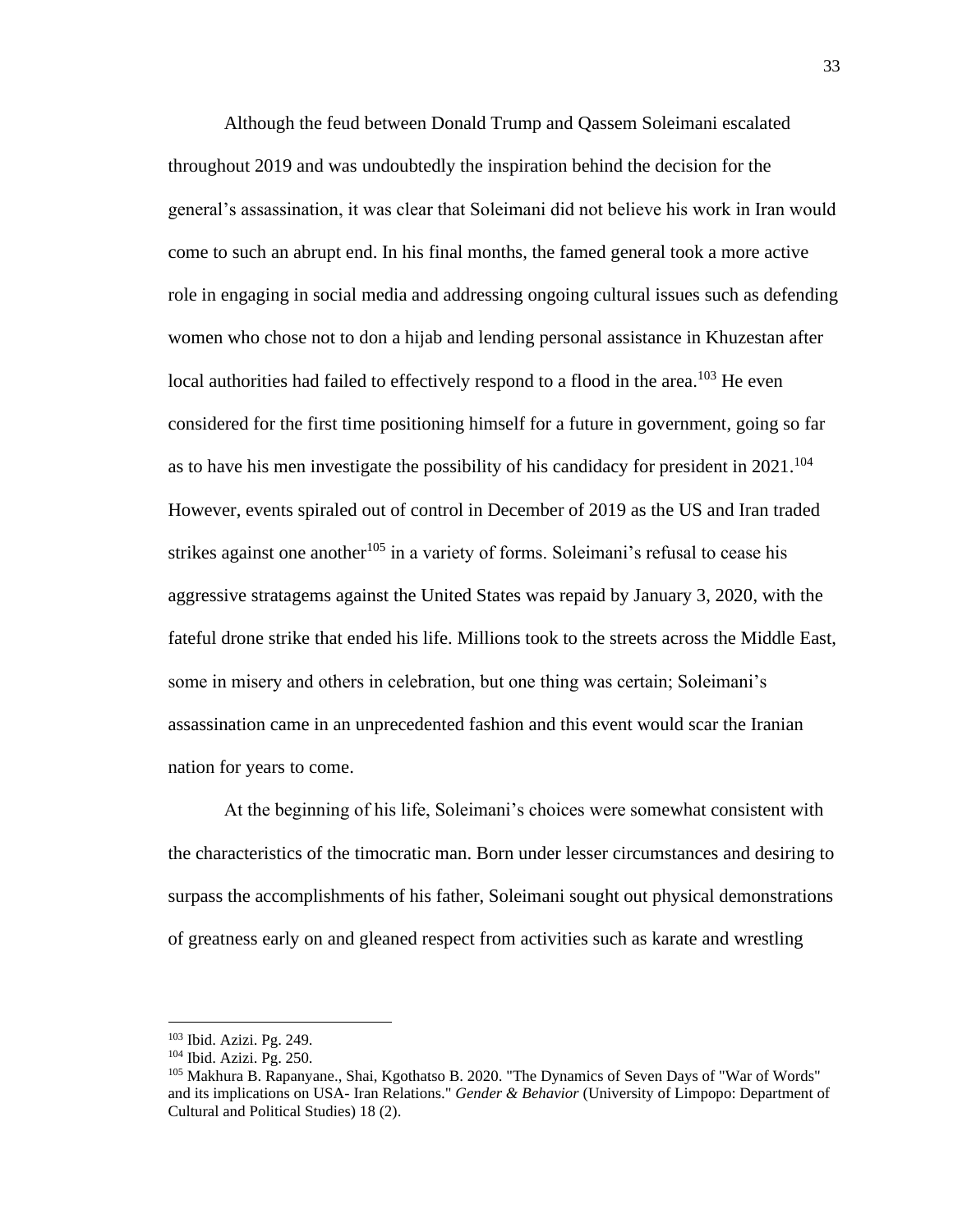before transitioning to a militant career. In his adult life, he encouraged the cultivation of agriculture to the remote tribal regions he became familiar with in his youth, promoting a community-minded improvement for the better of the nation. In his final months, he took more of an open interest in political issues and began to engage in broader discussions of cultural change. However, the majority of Soleimani's life was ultimately defined more by Machiavellian concepts than Platonic. A student of warfare from the moment he took an interest in karate, his military career occupied the lion's share of his life and within it he displayed a willingness to manipulate and alter the fabric of his reality to accomplish his wartime objectives. Soleimani's intricate knowledge of regional geography aided him in not only defending Iranian territory but also in planning offensives in neighboring regions to wage proxy warfare. His life was consumed by combat on all fronts and though his mind turned toward politics in his final days, his assassination leaves nothing but unanswered questions regarding what form his political career might have taken.

#### **Turkish Political Development**

The modern Turkish state is marred by violence and political unrest under the leadership of Recep Tayyip Erdogan<sup>106</sup> whose reform of Turkish society signifies a significant departure from the secular principles that had been established by Mustafa Kemal Ataturk.<sup>107</sup> However, despite this current political reversion, Turkey's Ottoman and Byzantine<sup>108</sup> roots still underpin the broader societal norms of Turkish society to this day. The legacy of the Ottoman Empire is a centuries-long era of conflict and

<sup>106</sup> Metin Heper., Toktas, Sule. 2003. "Islam, modernity, and democracy in contemporary Turkey: The case of Recep Tayyip Erdoğan." *The Muslim World* 93.

<sup>107</sup> Rabasa, Angel, and F. Stephen Larrabee. "The Rise of Political Islam in Turkey." Product Page, 2008. https://www.rand.org/pubs/monographs/MG726.html

<sup>108</sup> Ibid. Ochsenwald. Pg. 137-160.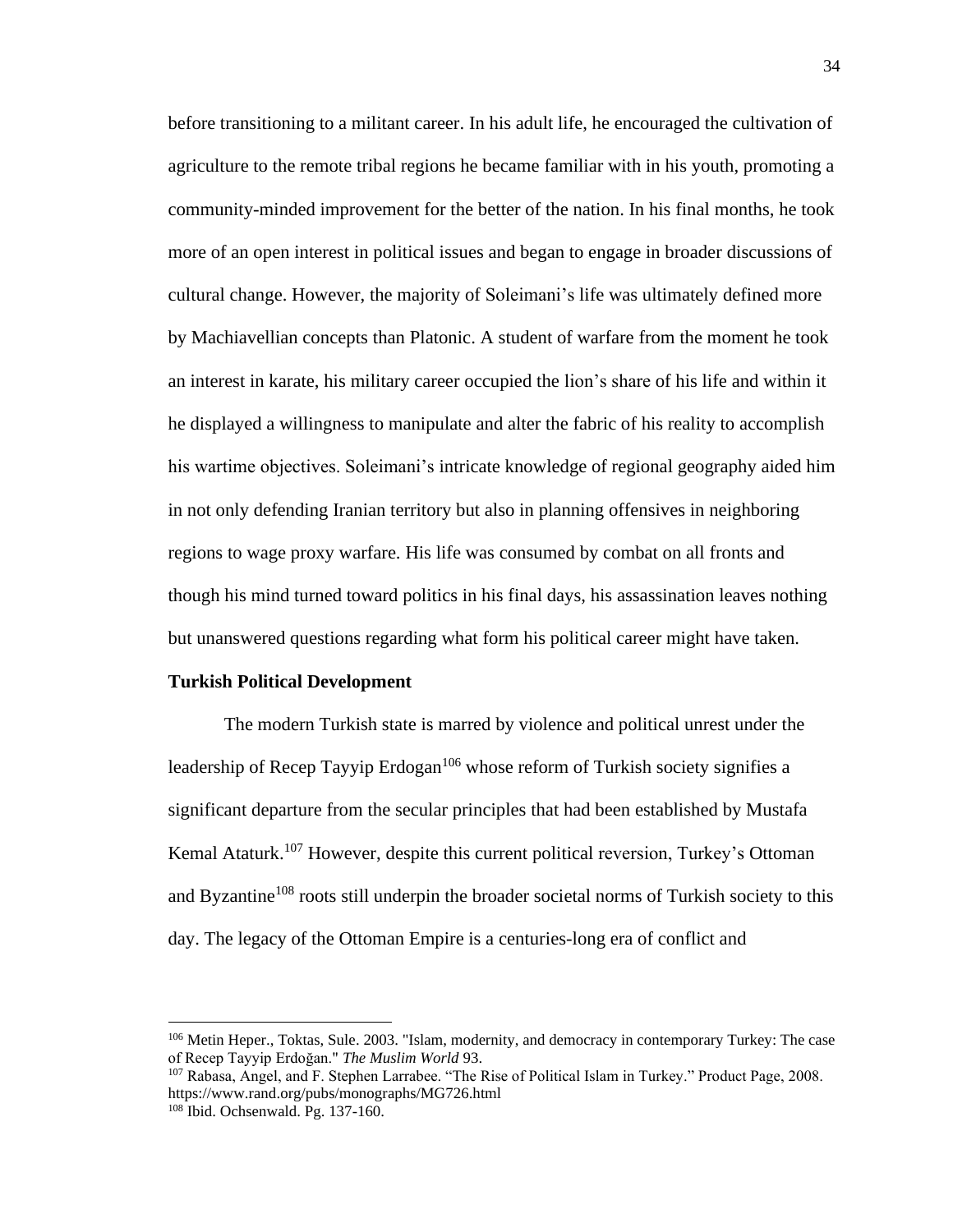exploration; threatened by Mongol invaders in the early 1200's, warring with Iran in the 1500's, Italy in the 1600's, Russia and Austria in the 1700's, and so on, experiencing constant shifts in political culture in the face of the declining global influence and domestic efficacy of its Sultans.<sup>109</sup> Efforts to reform the failing Ottoman Empire and adapt to increasing levels of international business culminated in 1845<sup>110</sup> as *Tanzimat* was initiated. *Tanzimat* was a major indicator of growing societal acceptance of several western values<sup>111</sup> in adherence with modern concepts of economy and trade, however, not all elements of modernization were cohesive with the laws and preferences of the Ottoman Sultans, thus the empire continued its slope of economic decline and stagnant societal progress until the final days of the languishing empire. The Ottoman Empire and its growing collection of inadequacies in dealing with wealth disparities and social issues, grew oppressive in its surveillance<sup>112</sup> of the populace, and corrupt in its legal structure. Not only did the Sultan Abdulhamit II attempt to suffocate intellectual material discussing freedom and independent activity, but he employed the use of brutal policing to punish all those accused of undermining autocratic rule.<sup>113</sup> These behaviors gave birth to the beginnings of revolution and the ultimate demise of the Ottoman Empire. With Mustafa Kemal Ataturk at the helm at the close of the first world war, the following era

<sup>&</sup>lt;sup>109</sup> Palmer, Alan. The Decline and Fall of the Ottoman Empire. United States: Barnes and Noble, 1994. <sup>110</sup> Ibid. Ochsenwald. Pg. 305-306.

<sup>111</sup> Malcolm, Noel. Useful Enemies: Islam and the Ottoman Empire in Western Political Thought, 1450- 1750. United Kingdom: Oxford University Press, 2019.

<sup>112</sup> Cosmopoulos, Michael B.. Macedonia: An Introduction to Its Political History. Canada: Manitoba Studies in Classical Civilization, 1992.

<sup>&</sup>lt;sup>113</sup> Rogan, Eugene. The Fall of the Ottomans: The Great War in the Middle East. United States: Basic Books, 2015.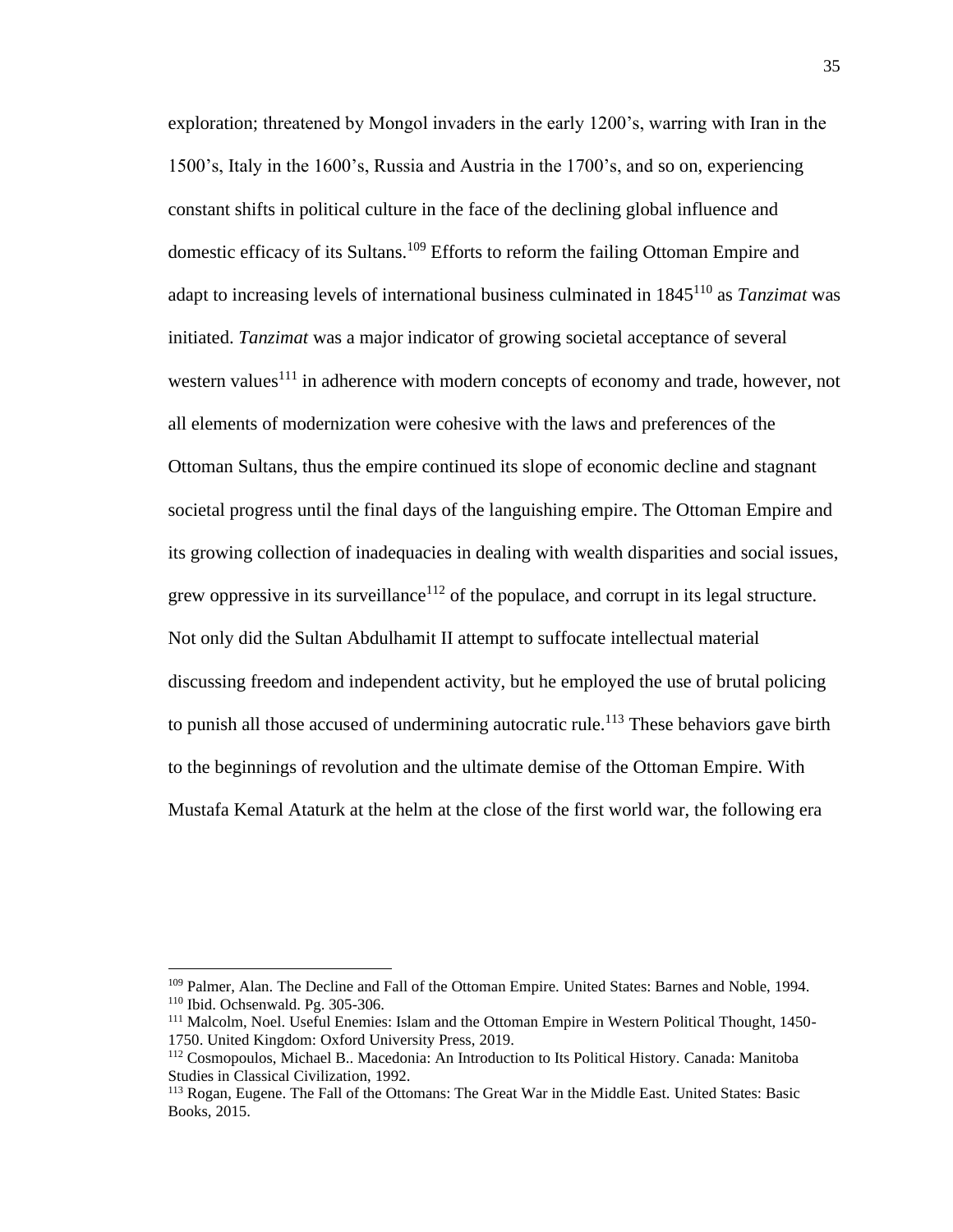would come to be recounted as one of the most prosperous in Turkish history<sup>114</sup>, and Ataturk's reforms lifted the Turkish nation from the ashes of the Ottoman collapse.

#### **Mustafa Kemal Ataturk**

The impact of Mustafa Kemal Ataturk's devotedness to the reformation of the Turkish state remains a key element of modern Turkish identity. In 1923<sup>115</sup>, Ataturk founded the Republic of Turkey, and his presidency is marked as a period of major societal reform and modernization that launched Turkey into a new era of prosperity. During his time as the leader of the Turkish republic, Ataturk re-designed the political and legal system, revitalized the economy<sup>116</sup>, secularized both government and education in abolishing the caliphate, granted equal rights to women, altered the alphabet as well as traditional attire requirements, and finally, advanced the cultivation of wisdom from the arts, sciences, industry, and agriculture.<sup>117</sup> Ataturk had long believed himself to be the savior<sup>118</sup> of the Turkish state and he was determined from an exceedingly young age to see this conviction come to fruition. These fundamental alterations to Turkish civilization helped to create a thriving, forward-thinking society in the generations to come that signified a significant departure from the failings of the Ottoman Empire that preceded it. He passed away in 1938 after only 15 years of ruling, but it is still remarked that though he was born an Ottoman, he died a Turk. However, his rise to political power was supported by his extensive military career and impressive contributions on Turkey's behalf during the first world war. His battlefield successes coupled with a keen knack for

<sup>114</sup> Ghosh, Indranil. Powering Prosperity: A Citizen's Guide to Shaping the 21st Century. N.p.: Bombardier Books, 2020.

<sup>115</sup> Ibid. Mango. Pg. 384.

<sup>116</sup> Singer, Morris. 1983. "Ataturk's Economic Legacy." *Middle Eastern Studies* 301-311.

<sup>117</sup> Ibid. Mango. Pg. 377-441.

<sup>118</sup> Gingeras, Ryan. 2017. "Implications Behind Erdogan's 'Second War of Independence"." *NEW AGE* (NEW AGE).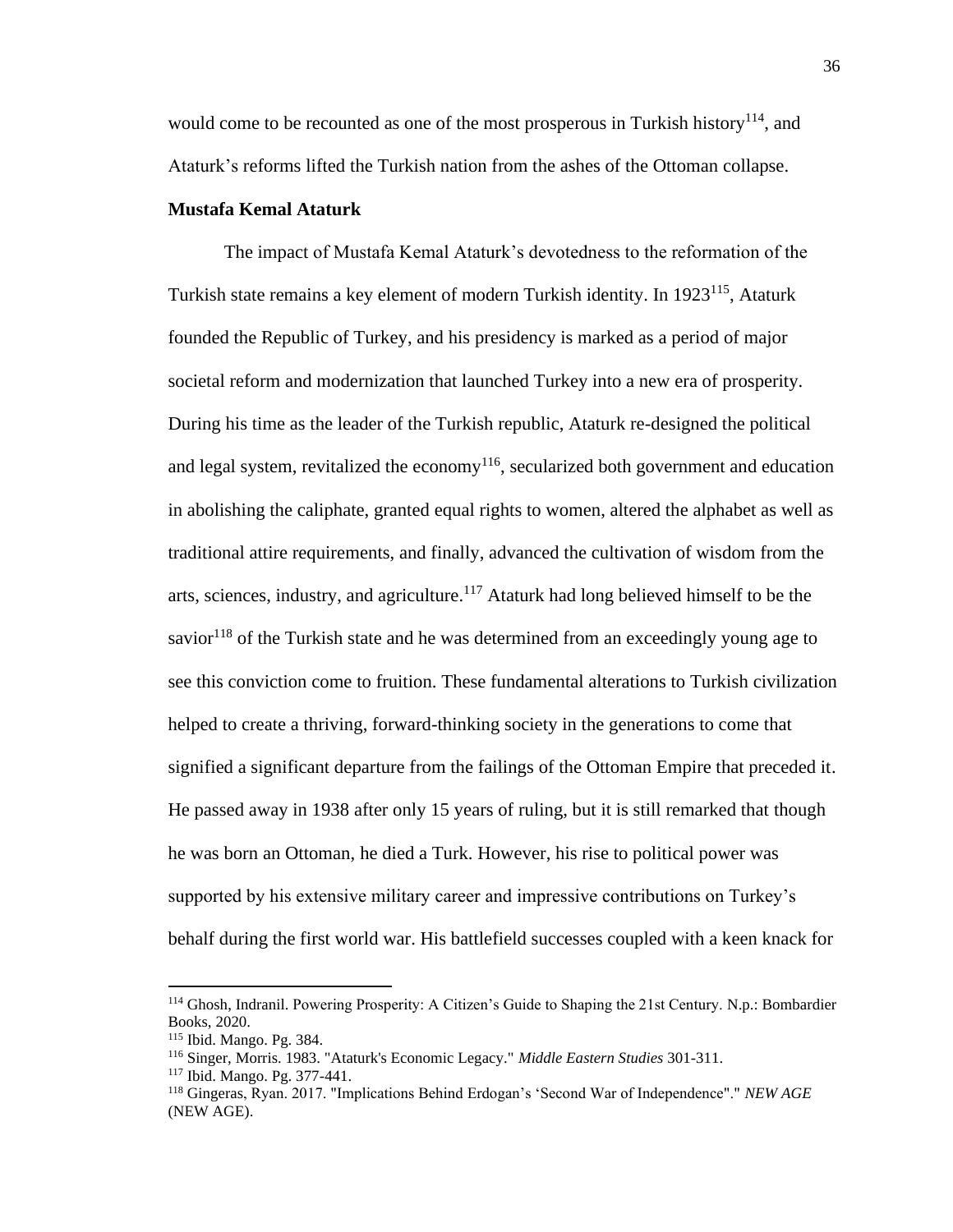military strategy launched Ataturk onto a path of militant legacy, and his early fascination with political and social issues guided his career toward meaningful political engagement. Indeed, though Ataturk's pre-political career was largely militant, his motivations were underpinned by a constant desire to forge opportunities for the intellectual growth and liberation of Turkish society. A timocratic figure from the outset, Ataturk exhibited a superlative sense of Platonic, state-minded ambition and would go on to reshape the Ottoman Empire with this principle in mind.

The Ottoman Empire that preceded the new Turkish republic was known as the sick man of Europe; a decaying society in which the disparity between the rich and poor only grew<sup>119</sup> as the Islamic theology that directed the finer points of Ottoman identity simultaneously stunted Turkey's ability to embrace modern advancements. Ataturk was born into a police state controlled autocratically by the Sultan and Caliph following an unsuccessful attempt at establishing a constitutional democracy in the late 1800's. He grew up observing corruption and despotism and despised the public regression that tyrannical headship and archaic religious principles had created. His father, Ali Riza, was certainly no stranger to the difficulties of attempting business ventures in the fragmented chaos under the rule of Sultan Abdulhamit II.<sup>120</sup> Indeed, he died at the early age of 47 after continually failing to succeed in his commercial schemes, branded a failure in the eyes of his grief-stricken family that had already been afflicted with the loss of several children.<sup>121</sup> Ataturk, a young boy at the time pursued an education in the civil service through the military academy of Salonica<sup>122</sup>, a major Turkish port city known widely for

<sup>119</sup> Ibid. Mango. Pg. 7-15.

<sup>120</sup> Ibid. Mango. Pg. 30.

<sup>121</sup> Ibid. Mango. Pg. 30.

<sup>122</sup> Ibid. Mango. Pg. 35-56.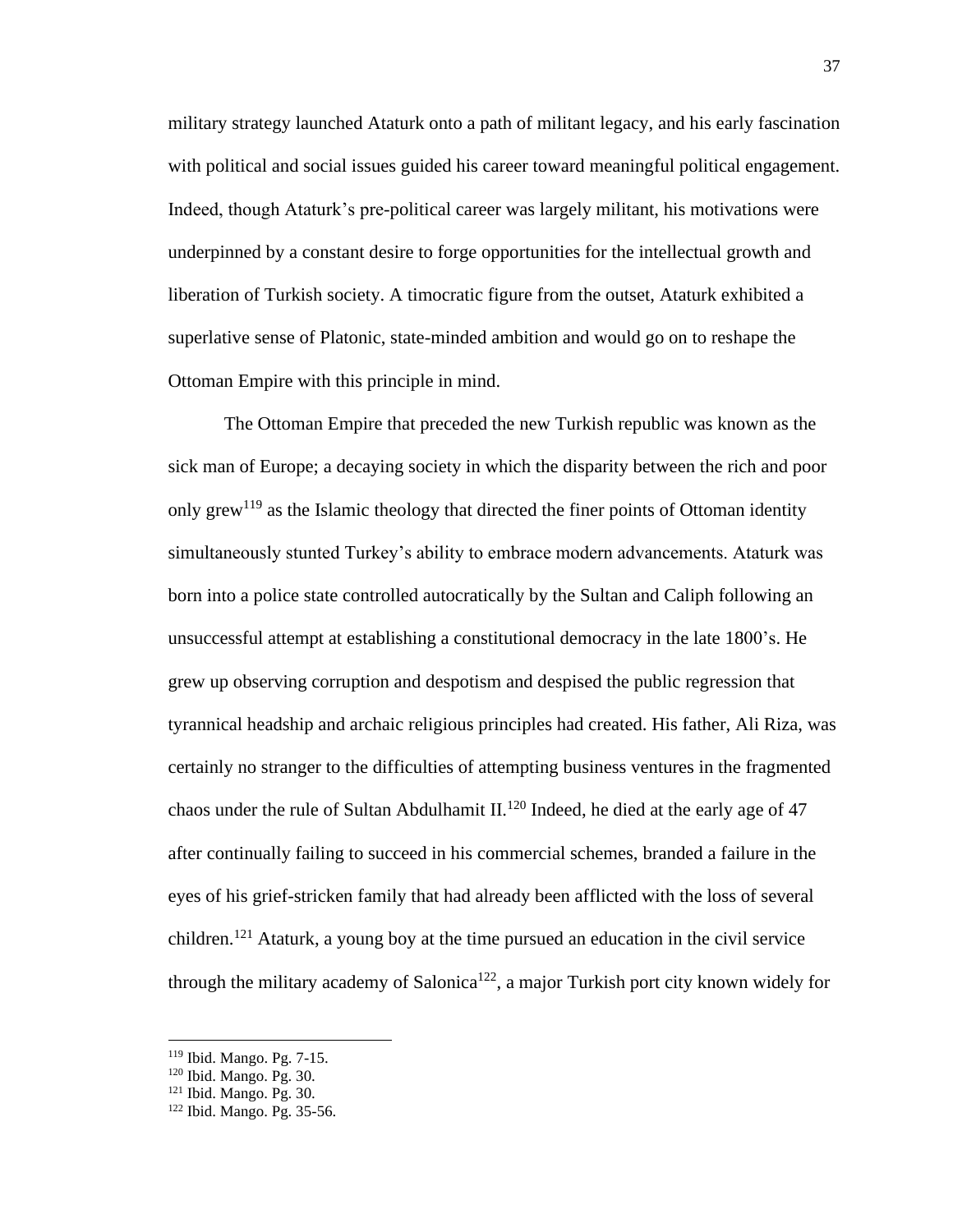its multiethnic structure and diversity. "Military education reinforced in him an already masterful disposition. As the only surviving male in a fatherless household Ataturk was the most important person at home<sup>"123</sup> and was further determined to avoid the failures of his late father. This attitude of somewhat inherent superiority only grew as he excelled in his prep school studies and quickly developed skills in writing<sup>124</sup> and making public addresses. This dexterity was also evident in his singular command of religious rhetoric, instilled in him through years of religious instruction and practice. <sup>125</sup> In his transition to the War College in Istanbul in 1899<sup>126</sup>, his interest in literature and the works of banned philosophers<sup>127</sup> became a major aspect of his political foundations. He engaged with the works of Rousseau and Voltaire in an effort to better understand the issues facing the Ottoman society and found the arguments unsatisfactory. Although he was determined to eventually find better solutions to the nation's plight than those posited by modern political philosophers, his primary focus was on his military career. <sup>128</sup> Ataturk's path toward leadership exhibited incredible command of strategic military tactics<sup>129</sup>, a study which was continually pursued throughout his lifetime. Ataturk's vast collection of impressive battlefield victories served as the major conduit through which he was ultimately able to ascend to a position of political power. However, his engagement with political philosophy in his early education birthed within him a steadfast determination to apply his intellect and mastery of strategy toward the betterment of the Turkish nation and the enlightenment of its constituents.

<sup>123</sup> Ibid. Mango. Pg. 35.

<sup>124</sup> Ibid. Mango. Pg. 41.

<sup>125</sup> Ibid. Mango. Pg. 45.

<sup>126</sup> Ibid. Mango. Pg. 43.

<sup>127</sup> Ibid. Mango Pg. 55.

<sup>128</sup> Ibid. Mango. Pg. 41.

<sup>129</sup> Ibid. Mango Pg. 140-180.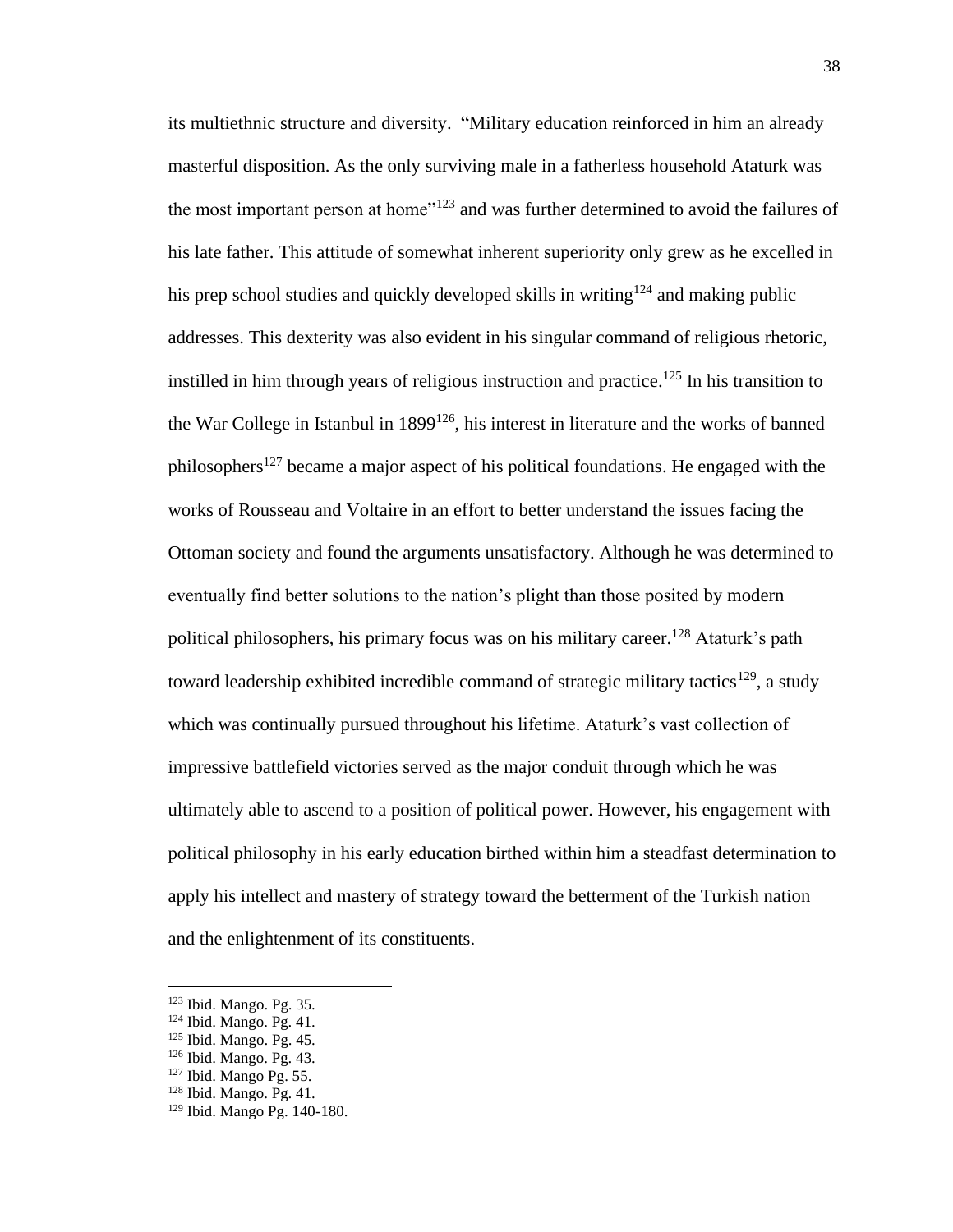In observance of the corruption and incompetent handling of the Ottoman military at the hand of the Shah, "Mustafa Kemal combined political agitation with concentration of his military studies. He was fashioning himself into a politically aware and politically ambitious professional soldier".<sup>130</sup> Ataturk entered the war college in 1899<sup>131</sup> in Istanbul, the heart of the Ottoman Empire. There he witnessed Turkish citizens being forced to live like prisoners, lowly in the eyes of rich despots and foreigners that sought to take advantage of the frail societal structure. Social mobility was extremely limited, and people often betrayed or even preyed upon one another to gain a lucrative position. Conditions at the Imperial War College were similarly depraved due to a lack of infrastructural foundations and a restricting network of the Sultan's spies and edicts. 132 Ataturk soon made friends who had high-ranking fathers, allowing him access to useful connections which helped propel him into the political sphere later in his life.<sup>133</sup> These friendships provided him with opportunities to foster a greater appreciation of independent activity and a loathing for the dictatorial chokehold of the Sultan's policies and military restrictions.<sup>134</sup> "Mustafa Kemal believed that Abdulhamit's fear of military maneuvers and his refusal to allow the use of live ammunition in training exercises had left the Ottoman armed forces unprepared for modern war. When the ban on the use of live ammunition was lifted during Mustafa Kemal's service in Syria, he is said to have compiled a firing manual from such Turkish language sources as he could find".<sup>135</sup> In

<sup>130</sup> Ibid. Mango. Pg. 49.

<sup>131</sup> Ibid. Mango. Pg. 44.

<sup>132</sup> Ibid. Mango. Pg. 44.

<sup>133</sup> Ibid. Mango. Pg. 72-75.

<sup>134</sup> Uyar, Mesut, Edward J. Erickson. 2009. *A Military History of the Ottomans: From Osman to Ataturk: From Osman to Ataturk.* California: ABC-CLIO, LLC. <sup>135</sup> Ibid. Mango. Pg. 85.

<sup>39</sup>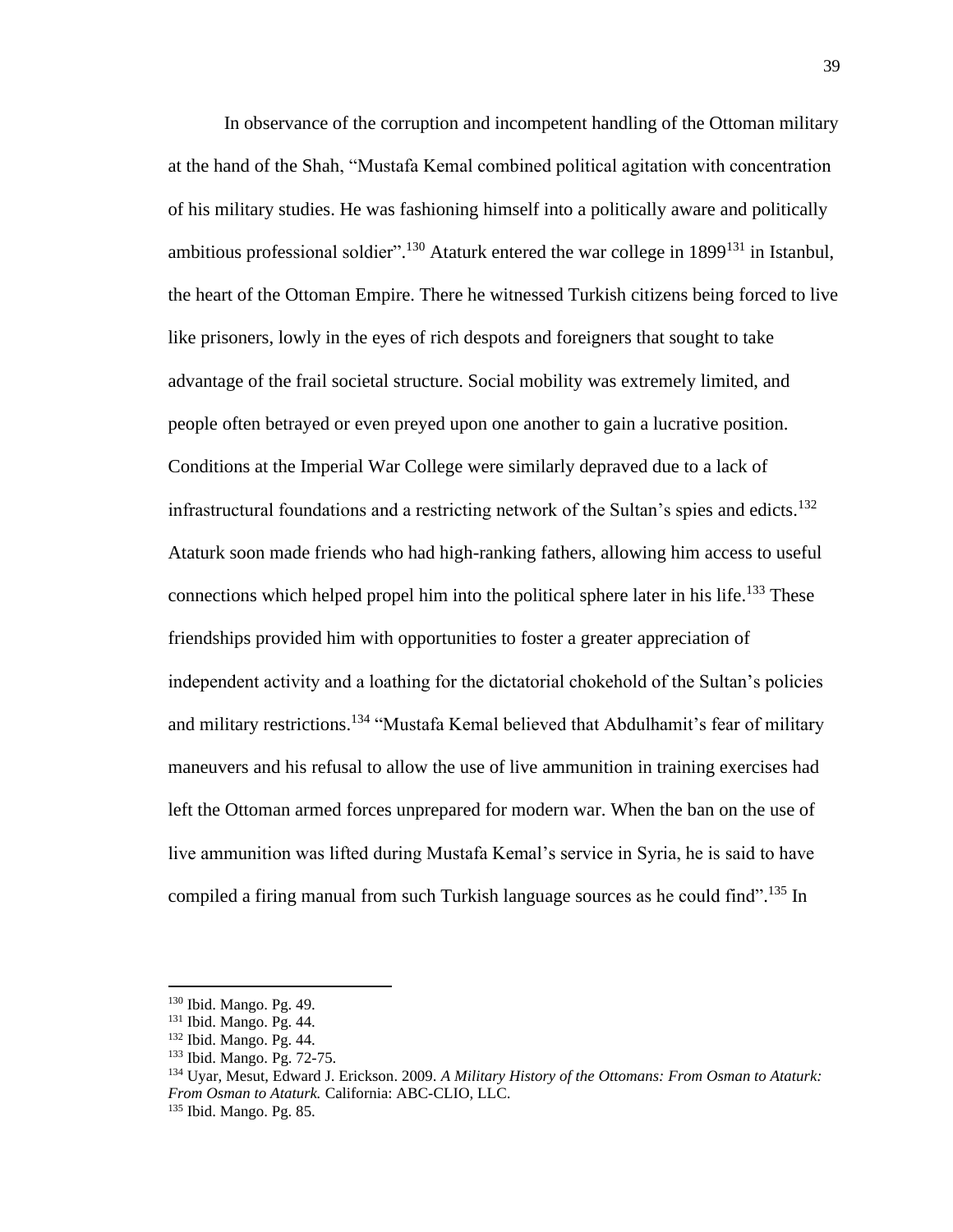fact, he regularly engaged in legally prohibited activities such as drinking in public<sup>136</sup> whilst being a soldier and secretly publishing multiple political papers<sup>137</sup> detailing the issues within the Ottoman Empire and openly criticizing the Shah's governance. His publishing activities resulted in his arrest<sup>138</sup> at the age of 24 and he was exiled to Damascus for three years where he was able to observe firsthand the damages created by despotism and corruption<sup>139</sup> in an environment of extreme militancy. Ataturk's dissatisfaction with the existing political order undoubtedly encouraged much of his defiant behavior, but his attempts to broach the subject of political reform in the hopes that his work might benefit and enlighten the broader society is an example of the Platonic principles that inspired him throughout his pre-political life.

Ataturk's political thinking remained central to his engagement with his military career. He sought to foster a more comprehensive sense of the effective uses of military strength and inspire an ethos revolving around politically radical concepts at the time. "Mustafa Kemal was passionately interested in the art of war […] and he believed that the safety of the fatherland and the happiness of the nation require[d] above all that the world should be shown that [the Ottoman army was] still the same army that had planted its lance in the walls of Vienna".<sup>140</sup> He decided to form a secret society prioritizing freedom and idealizing the concept of the militant strength to be found in the fatherland, but in 1908 another secret society that had been formed rose to the forefront and his own committee became peripheral. The Committee of Union and Progress  $(CUP)^{141}$  pressured

<sup>136</sup> Ibid. Mango. Pg. 45.

<sup>137</sup> Ibid. Mango. Pg. 51.

<sup>138</sup> Ibid. Mango. Pg. 55.

<sup>139</sup> Ibid. Mango. Pg. 60.

<sup>140</sup> Ibid. Mango. Pg. 90.

<sup>141</sup> Ibid. Mango. Pg. 81.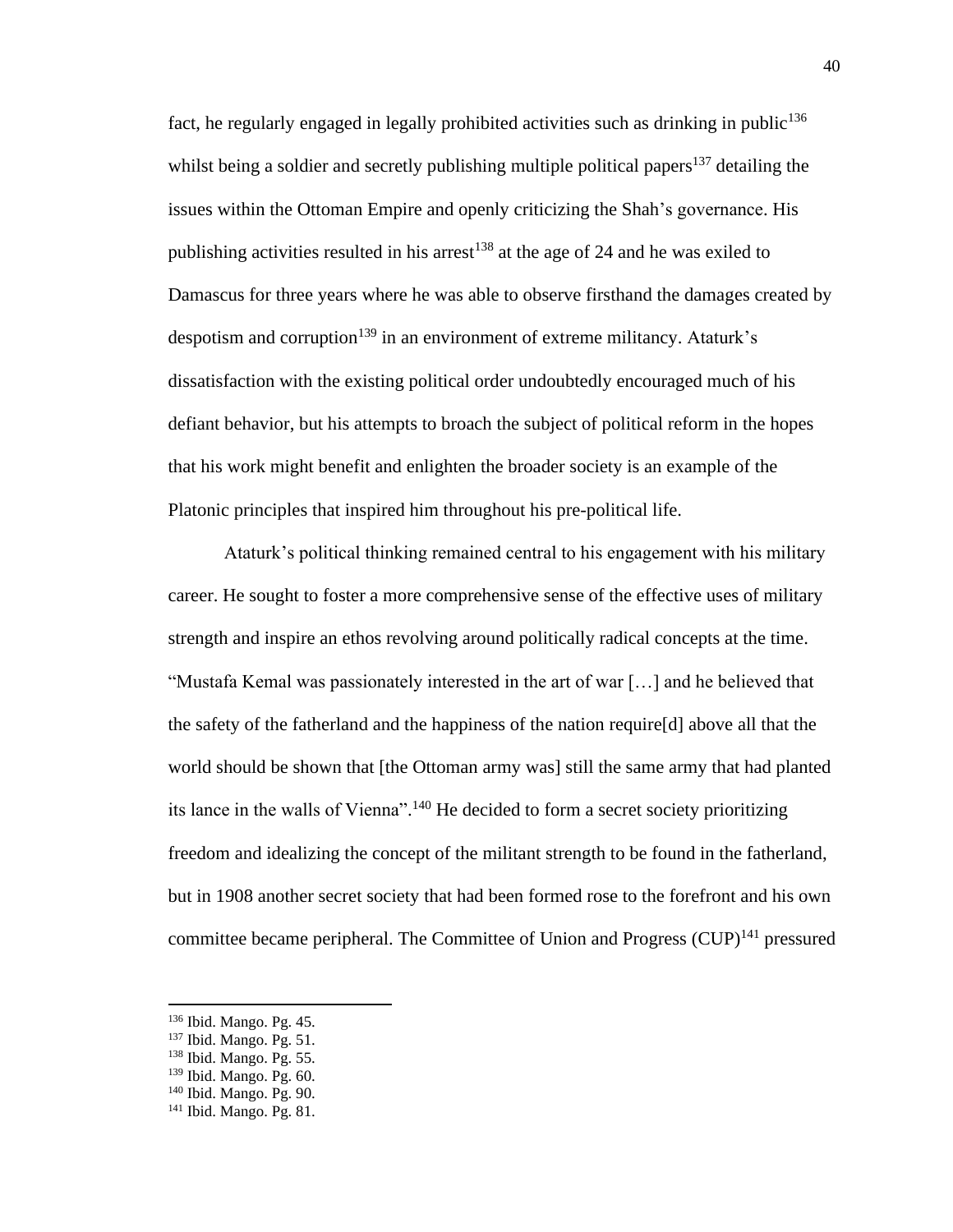the Sultan to restore the former constitution<sup>142</sup> of Turkey which had been dismissed some 30 years prior. However, despite the reformative efforts of what would become the Young Turk Revolution, many of the problems facing the nation remained. Ataturk, still concentrating on military matters and the collection of intelligence $143$ , insisted that measures should be taken to create a more defensible structure for the empire. "Mustafa Kemal was suspicious of the Bulgarians. […] Mustafa Kemal warned that the Bulgarians still hoped to regain Edirne. He argued that the Ottomans should respond by giving their officers better training, and by instilling in them a spirit of initiative and the desire to take the offensive".<sup>144</sup> His ideas were originally criticized heavily by other members of the committee resulting in Ataturk's separation from the CUP.<sup>145</sup> Whilst governmental control reverted to a dictatorial oligarchy for a time, his moment to shine arrived at last with the onset of the first world war.

Having received a thorough militant education in the Ottoman Military College, Ataturk's keen use of martial strategy aided him in liberating two provinces in Turkey and doling out a historically devastating defeat to British forces at the battle of Gallipoli in  $1915^{146}$  which facilitated his emergence from WWI as the sole Ottoman Commander to have never suffered a defeat on the battlefield.<sup>147</sup> Superiors recalled that, "Mustafa" Kemal […] was a commander willing to take on duties and responsibilities. On 25 April he used his own initiative to join the battle with his  $19<sup>th</sup>$  division and push the enemy

<sup>&</sup>lt;sup>142</sup> Zürcher, Erik J.. Turkey: A Modern History, 4th Edition. United Kingdom: I.B.Tauris, 2017.

<sup>143</sup> Ibid. Mango. Pg. 95.

<sup>144</sup> Ibid. Mango. Pg. 131.

<sup>145</sup> Hanioğlu, M. Şükrü. Atatürk: An Intellectual Biography. United Kingdom: Princeton University Press, 2017. Pg. 91-94.

<sup>146</sup> WWI Document Archives. WWI Biographical. 2009. *Mustapha Kemal.* Brigham Young University. [Alphabetical Index of WWI Biographies.](https://wwi.lib.byu.edu/index.php/WWI_Biographical_Dictionary) Ataturk - [World War I Document Archive \(byu.edu\)](https://wwi.lib.byu.edu/index.php/Ataturk) <sup>147</sup> Ibid. WWI Document Archive.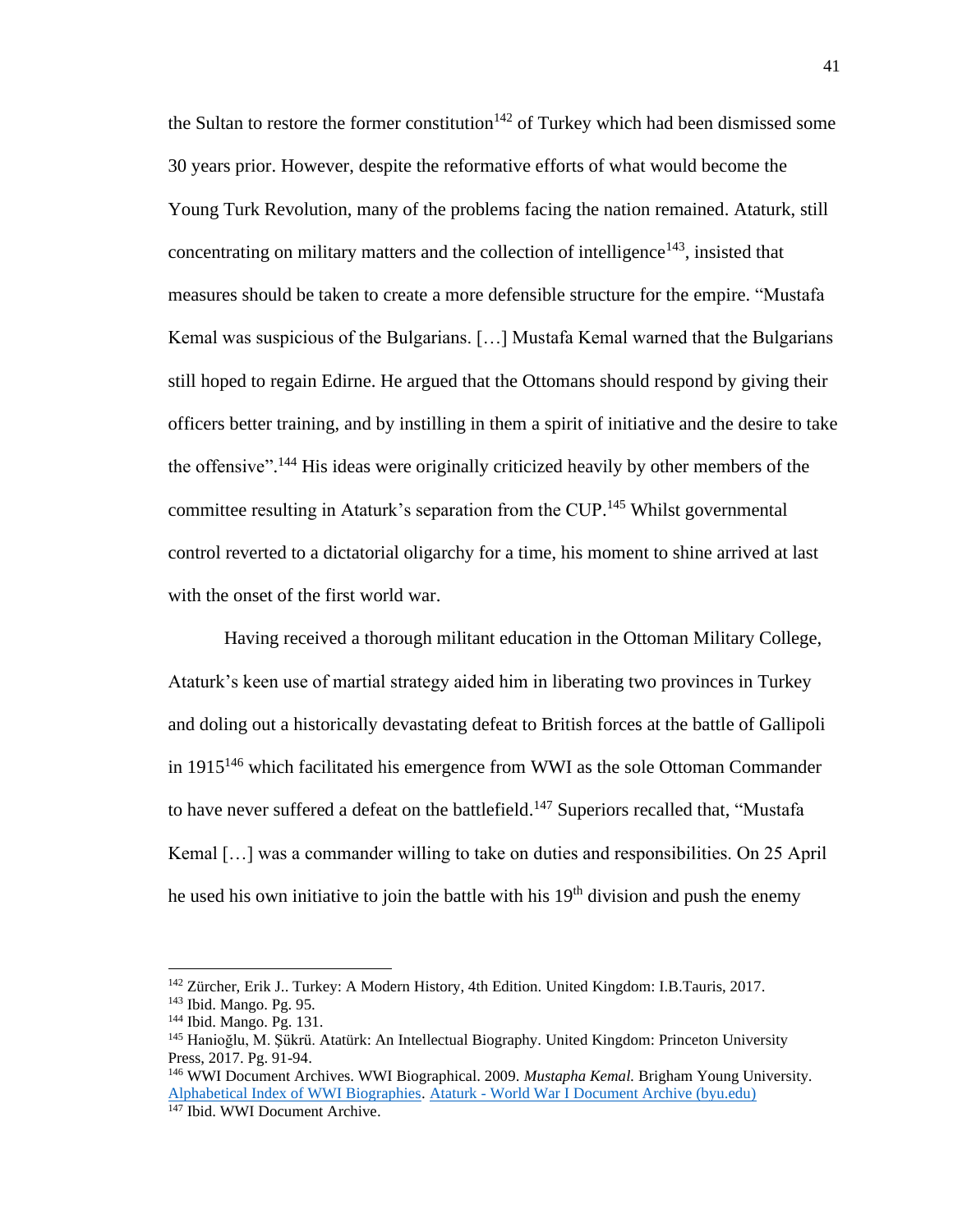back to the beaches. Then for three months he put up and indomitable resistance against constant violent attacks. I was thus able to place total trust in his energy and determination".<sup>148</sup> Ataturk's experience in the territories of the Balkan Wars granted him a unique perspective<sup>149</sup> concerning at which locations the Allied forces were most likely to make advances in the peninsula and he used this geographical expertise to take an active role in formulating defensive strategies and attempting to prevent major losses throughout the duration of the war. His mettle as a military commander was tested again four years later as he successfully led his forces against an invasion from the Greek army and subsequently won back Turkish independence<sup>150</sup> in 1919 which defied the existing Sultan's government and established the basis for the new national effort under Ataturk's leadership. A proven military expert and a master in matters of diplomacy<sup>151</sup>, by the end of the war Ataturk had been given command of eleven separate divisions as well as a cavalry brigade.<sup>152</sup> Ataturk's militant skills were undoubtedly the result of his extensive and continual study of military matters and his tactical use of geographic opportunities throughout the region is an ode to a Machiavelli's prioritization of the mastery of battle strategy. To this end, although his actions were primarily derived from state-minded political aspirations, Ataturk demonstrates the ways in which even the timocratic man can channel Machiavelli's principles of expert militancy.

Ataturk is one of the most revered military tacticians in Turkish history. He had led several major offensives in-person $153$  with his soldiers by his side and is remembered

<sup>148</sup> Ibid. Mango. Pg. 151.

<sup>149</sup> Ibid. Mango. Pg. 145.

<sup>150</sup> Ibid. Mango. Pg. 75.

<sup>151</sup> Ibid. Mango. Pg. 364-387.

<sup>152</sup> Ibid. Mango. Pg. 153. <sup>153</sup> Ibid. Mango. Pg. 152.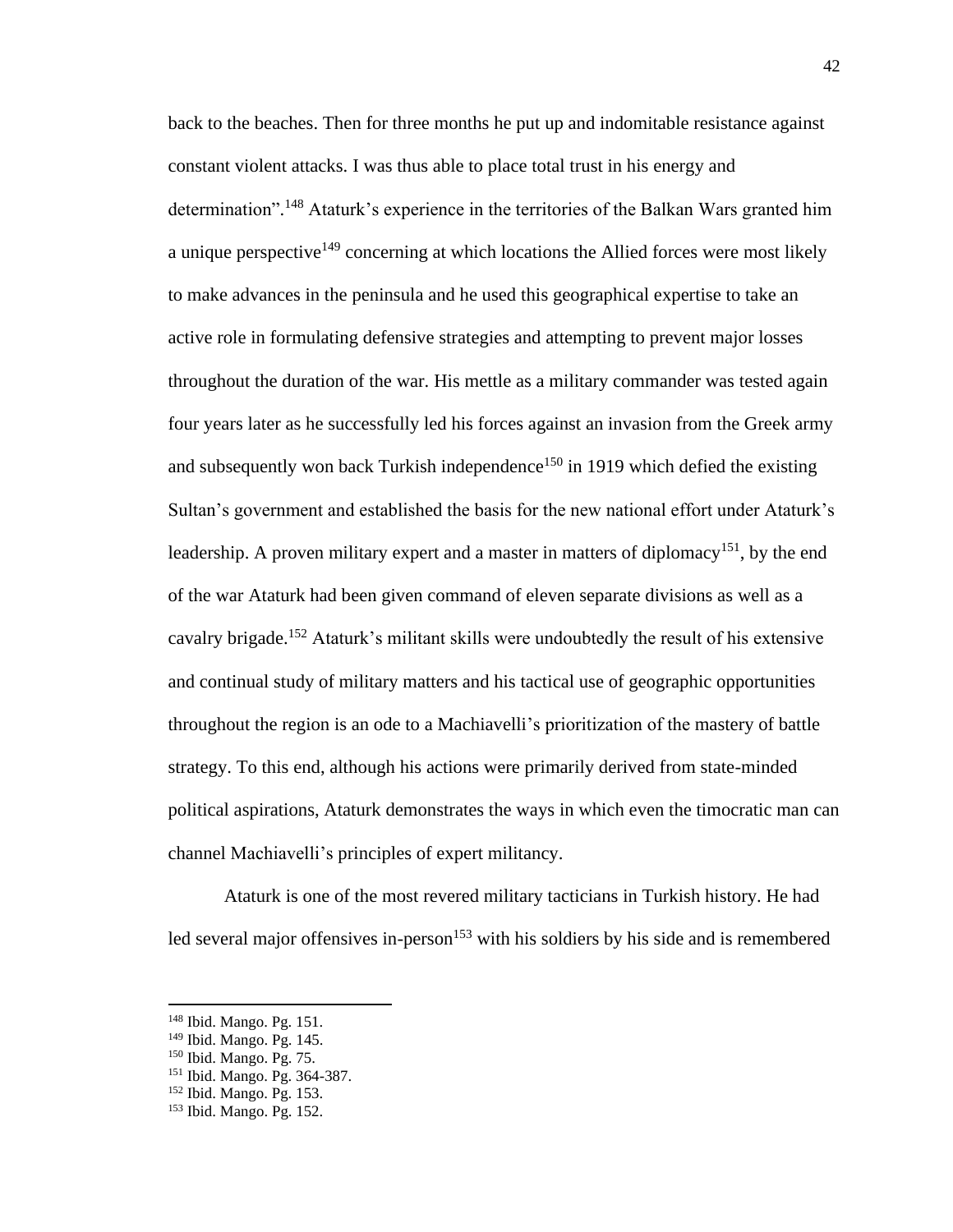as "the outstanding front-line commander in the northern sector. […] Mustafa Kemal was not alone the savior of Istanbul, but he made a notable contribution to the defense of the capital. He displayed personal courage and inspired his men who were fighting in appalling conditions. Although his ambition [made] him a difficult man to work with, [...] his ability was never in doubt".<sup>154</sup> Following the cessation of the great war in 1918, Ataturk's attention was devoted to the preservation of the few Turkish assets that were still in the hands of the Turkish nation: the populace, the land, and a military force capable of defending them.<sup>155</sup> This was the driving motivation that he carried into his transition to political life. Ataturk had proven time and again his nationalistic dedication to defending the Turkish nation, but he made a concerted effort to establish the importance of the tactful employment of armed forces in order to regain a sense of national pride and to effectively defend the changes promised in a revolutionized society. His goals came to fruition in 1920 as he was elected to the Presidency of the Grand National Assembly and the days of the old Ottoman Empire came to a long-awaited end.<sup>156</sup> By 1922 the armistice after a long war had been signed and by 1923 the Lausanne Treaty<sup>157</sup> was ratified by several European powers. Turkey entered a new age of growth and prosperity and with Kemal's unanimous election to the presidency of the newly proclaimed republic, the nation evolved to such a degree that Ataturk retains his title, "the Father of the Turks", to this day.

Ataturk came into the world under the strain of ineffectual governance and the subsequent suffering of his family. Desiring to supersede the accomplishments of his

<sup>154</sup> Ibid. Mango. Pg. 156.

<sup>155</sup> Ibid. Mango. Pg. 182.

<sup>156</sup> Ibid. Mango. Pg. 212-214.

<sup>157</sup> Ibid. Mango. Pg. 559.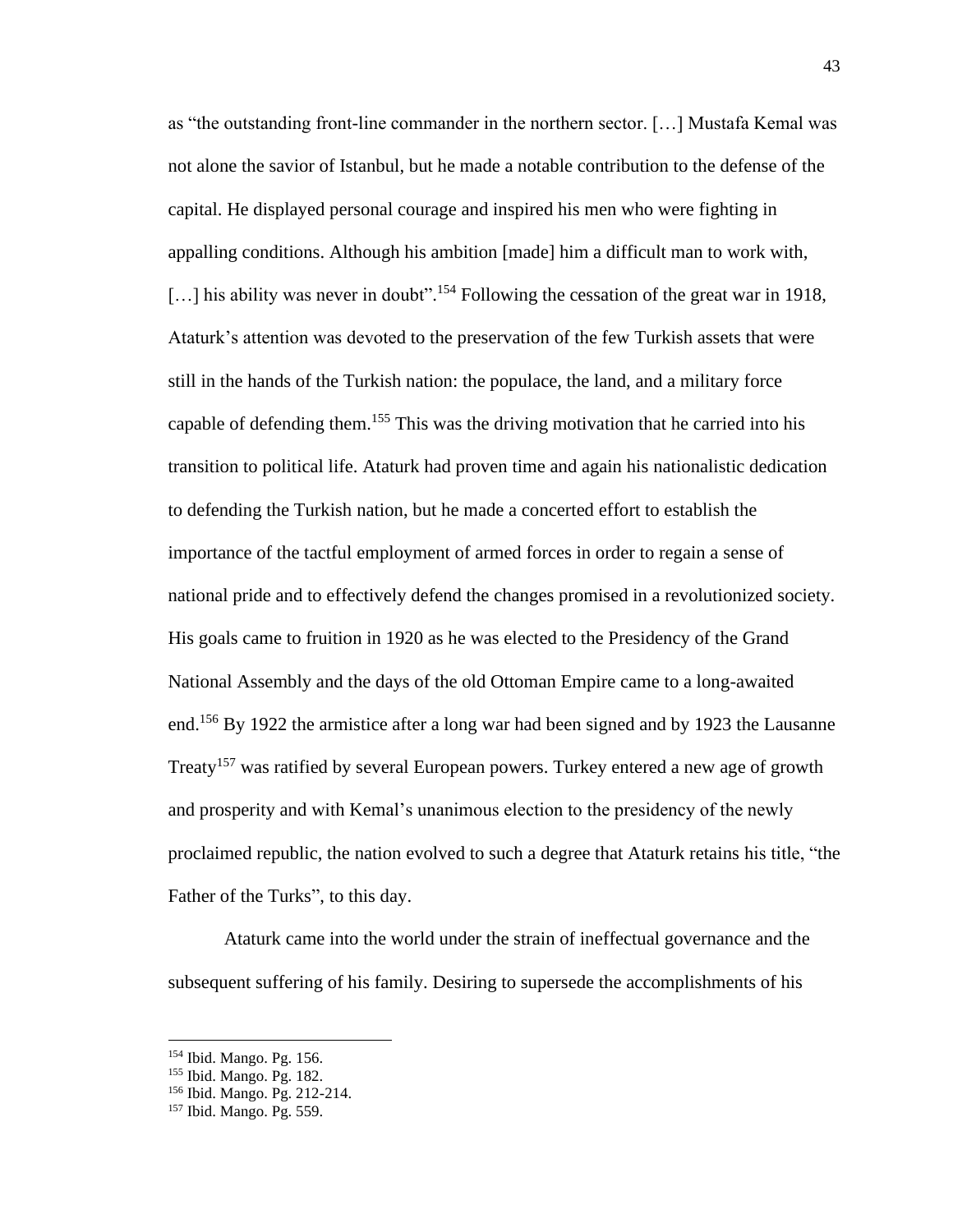father, Ataturk's timocratic nature prevailed in encouraging his embrace of military education. His early fascination with the works of political philosophers coupled with his dissatisfaction of the governance in the Ottoman Empire inspired Ataturk to not only develop a strong political foundation, but to wield it in the service of the Turkish constituency. Militant though his pre-political career was, Ataturk's major goals of a cultural overhaul underpinned every decision that he made in achieving military greatness. Although Machiavelli's militant prince bears some similarities to Plato's martial timocratic leader, the key distinction elevating Ataturk's relative success is the consistency with which he displayed state-minded ambition in the hopes of promoting widespread enlightenment and cultural liberation. From his publishing activities to his suggestions for military reform, Ataturk's hopes for the nation promoted the long-term salvation of the historically oppressed Turkish state. His engagement with Platonic notions represents a compounding of state-minded, reason guided thinking that begets realistic manifestations of Platonic leadership.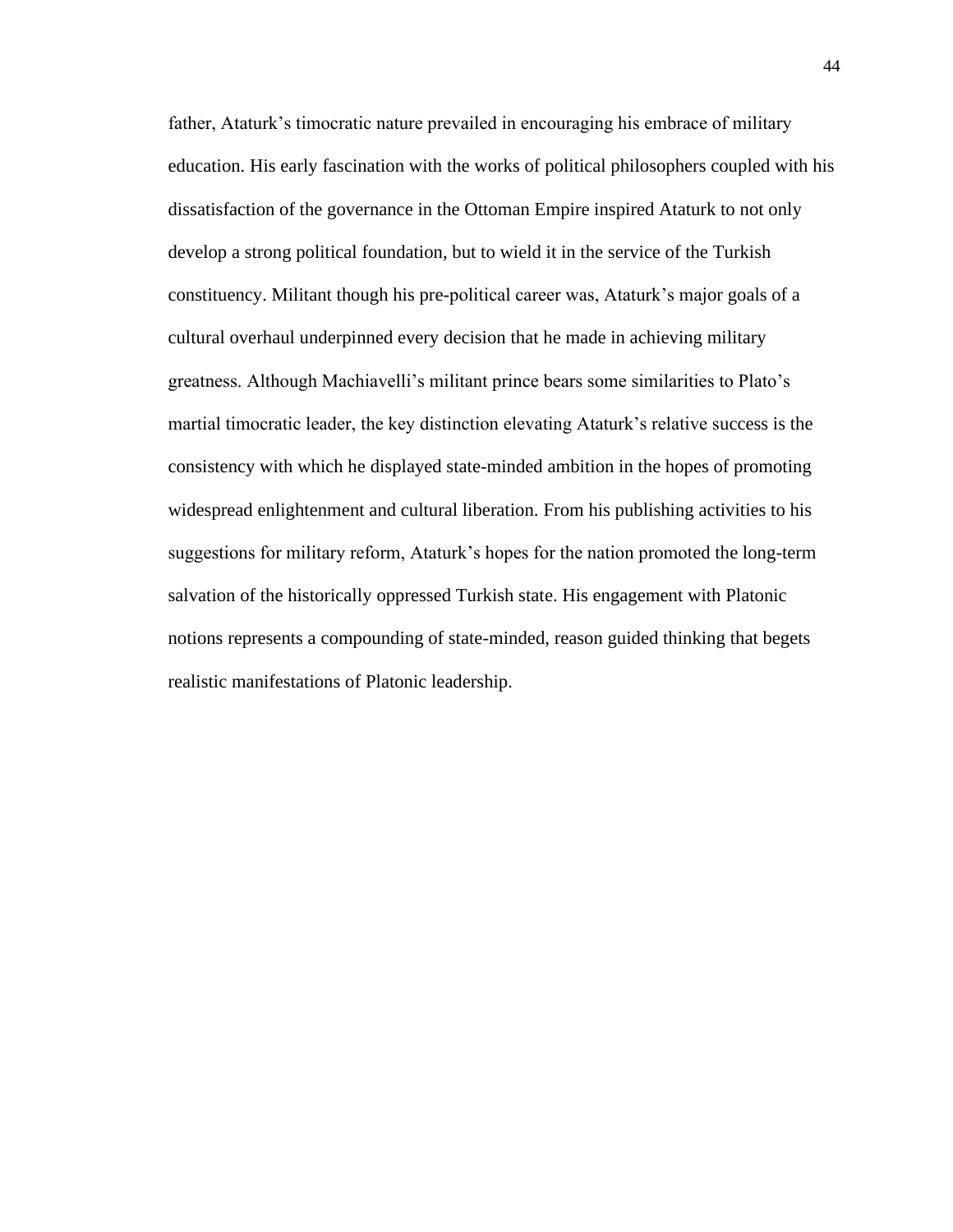#### DISCUSSION

Upon analyzing the biographies of Qassem Soleimani and Mustafa Kemal Ataturk, it becomes palpable that both men were largely personifications of the timocratic man and resolute students of warfare for the length of their pre-political vocations. However, in developing divergent ethos with regards to their personal ambitions, Ataturk's early and consistent engagement with political issues left him better equipped to broach the political sphere than Soleimani. Indeed, Soleimani's inexperience in engaging in global political discussion due to his prioritization of militant matters above all else left him vulnerable and unprepared for a future in politics. The philosophies of political theorists like Plato and Machiavelli help to generate the paradigms by which political actions can be evaluated and explained. The examination of Qassem Soleimani and Mustafa Kemal Ataturk as a comparative case study lends itself to the basic foundational elements of political theory that promotes the elevation of existing research in the field.

This assessment has exposed multiple distinct parallels between the lifestyles and behaviors of these historic figures whilst simultaneously bridging theoretical components from two very different theorists. In addressing the research question concerning the relative efficacy of Ataturk as opposed to Soleimani regarding their methods of Machiavellian and Platonic activities, it is my contention that Ataturk was a more effective leader than Soleimani in his pre-political career directly due to his prioritization of long-term, state-minded reform. Although the pre-political careers of both Ataturk and Soleimani were similar in origin, militant distinction, and charismatic styles of authority, they differ with respect to their approaches toward the political sphere. While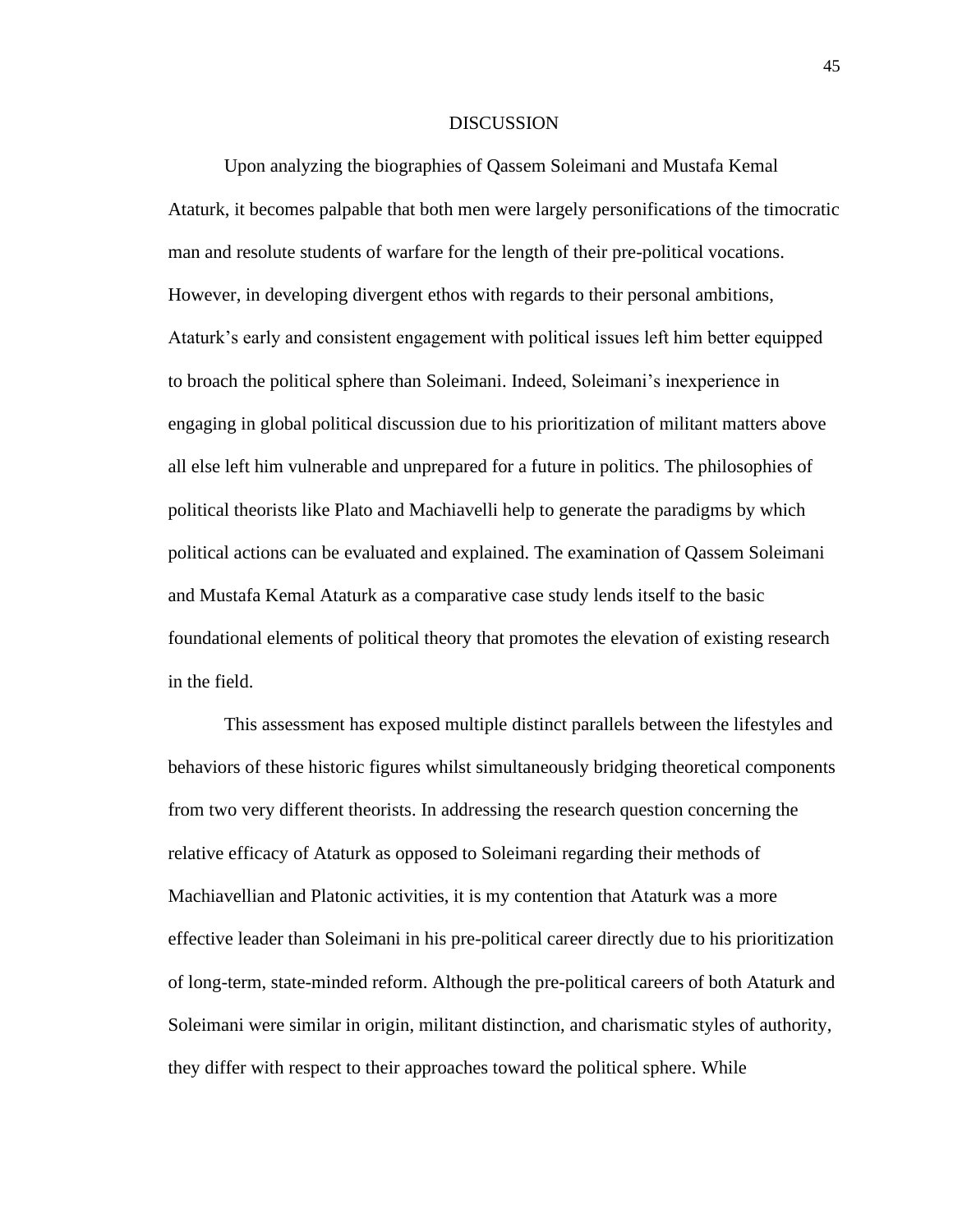Soleimani's priority for much of his life was simply maintaining a high-profile military career, Ataturk used the Ottoman Army from the beginning as a conduit for his goals of ascending to political office and reshaping the Turkish nation for the better and was thus a more complete fulfillment of Platonic leadership concepts. Consequently, Soleimani's leadership style is more consistent with the tenets of Machiavelli's prescriptions for leadership. Furthermore, in applying the nuances of the theories of Plato and Machiavelli as frameworks for evaluating political conduct, the inherent definitional discrepancies of the concept of ambition generates opposing behavioral directives. While Plato's version of headship re-orients individual ambition to incorporate state-minded altruism, Machiavelli's advocates for the internalization of ambition to such an extent that it engenders an excessively defensive mentality, impeding the leader's capacity to acclimate to the complexities of the shifting political world.

As for the more specific theoretical components, one of Plato's overt desires in writing *The Republic* was to promote an environment more conducive to the pursuit of knowledge and the cultivation of reason as a central governing agent in civil societies. However, even partial exhibitions of Platonic principles through the pursuit of stateminded reform have the potential to ease the process through which military figures ascend to positions of political influence and achieve success in their pre-political careers. Both Qassem Soleimani and Mustafa Kemal Ataturk grew up during times of major political and governmental instability and therefore possess several qualities reflective of Plato's timocratic man. While Soleimani witnessed the hardships of his father due to the ineffective land reforms of the Iranian Shah, Ataturk observed gross inequality in wealth distribution as well as highly restrictive religious codes that hindered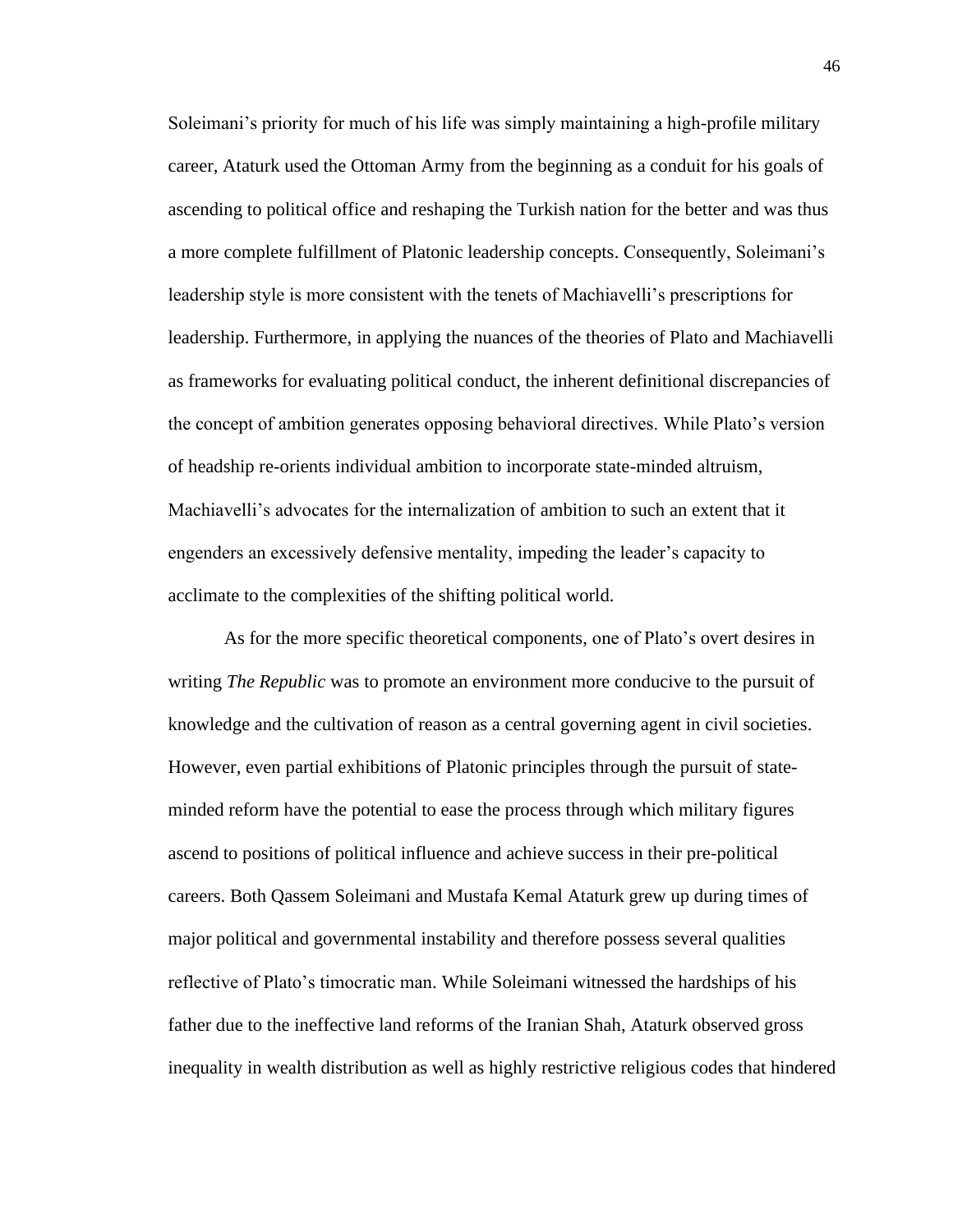the Turkish nation as well as his own father. Both men developed a keen interest in martial strategy, recognizing that military figures were widely revered as both heroic and honorable. Soleimani became heavily involved in Iranian martial arts and Mustafa Kemal pursued a thorough education in multiple military academies before both formally began their military careers. For Soleimani and Ataturk, military career paths served as opportunities to not only garner respect in otherwise restrictive societies but also provided a chance for them to play a part in the ongoing societal changes that were occurring. Soleimani wished to become involved in the new Iranian culture that was forming after the 1979 revolution and applied his natural skills with such success that he quickly rose through the ranks of the Iranian military and would ultimately train one of the most highly effective military outfits in the Middle East. Ataturk, being highly dissatisfied with existing philosophy on effective governance, sought to one day affect meaningful changes of his own and used his extraordinary strategic skill to prove his worth in the first world war and continue defending the Turkish state against its enemies with fierce efficiency for years to come. Both men reveled in their military successes and took pride in the respect of their fellow countrymen. Neither would have achieved such success had they not applied their natural senses of ambition and their desires to live a more prosperous life that that of their fathers.

However, while Plato's model of the timocratic man bears several characteristics that are reminiscent of his concept of the philosopher king, it remains a far cry from Plato's preferences for ideal leadership. The timocratic model is described as a product of the decline of the ideal state and is not as highly engaged in philosophy and yet he is not so utterly detached from the ideal philosopher model that he cannot engage with certain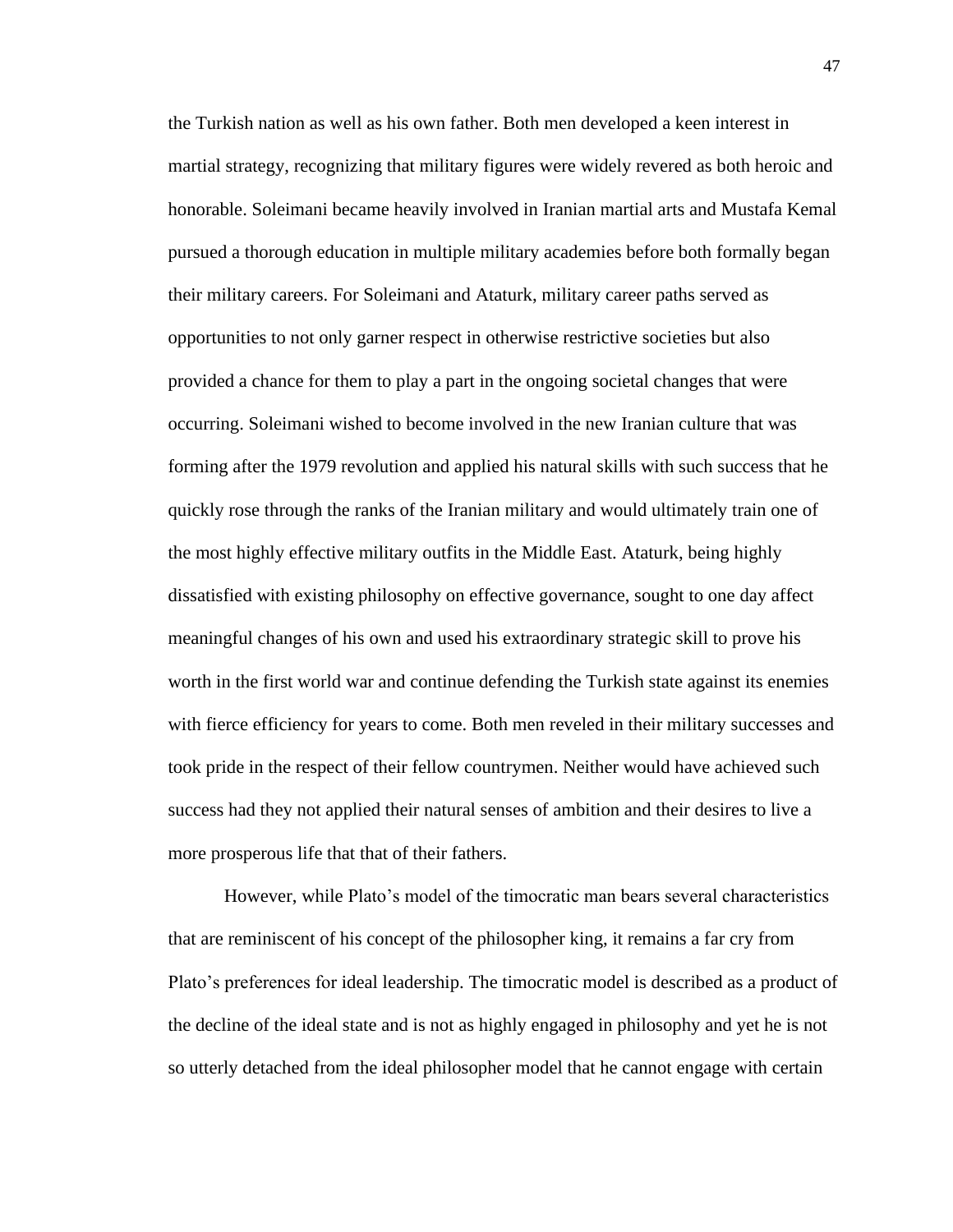elements of reason and altruism.<sup>158</sup> Plato's ideal manner of leadership prizes forms of ambition that take the shape of selfless, state-minded improvement and further encourages the dissemination of truth wherever possible. To this end Mustafa Kemal Ataturk is a more cohesive fit with Plato's description of the timocratic man than Qassem Soleimani. Soleimani's life is more consistently aligned with Machiavellian concepts and the behaviors associated with Machiavelli's princes are categorically classified as an inferior style of leadership to that of the timocratic man. Hence, although the timocratic model is not the ideal in Plato's eyes, it would still maintain a higher status than a Machiavellian prince. While Soleimani's militant career was certainly derived to some extent from his timocratic roots, his engagement in his adult life with religious manipulation and deceit in his world of everlasting warfare makes him more appropriately suited to Machiavelli's ideals than Plato's. The militant timocratic figure that Plato describes is perhaps not the perfectly balanced philosophe that he so admires, but it does provide a practical template from which analytical conclusions about militant figures in history can be made in conjunction with other philosophers specializing in militant efficiency. While Ataturk's military career illuminated his skills in martial strategy and his dedication to the study of warfare, his political motivations for the purpose of elevating the collective consciousness of the Turkish nation more appropriately characterize him as a timocratic figure, exuding Platonic ideals.

Finally, the details provided in the biographies of Soleimani and Ataturk, are sure indications that both figures undoubtedly excelled in the realm of military study which was so essential in the eyes of Machiavelli. However, to his peril, Qassem Soleimani was

48

<sup>158</sup> Ibid. Bloom. Pg. 223-227.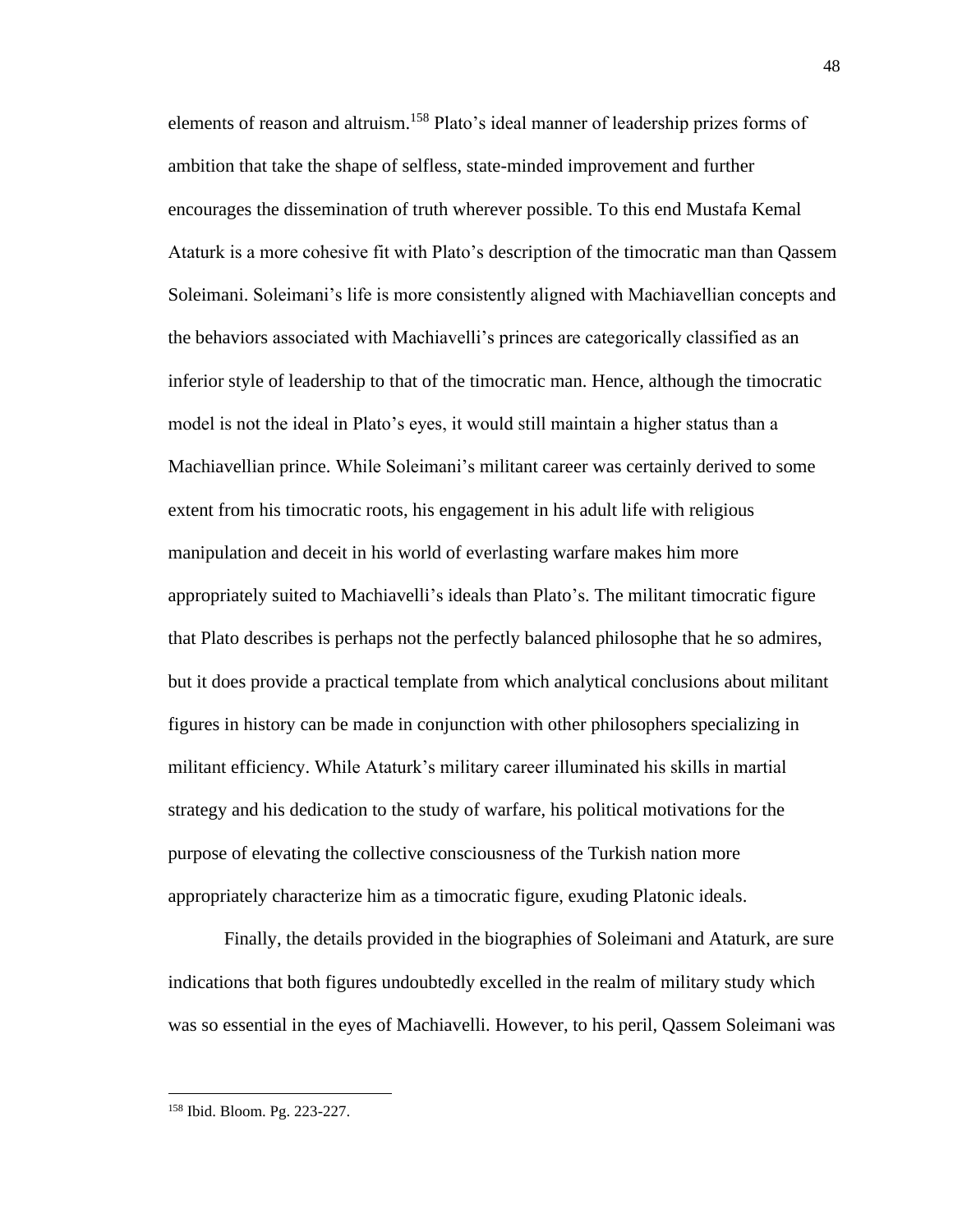a more complete embodiment of Machiavelli's leadership principles than Ataturk in a variety of ways. One of this philosopher's primary intentions in publishing *The Prince* was to ensure that leaders maintained a high level of domestic control such that a prince's reign would never be threatened by the potential of revolution.<sup>159</sup> As such, internal stability combined with rigid military excellence was meant to defend the realm from any outside threats no matter the number of international rivalries.<sup>160</sup> However, there exists within Machiavelli's studious soldier framework an inherent mechanism for maintaining a constantly proactive, defensive mindset. While this principle is undoubtedly a major contributor to battlefield success and the maintenance of the territories one is charged with defending, the vigilant sense of awareness and suspicion that Machiavelli requests creates a sense of obsession that has the potential to overrule peripheral ambitions. The psychological demand placed on Machiavelli's ideal prince figure to maintain a relentless state of primed consciousness concerning potential threats could be a major contributor to the divide between military and political careers. Soleimani's prevalence as a prominent leader was directly intertwined with his ability to defend the Iranian nation and its soldiers to such an extent that this mission dominated his life's ambitions and contributed to his arrogant and abrasive approach to political discourse. Nevertheless, Soleimani suffered an abrupt death as a direct result of his heavily militant attitudes when faced with political engagement, leaving chaos in his wake.<sup>161</sup>

Although both Soleimani and Ataturk each proved their commitment to the cultivation of military knowledge beyond a shadow of a doubt, Machiavelli's strategic

<sup>159</sup> Ibid. Ricci. Pg. 66-71.

<sup>160</sup> Ibid. Ricci. Pg. 67.

<sup>161</sup> Ibid. Azizi. Pg. 253.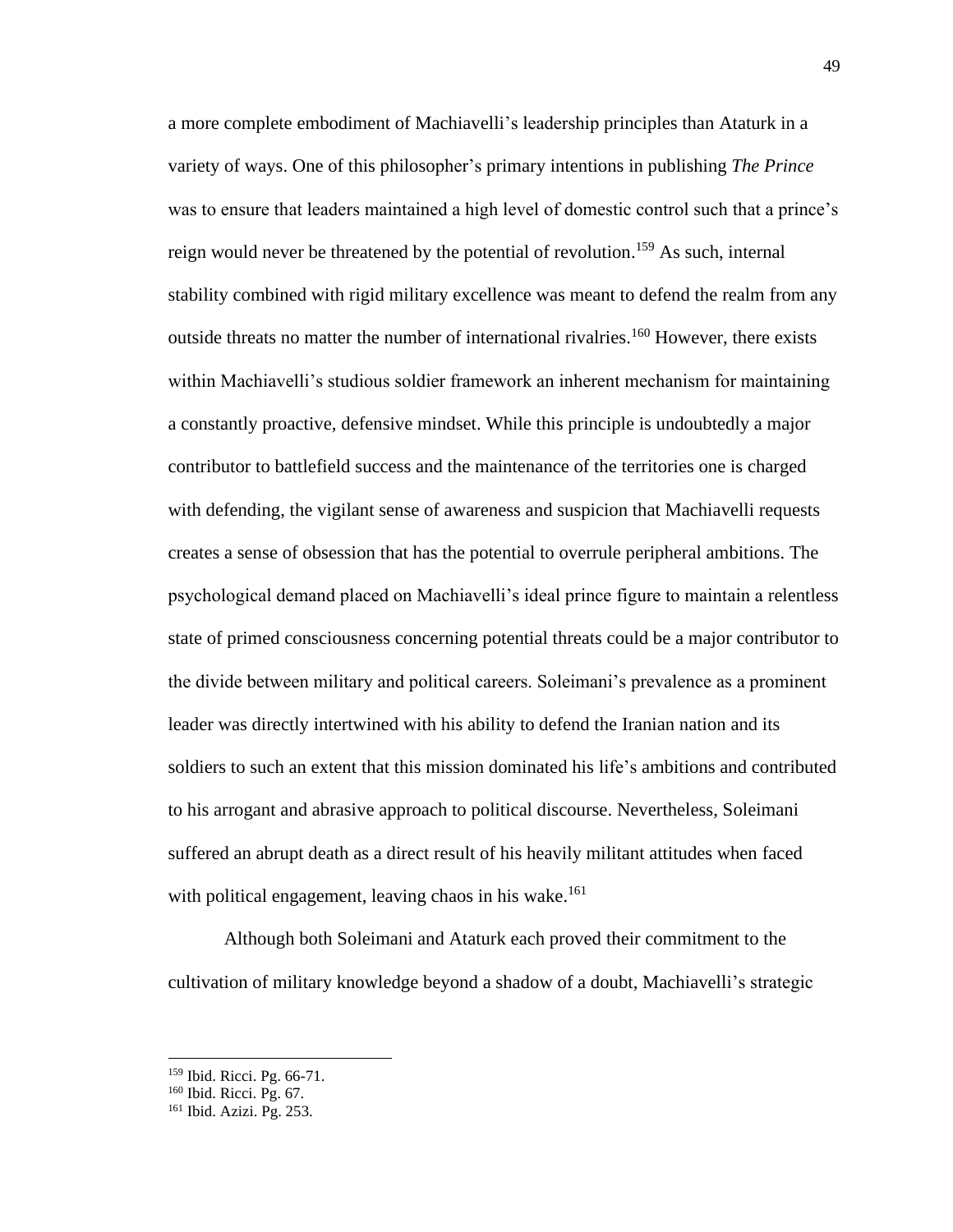principles as a whole entail more than a simple engagement with military matters. They advocate for social manipulation where necessary and promote the use of personal ambition to achieve individual power more so than to provide society-wide enlightenment. While Ataturk exhibited martial skill and ceaseless military study, Soleimani's entire life was defined by his military career and his brutal, Machiavellian leadership style. Soleimani was willing to apply some of the more duplicitous recommendations of Machiavelli's prescriptions through his frequent manipulation of religious rhetoric as well as in his careful crafting of his international and domestic reputation. He sought above all to be respected and loved by his soldiers and gravely feared by his enemies and subsequently went to great lengths to accomplish this. However, Machiavellian as he may have been, Soleimani's final months were characterized by his abject failure to engage in peaceful international discourse with foreign powers as he turned his eye toward politics. This shortcoming has been argued by some to be a result of his overwhelming hubris stemming from his extensive battlefield experience and routine dealings in the realm of conflict itself.<sup>162</sup> Indeed, it is widely claimed that Soleimani "allowed his ego to overcome his judgment".<sup>163</sup> Defensive and bold, Soleimani increasingly spoke in a threatening fashion and his "progressively boastful rhetoric<sup>"164</sup> in his dealings with President Trump demonstrated a fundamental lack of diplomatic tact that would come to play a major role in his ultimate demise. However, it is my contention that this failure is indicative of Soleimani's broader lack of

<sup>162</sup> Ibid. Azizi. Pg. 247.

<sup>163</sup> Ibid. Azizi. Pg. 251.

<sup>164</sup> Ibid. Azizi. Pg. 248.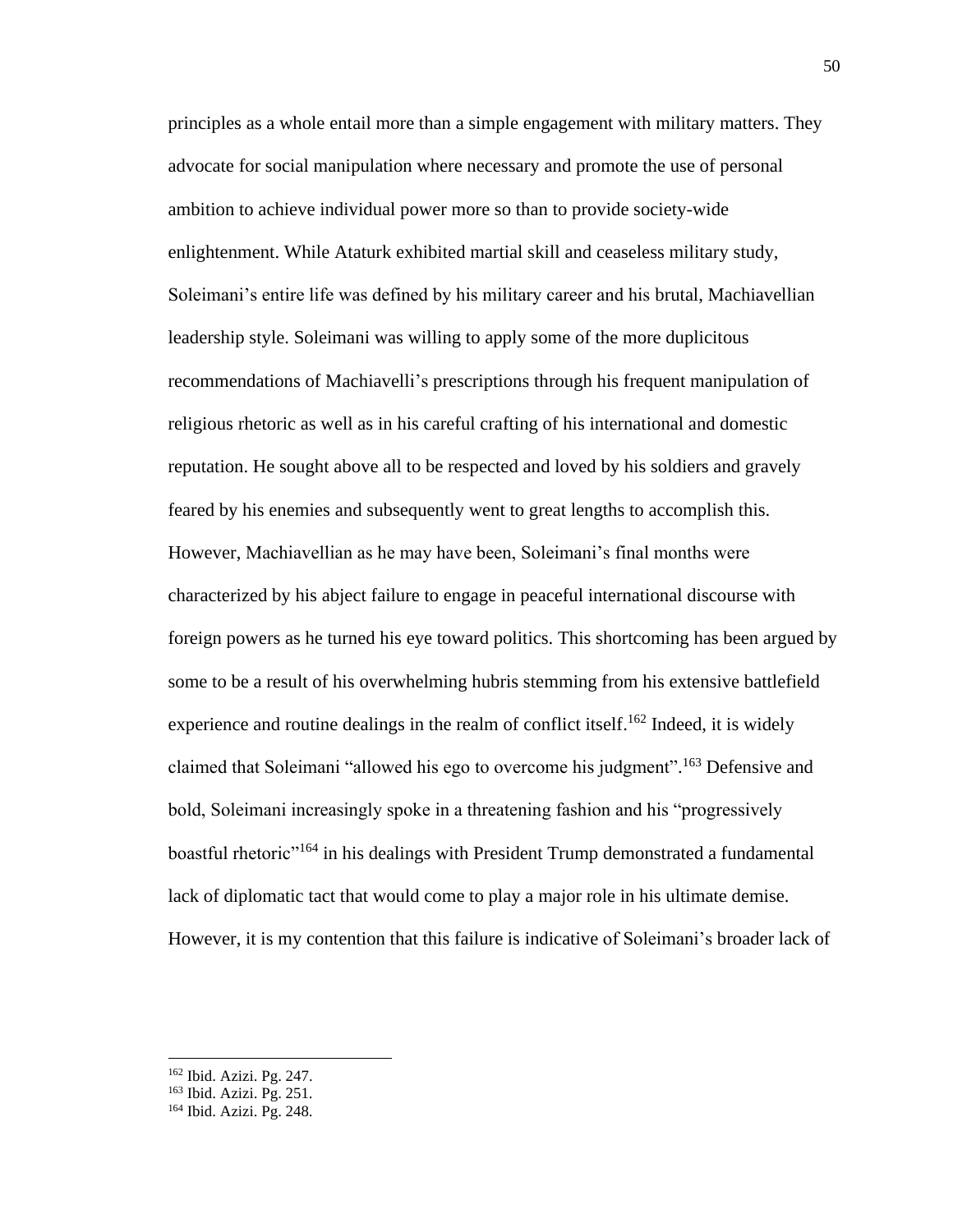engagement with Platonic principles, and his obsessive Machiavellian approach to addressing conflict on and off the battlefield.

Mustafa Kemal Ataturk and Qassem Soleimani both exhibited, at least partially, qualities valued by both Plato and Machiavelli in their conceptions of ideal leadership, but the value of assessing the degree to which these men fulfill each philosopher's standards is indispensable in elucidating the significance of these concepts as they apply to modern evaluations of leadership. This research addresses what it truly means for an action to be classified as Machiavellian and demonstrates examples of how this behavior manifests amongst modern leaders such as Qassem Soleimani. Although Ataturk was similarly militant in his pre-political career, his actions even on the battlefield were constantly guided by his deep-seated aspirations to rise to a position of political influence and alter the displeasing conditions which he observed within the Ottoman empire. The examination of the distinction between the militant prince and the timocratic man identifies the key elements distinguishing leaders like Mustafa Kemal Ataturk from other prominent martial leaders in history. Ataturk's early-prioritization of state-minded motivation, an attribute that even Plato finds essential in a leader, is very likely to have majorly eased his journey toward a career in politics. To this end, it can be argued that pure, unfiltered exhibitions of Machiavelli's leadership principles cannot secure longterm invincibility to international threats against one's sovereignty. Indeed, such behaviors, if not tempered with certain Platonic concepts to enhance societal progress can result in the loss of one's authority altogether.

51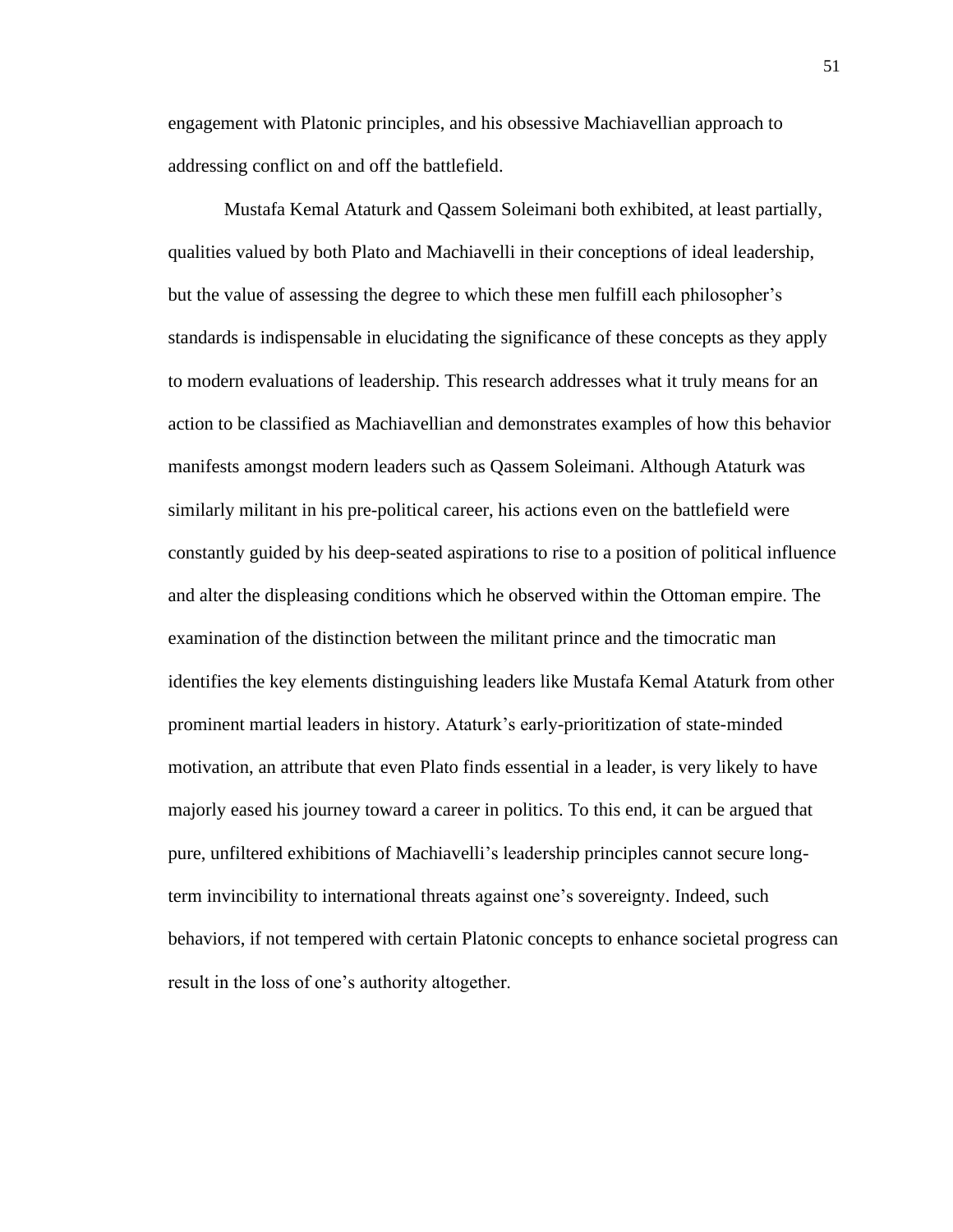#### CONCLUSION

Upon reflection of the information gathered throughout the course of this study, it can be conceivably argued that a key determinant in the differing fates of Qassem Soleimani and Mustafa Kemal Ataturk was the theoretical ethos by which each man lived his life. While Ataturk was guided by principles of a more altruistic, Platonic nature, Soleimani's inherent Machiavellian mentality drove his career toward a less desirable end. In the context of existing applications of political theory in the interpretation of political actions, this study provides a comparative analysis that not only engages with the nuances of the detailed characteristics described by Plato and Machiavelli but goes a step further in connecting these profiles to explain psychologically based behaviors that are derived from these frameworks. Plato's conceptualization of the timocratic man presents realistic and observable traits that can be applied to both Soleimani and Ataturk as militant figures whose origins served as inspiration to surpass the accomplishments of their fathers before them. The total entrenchment of Soleimani and Ataturk in devoted and ceaseless study of military strategy both in their careers as well as their lifestyles is a clear ode to Machiavelli's recommendations. While Qassem Soleimani maintained singularly militant aspirations in his pre-political career, Mustafa Kemal Ataturk possessed long-term political goals that underpinned every aspect of his military career, demonstrating the continued value of Platonic principles in observed political behavior. Thus, while Soleimani's accomplishments in combat secured him a place in history, the inherency of Machiavelli's defensive stratagems and the hubris that often accompanies a militant lifestyle drove him toward dangerous conflicts on the international stage and hindered his attempts to ascend to a position of political power.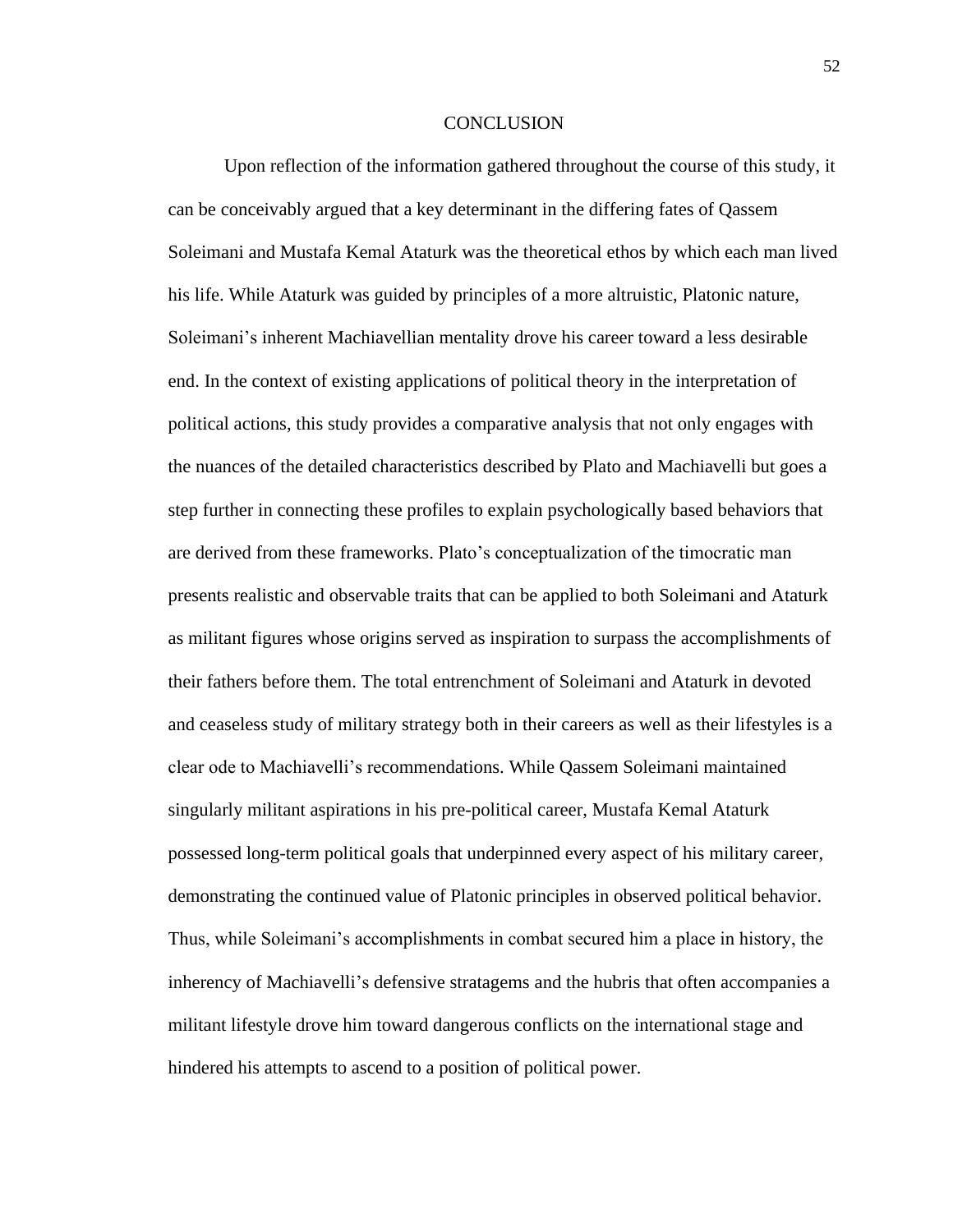Future research relating to this subject could examine several areas of inquiry left unanswered through the course of this study. In drawing comparisons between the Turkish and Iranian societies at these points in history, both reveal themselves to be revolutionary societies with repressive elements. However, as Turkey was a secular community and Iran, theocratic, it must be asked whether cross examinations of political behaviors stemming from such dissimilar civilizations broadens or limits the capacity for political theories to be effective metrics for examination. Furthermore, given the fluctuations in political and cultural standards in both nations in the modern day, there exists an opportunity to evaluate not only the scale of the improvements men like Ataturk have contributed to their societies, but also the relative effectiveness or lack thereof if these alterations fade over time. For instance, does the current reversion of secular values in modern Turkey indicate a sense of failure by Ataturk himself or simply represent the natural evolution of cultural norms in the face of a changing political world? Furthermore, Ataturk's leadership behaviors, though found in this study to be more consistent with Platonic values, also reveal certain departures from Plato's ideal standards in the inherent flaws associated with the timocratic man. Having been raised under economic strain due to the failures of his father, the timocratic man is noted to be stingy with money<sup>165</sup> and acquire his wealth with a certain degree of secrecy. Given the knowledge that in Ataturk's later political career he was known to conceal his wealth $166$ , this might indicate a difficulty in claiming that most of his political aspirations were based in Platonic altruism and selfless motivation. Further research might inquire whether

<sup>165</sup> Ibid. Bloom. Pg. 225

<sup>166</sup> Ozyurek, Esra. 2004. "Miniaturizing Ataturk: Privatization of State Imagery and Ideology in Turkey." *American Ethnologist* (American Anthropological Association) 31 (3): 374-391.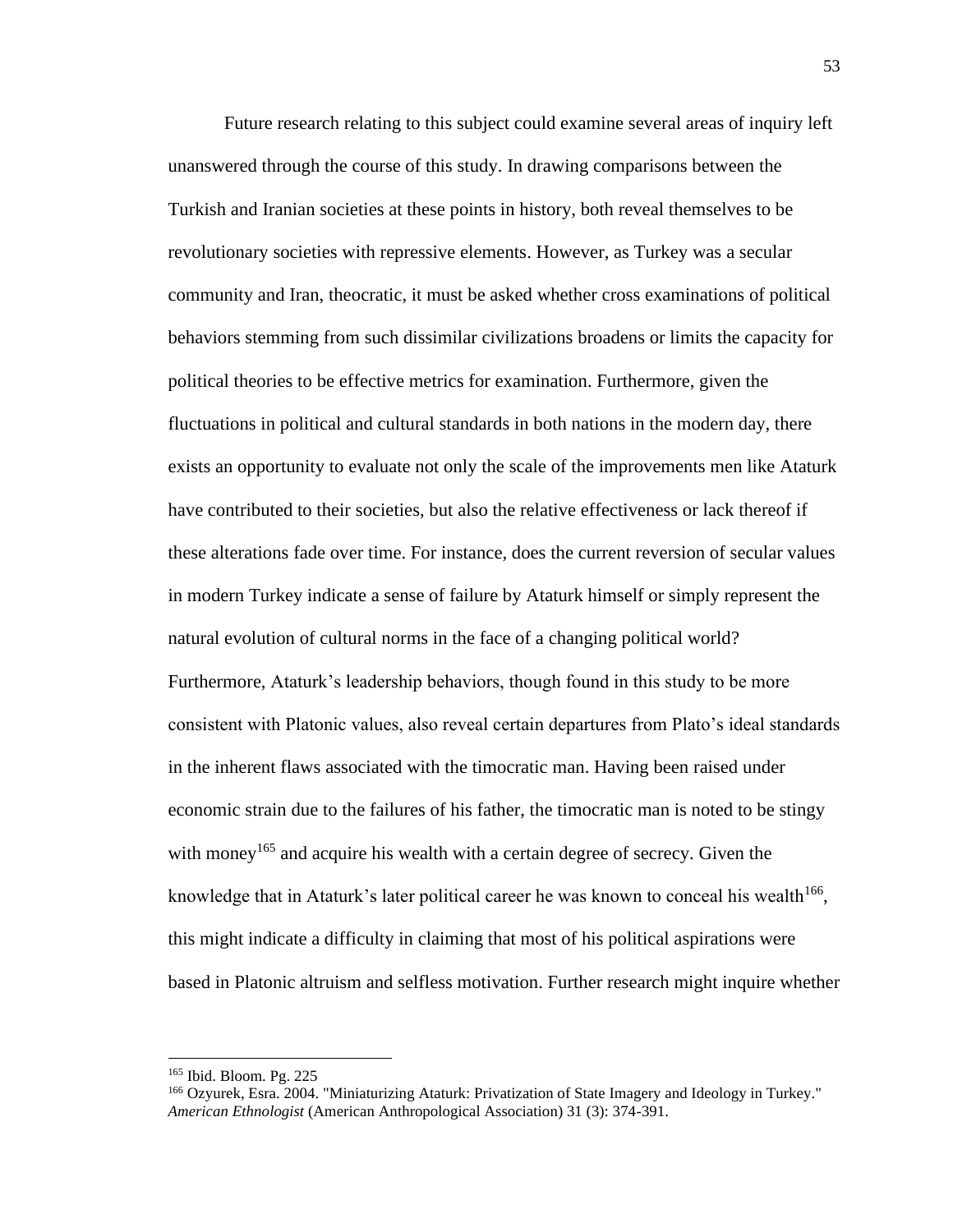Ataturk's late political ambitions stayed true to his originally altruistic ambitions or if these goals were distorted by the lure of wealth that he had been deprived of in his youth.

Another area of inquiry lies in a discussion of the circumstances of Qassem Soleimani's death. The unprecedented nature of the targeted killing was undoubtedly a shock to the international community, but inquiries could be made concerning whether Soleimani's mercurial behavior in response to American aggressions truly triggered dire concerns warranting his assassination, or whether he was simply the victim of a historic political blunder. It might also be a useful examination of the relationships depicted in Machiavelli's writing concerning rulers and those who serve them. Soleimani was used for the purpose of this research to examine own leadership behaviors, however, as a close personal agent of Ayatollah Khomeini, Soleimani was regularly deployed to exact brutal and violent retaliation upon the enemies of the Ayatollah and the state. This hearkens back to the example of Machiavelli's archetype, Cesare Borgia and his exploitative relationship with Messer Remiro d'  $Orco<sup>167</sup>$ , prompting questions as to whether or not this relationship would be a more effective example in which to showcase Machiavellian principles regarding the protection and management of one's own reputation. Regardless, the lives of Mustafa Kemal Ataturk and Qassem Soleimani are exceedingly thoughtprovoking examples of the many ways that militant figures can change the world and contribute to modern political research in expanding the application of political philosophy to contemporary archetypes.

<sup>167</sup> Ibid. Ricci. Pg. 25.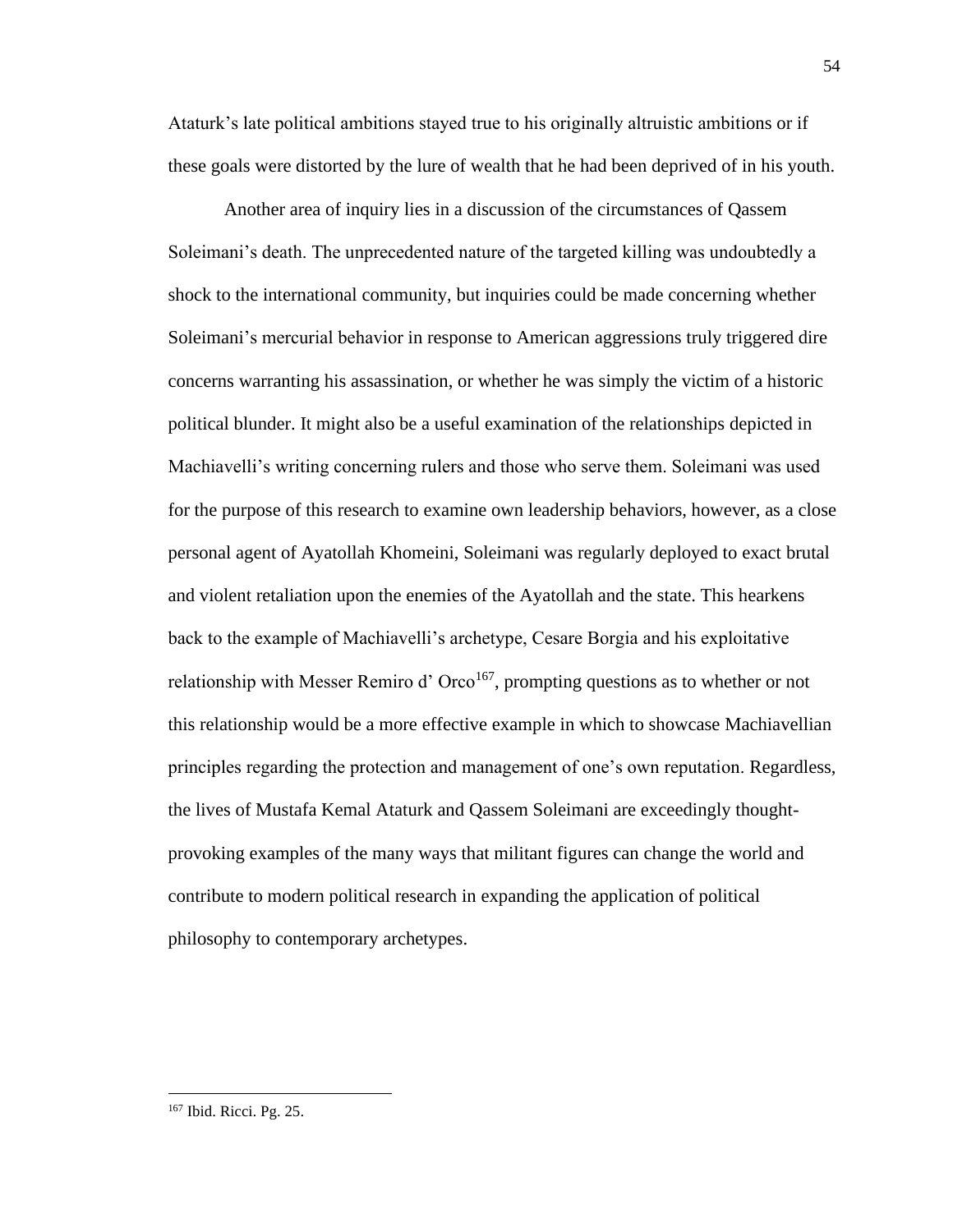#### **REFERENCES**

- Aslan, Reza. 2009. *Beyond Fundamentalism: Confronting Religious Extremism in the Age of Globalization.* Random House Inc.
- Azizi, Arash. 2020. *The Shadow Commander: Soleimani, the U.S., and Iran's Global Ambitions.* Oneworld Publications.
- Berlin, Isaah. 2013. "The Originality of Machiavelli." In *Against the Current: Essays in the History of Ideas*, 33-100. Princeton University Press.
- Bloom, Allan. 1968. *The republic of Plato.* Basic Books LLC.
- Caron, J. 2019. *The Prince 2.0: Applying Machiavellian Strategy to Contemporary Political Life.* Singapore: Springer Singapore.
- Devos, Bianca. 2014. *Culture and Cultural Politics Under Reza Shah: The Pahlavi State, New Bourgeoisie and the Creation of Modern Society in Iran.* Edited by Christoph Werner. New York: Taylor & Francis Group.
- Dictionary, WWI Biographical. 2009. *Mustapha Kemal.* Brigham Young University.
- Dictionary., WWI Document Archives. WWI Biographical. 2009. *Mustapha Kemal.* Brigham Young University.
- Ghosh, Indranil. 2020. *Powering Prosperity: A Citizen's Guide to Shaping the 21st Century.* New York: Bombardier Books: Posthill Press.
- Gingeras, Ryan. 2017. "Implications Behind Erdogan's 'Second War of Independence"." *NEW AGE* (NEW AGE).
- Hanioğlu, M. Şükrü. 2017. *Ataturk: An Intellectual Biography.* United Kingdom: Princeton University Press.
- J. S. Ismael, T. Y. Ismael. 2014. "Social Change in Islamic Society: The Political Thought of Ayatollah Khomeini." *Social Problems* (Society for the Study of Social Problems) 27 (5): 601-619.
- Jahanbegloo, Ramin. 2013. *Iran: A Century of Undemocratic Violence.* London: Plagrave Pivot. doi:https://doi.org/10.1057/9781137330178\_2.
- Jett, Dennis C. 2018. *The Iran Nuclear Deal: Bombs, Bureaucrats, and Billionaires.* Pennsylvania: Palgrave Macmillan.
- Jowett, Benjamin. 2021. *The Rebublic.* Monee, Illinois.
- Kinzer, Stephen. 2008. *All the Shah's Men.* New Jersey: John Woley & Sons Inc.
- Limbare, Sameer. 2012. "Leadership Styles & Conflict Management Styles of Executives." *Indian Journal of Industrial Relations* 172-180.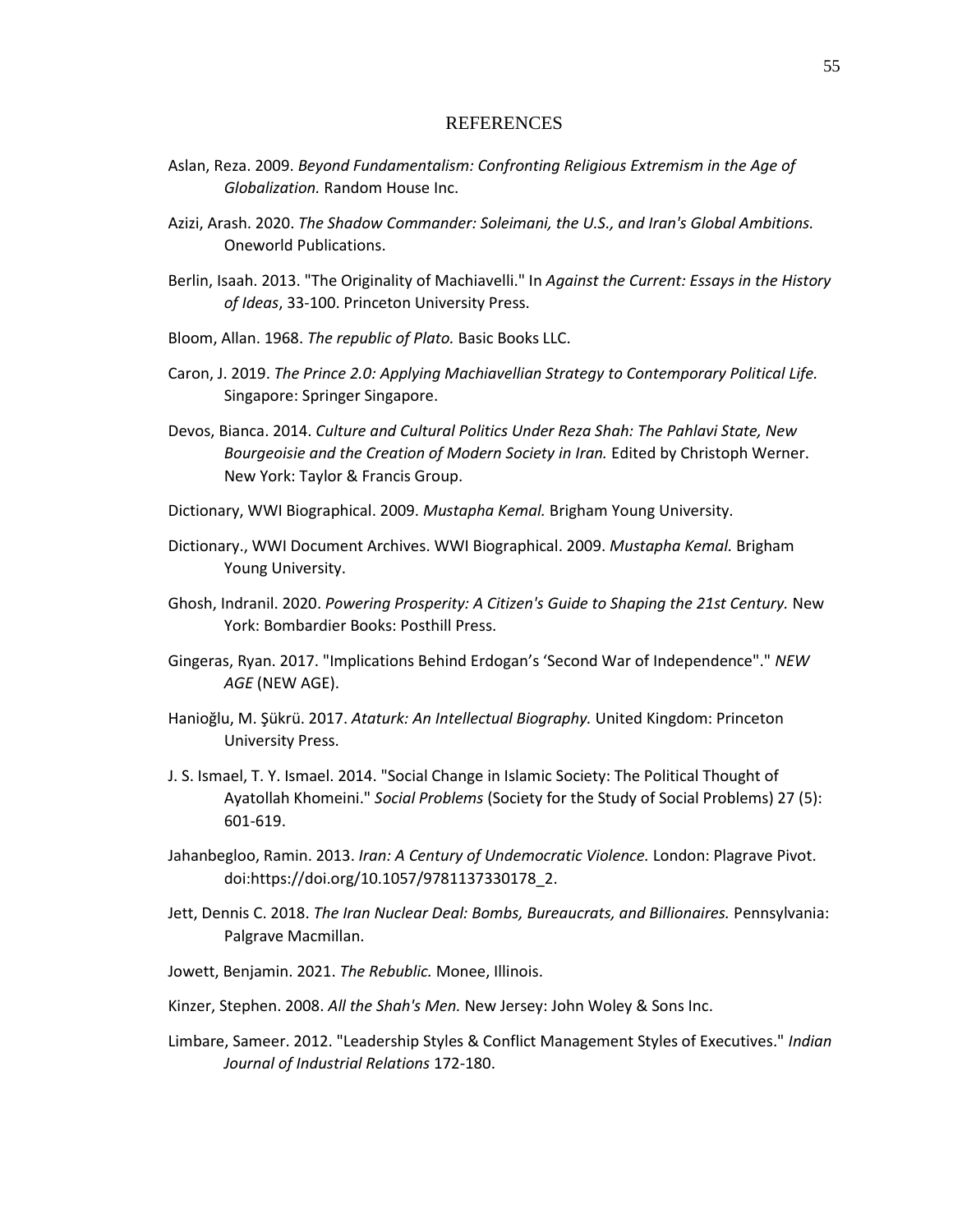- Lucas, G. R. n.d. *"Forgetful Warriors": Neglected Lessons on Leadership from Plato's Republic.* Annapolis: Stockdale Center For Ethical Leadership. U.S. Naval Academy, 14-18.
- Madj, Hooman. 2008. *The Ayatollah Begs to Differ.* New York: Anchor Books.
- Makhura B. Rapanyane., Shai, Kgothatso B. 2020. "The Dynamics of Seven Days of "War of Words" and its implications on USA- Iran Relations." *Gender & Behavior* (University of Limpopo: Department of Cultural and Political Studies) 18 (2).
- Malcolm, Noel. 2019. *Useful enemies: Islam and the Ottoman Empire in Western Political Thought, 1450-1750.* Oxford University Press.
- Mango, Andrew. 1999. *Ataturk: The Biography of the Founder of Modern Turkey.* The Overlook Press.
- Mansfield, Harvey C. 1985. *The Prince by Niccolo Machiavelli.* The University of Chicago Press.
- Matin-Asgari, Afshin. 2012. "The Pahlavi Era Iranian Modernity in Global Context." In *The Oxford Handbook of Iranian History*, edited by Touraj Daryaee. Oxford University. doi:10.1093/oxfordhb/9780199732159.013.0016.
- Metin Heper., Toktas, Sule. 2003. "Islam, modernity, and democracy in contemporary Turkey: The case of Recep Tayyip Erdoğan." *The Muslim World* 93.
- Miller, David. 2017. *"Justice".* University of Stanford.
- Molchanoy, Mikhail A. 2016. *The Ashgate Research Companion to Political Leadership.* United Kingdom: Taylor & Francis.
- Norton, Monica. 1991. "Naval Academy Graduates Get A Schwartzkopf Send-Off "The More You Sweat in Peace, the Less You Bleed in War"." *The Baltimore Evening Sun*, May 30.
- Ochsenwald, Sydney Nettleton Fisher & William. 1990. *The Middle East: A History.* 4th. McGraw-Hill Inc.
- Osnos, Adam Entous and Evan. 2020. "Last Man Standing." *New Yorker*, February 10: 40-51.
- Ozyurek, Esra. 2004. "Miniaturizing Ataturk: Privatization of State Imagery and Ideology in Turkey." *American Ethnologist* (American Anthropological Association) 31 (3): 374-391.
- Parisa Roshan., Nader, Alireza., Kaye, Dalia Dassa. 2011. *Israel and Iran: A Dangerous Rivalry.* RAND Corporation.
- Quataert, Donald. 2005. *The Ottoman Empire, 1700-1922.* Cambridge University Press.
- Reinout De Vries, Angelique Bakker-Pieper, and Wyneke Oostenveld. 2010. "Leadership = Communication? The Relations of Leaders' Communication Styles with Leadership Styles, Knowledge Sharing and Leadership Outcomes." *Journal of Business and Psychology* 367-380.
- Ricci, Luigi. 1921. *The Prince.* Oxford World Classics .